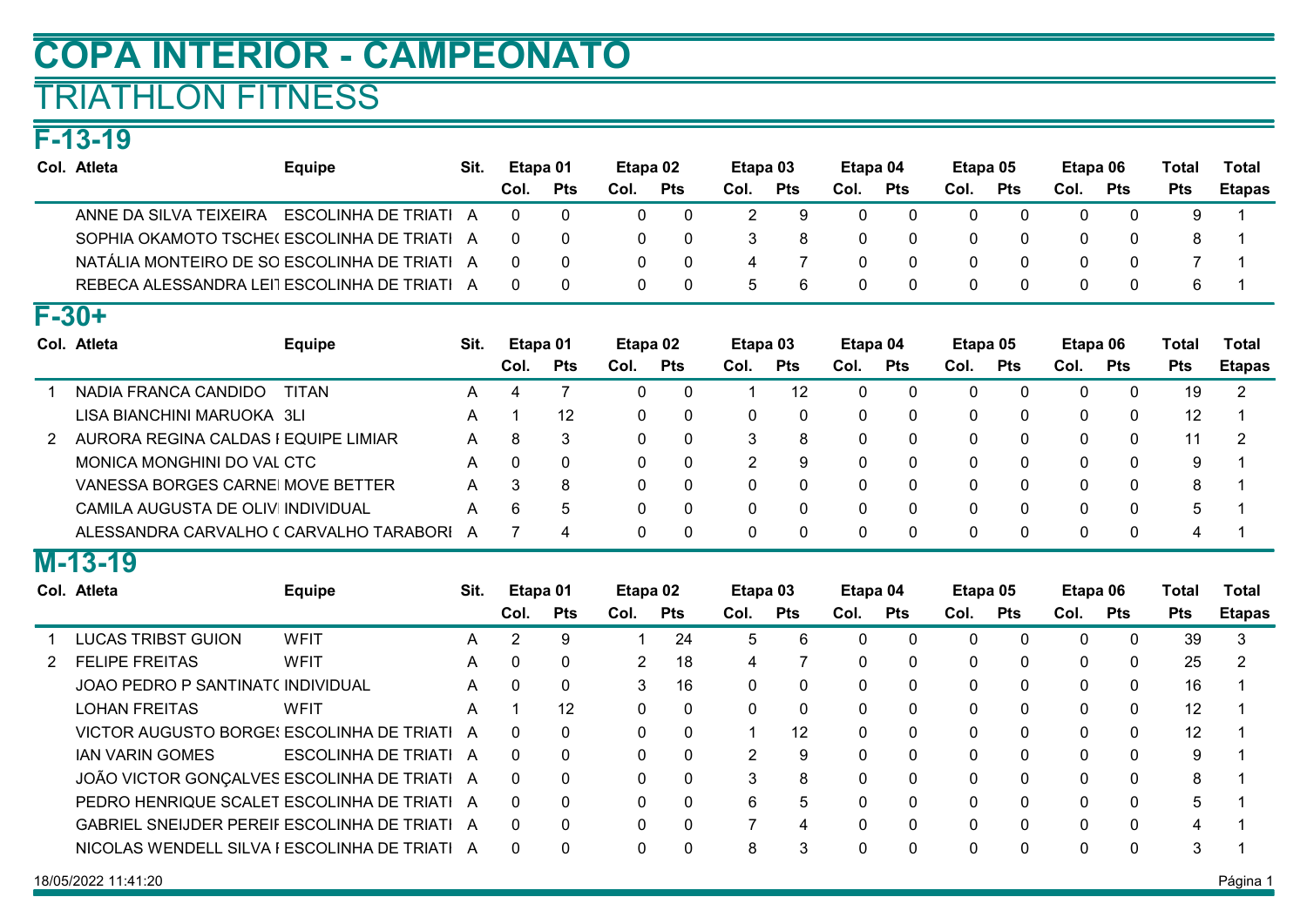## TRIATHLON FITNESS

### M-30+

|    | Col. Atleta                                | <b>Equipe</b>           | Sit. | Etapa 01     |                | Etapa 02       |            | Etapa 03       |            | Etapa 04     |            | Etapa 05 |              | Etapa 06 |              | Total      | Total         |
|----|--------------------------------------------|-------------------------|------|--------------|----------------|----------------|------------|----------------|------------|--------------|------------|----------|--------------|----------|--------------|------------|---------------|
|    |                                            |                         |      | Col.         | <b>Pts</b>     | Col.           | <b>Pts</b> | Col.           | <b>Pts</b> | Col.         | <b>Pts</b> | Col.     | Pts          | Col.     | <b>Pts</b>   | <b>Pts</b> | <b>Etapas</b> |
|    | THIAGO DE CAMARGO ALE THIAGO ALEIXO PERS   |                         | A    | 5            | 6              | $\overline{2}$ | 18         | $\overline{2}$ | 9          | $\Omega$     | $\Omega$   | $\Omega$ | $\Omega$     | $\Omega$ | $\mathbf{0}$ | 33         | 3             |
|    | DANIEL ADRIANO MURER JAGUAR TEAM           |                         | A    | 2            | 9              |                | 24         | $\Omega$       | $\Omega$   | 0            |            | $\Omega$ | 0            | $\Omega$ | $\Omega$     | 33         |               |
|    | MARCIO ANDRE CINAT SAN ACQUAVIDA SPARTAN   |                         | A    | 3            | 8              | 3              | 16         | 0              | 0          | <sup>0</sup> |            | $\Omega$ | 0            | 0        | $\Omega$     | 24         |               |
|    | <b>NELSON SADEK SAUANDA(TEAM ONBESOS</b>   |                         | A    | 8            | 3              | 4              | 14         | 6              | 5          | 0            |            | $\Omega$ | $\Omega$     | $\Omega$ | 0            | 22         |               |
| 5  | <b>TÚLIO FREITAS</b>                       | <b>WFIT</b>             | A    | O.           | 0              | 5              | 12         | 3              | 8          | 0            |            | 0        | $\Omega$     | $\Omega$ | $\mathbf{0}$ | 20         |               |
| 6. | <b>GABRIEL DIOGO LIMA</b>                  | <b>TEAM ONBESOS</b>     | A    |              | 4              | 6              | 10         | 5              | 6          | 0            | 0          | $\Omega$ | $\Omega$     | $\Omega$ | 0            | 20         |               |
|    | DANIEL ADRIANO MURER                       | <b>JAGUAR TEAM</b>      | A    | 0            | 0              | 0              | 0          |                | 12         | 0            |            | 0        | 0            | $\Omega$ | $\mathbf{0}$ | 12         |               |
|    | REGIS NARCISO DE OLIVEI PREFEITURA MUNICIP |                         | A    | $\Omega$     | $\Omega$       |                | 8          | 8              | 3          | 0            | 0          | 0        | $\Omega$     | 0        | 0            | 11         |               |
| 8  | <b>BRUNO ANDRE CALIARI</b>                 | <b>TEAM ONBESOS</b>     | A    | 9            | $\overline{2}$ | 8              | 6          | 9              | 2          | 0            |            | 0        | $\mathbf{0}$ | $\Omega$ | $\mathbf{0}$ | 10         |               |
| 9  | <b>JOSMAR VALENTINI</b>                    | <b>TEAMONBESOS</b>      | A    | 10           |                | 9              |            |                | 4          | 0            |            | $\Omega$ | $\Omega$     | $\Omega$ | $\Omega$     | 9          |               |
|    | <b>MARCEL GOMES BALDO</b>                  | CAROL FURRIELA TEA      | A    | 4            |                | $\Omega$       | 0          | $\Omega$       | 0          | 0            |            | $\Omega$ | $\Omega$     | $\Omega$ | 0            |            |               |
|    | VICTOR CARVALHO SILVEII NEOFORMULA         |                         | A    | 0            | <sup>0</sup>   | 0              | 0          | 4              |            | <sup>0</sup> |            | $\Omega$ | $\Omega$     | $\Omega$ | $\Omega$     |            |               |
| 10 | JUAN CARLOS UZELIN DA 5 TEAM ONBESOS       |                         | A    | 14           |                | 11             |            | 12             |            | 0            |            | $\Omega$ | $\Omega$     | $\Omega$ | $\Omega$     | Δ          |               |
|    | RODRIGO GABRIEL IZIDOR RT CAMISARIA        |                         | A    | 0            | 0              | 10             | 2          | 0              | $\Omega$   | 0            |            | $\Omega$ | 0            | 0        | $\Omega$     | 2          |               |
|    | PEDRO HENRIQUE PUTTINI PORTO DA REPRESA    |                         | A    | 0            | 0              | $\Omega$       |            | 11             |            | 0            |            | $\Omega$ | 0            | $\Omega$ | 0            |            |               |
|    | ADALTO LUIZ BARBOSA                        | <b>GEOTECNYSAN CONS</b> | A    | 12           |                | 0              | 0          | $\Omega$       | 0          | 0            |            | 0        | 0            | $\Omega$ | 0            |            |               |
|    | BENEDITO JOAO PAULO TA CARVALHO TARABORI   |                         | A    | 15           |                | 0              | 0          | $\Omega$       | 0          | 0            | 0          | 0        | $\Omega$     | $\Omega$ | 0            |            |               |
|    | JOAO ANTONIO DE MORAE TEAM STK             |                         | A    | 0            | 0              | 0              |            | 13             |            | 0            |            | 0        | 0            | 0        | $\mathbf{0}$ |            |               |
|    | FRANCISCO FABIANO DE A ROSANA MERINO SPO   |                         | A    | 13           |                | 0              | 0          | $\Omega$       | 0          | $\Omega$     |            | $\Omega$ | $\Omega$     | $\Omega$ | 0            |            |               |
|    | EDUARDO GONZALEZ PERI CF TEAM              |                         | A    | 16           |                | 0              | 0          | 0              | $\Omega$   | 0            |            | 0        | $\Omega$     | $\Omega$ | $\Omega$     |            |               |
|    | DOUGLAS LITHOLDO DA RI BENDITO TEMPERO     |                         | A    | 0            | 0              | $\Omega$       | 0          | 10             |            | O.           |            | $\Omega$ | $\Omega$     | $\Omega$ | $\Omega$     |            |               |
|    | PAULO EDUARDO JUNIOR (FISIOTERAPIA CAMPO   |                         | A    | <sup>0</sup> | <sup>0</sup>   | 0              | 0          | 14             |            | <sup>0</sup> | 0          | $\Omega$ | $\Omega$     | 0        | 0            |            |               |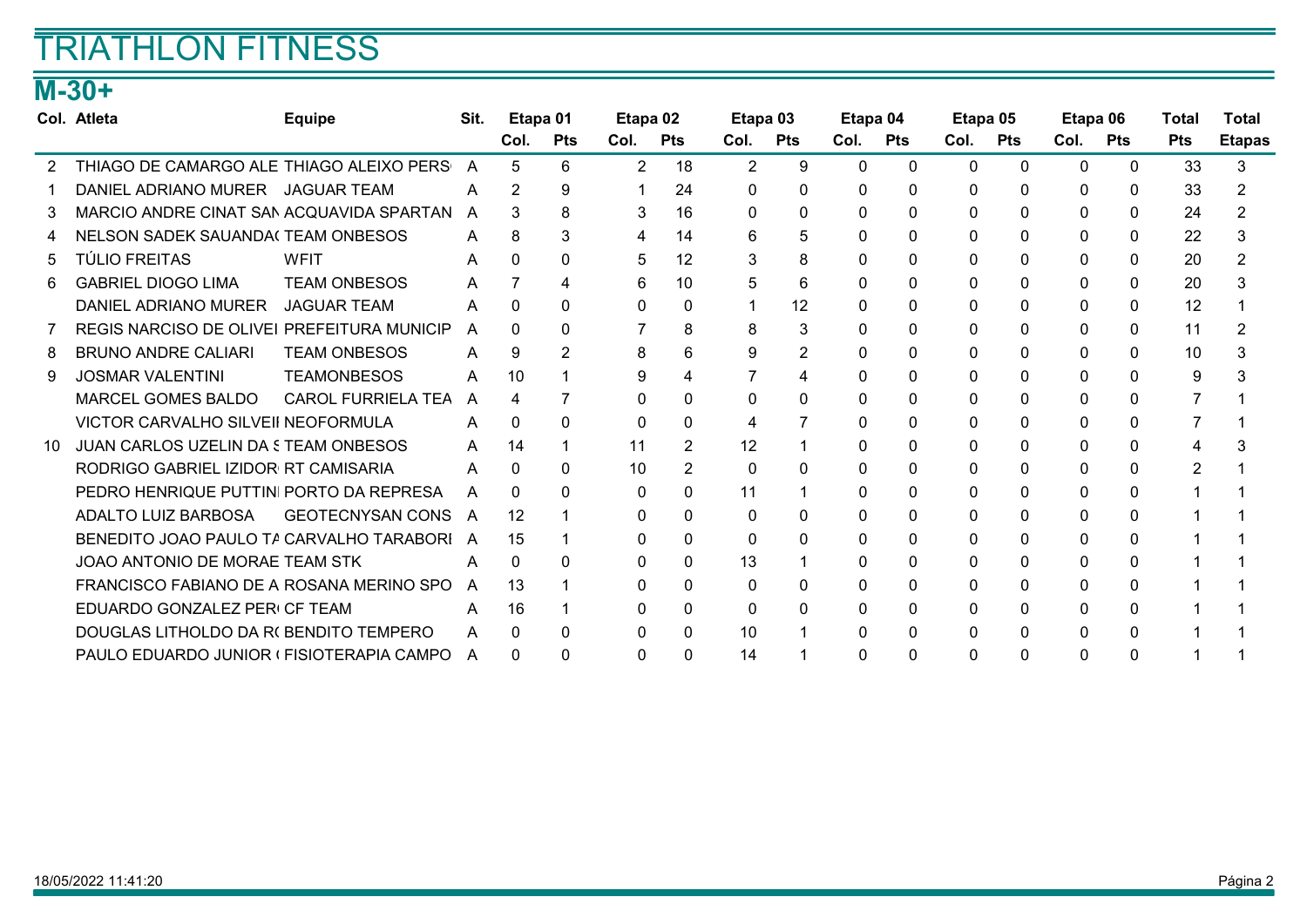### F-13-19

|               | Col. Atleta                              | <b>Equipe</b>       | Sit. | Etapa 01 |              | Etapa 02 |                | Etapa 03 |              | Etapa 04 |              | Etapa 05 |              | Etapa 06     |              | Total      | Total         |
|---------------|------------------------------------------|---------------------|------|----------|--------------|----------|----------------|----------|--------------|----------|--------------|----------|--------------|--------------|--------------|------------|---------------|
|               |                                          |                     |      | Col.     | <b>Pts</b>   | Col.     | <b>Pts</b>     | Col.     | <b>Pts</b>   | Col.     | <b>Pts</b>   | Col.     | <b>Pts</b>   | Col.         | <b>Pts</b>   | <b>Pts</b> | <b>Etapas</b> |
|               | <b>JULIA MERCALDI MUNHOZ SESI</b>        |                     | A    |          | 25           | 0        | 0              | 0        | 0            | $\Omega$ | 0            | 0        | 0            | 0            | 0            | 25         |               |
|               | $F - 20 - 29$                            |                     |      |          |              |          |                |          |              |          |              |          |              |              |              |            |               |
|               | Col. Atleta                              | <b>Equipe</b>       | Sit. | Etapa 01 |              | Etapa 02 |                | Etapa 03 |              | Etapa 04 |              | Etapa 05 |              | Etapa 06     |              | Total      | Total         |
|               |                                          |                     |      | Col.     | <b>Pts</b>   | Col.     | <b>Pts</b>     | Col.     | <b>Pts</b>   | Col.     | <b>Pts</b>   | Col.     | <b>Pts</b>   | Col.         | <b>Pts</b>   | <b>Pts</b> | <b>Etapas</b> |
|               | DAWINER POMPONIO                         | <b>TITAN SPORTS</b> | A    | $\Omega$ | $\Omega$     | 2        | 36             |          | 25           |          |              | 0        | $\Omega$     | $\mathbf{0}$ | 0            | 61         | 2             |
| $\mathcal{P}$ | CLAUDIA REGINA DE ARRU PEGADA 3          |                     | A    |          | 25           | 3        | 30             | 0        | 0            | $\Omega$ | 0            | 0        | $\mathbf{0}$ | $\mathbf{0}$ | $\mathbf{0}$ | 55         | 2             |
|               | MANOELA NABUCO CARRA ECP - LUIZ GANDOLFC |                     | A    | 0        | $\Omega$     |          | 50             | 0        | $\mathbf{0}$ | $\Omega$ | $\mathbf{0}$ | 0        | $\mathbf{0}$ | $\mathbf{0}$ | $\mathbf{0}$ | 50         |               |
|               | <b>FLAVIA QUEIROZ PIOLA</b>              | A1 ASSESSORIA       | A    | $\Omega$ | $\Omega$     | 0        | $\overline{0}$ | 2        | 18           | 0        |              | 0        | $\mathbf{0}$ | $\mathbf{0}$ | $\mathbf{0}$ | 18         |               |
|               | ALICIA MUNEIRO ARANTES RM SPORTS         |                     | A    | $\Omega$ | $\mathbf{0}$ | 0        | $\Omega$       | 3        | 15           | $\Omega$ |              | 0        | $\mathbf{0}$ | $\mathbf{0}$ | $\mathbf{0}$ | 15         |               |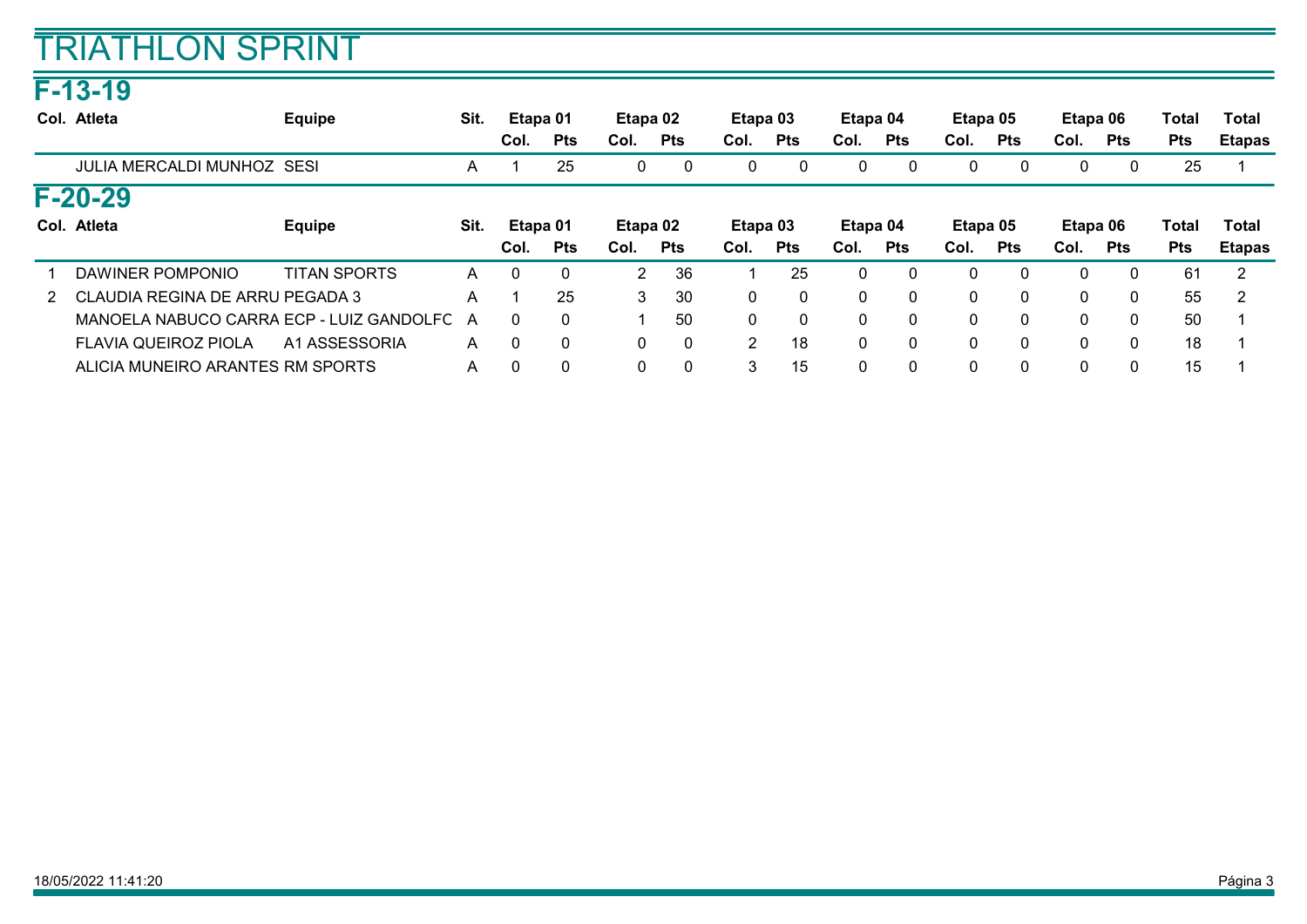## F-30-39

| Col. Atleta                                | <b>Equipe</b>             | Sit.         | Etapa 01 |              | Etapa 02     |              | Etapa 03     |              | Etapa 04 |              | Etapa 05 |          | Etapa 06     |              | Total      | Total         |
|--------------------------------------------|---------------------------|--------------|----------|--------------|--------------|--------------|--------------|--------------|----------|--------------|----------|----------|--------------|--------------|------------|---------------|
|                                            |                           |              | Col.     | <b>Pts</b>   | Col.         | Pts          | Col.         | Pts          | Col.     | <b>Pts</b>   | Col.     | Pts      | Col.         | Pts          | <b>Pts</b> | <b>Etapas</b> |
| <b>NATALIA MORAES</b>                      | <b>DUDA BLEY TRIATHLO</b> | A            | $\Omega$ | $\Omega$     |              | 50           | 0            | $\mathbf{0}$ | $\Omega$ | $\Omega$     | 0        | $\Omega$ | $\mathbf{0}$ | $\mathbf{0}$ | 50         |               |
| ANA BARBARA GERALDI                        | <b>DM SPORTS</b>          | $\mathsf{A}$ |          | $\Omega$     | 2            | 36           | $\Omega$     | $\mathbf{0}$ |          |              | 0        | $\Omega$ | $\Omega$     | $\mathbf{0}$ | 36         |               |
| <b>CAMILA LIMONGI MAGRI</b>                | PEGADA3                   | A            | $\Omega$ | 0            | 4            | 24           | 5            | 10           | $\Omega$ |              | 0        | $\Omega$ | $\Omega$     | $\Omega$     | 34         |               |
| PRISCILA SOUZA POSSETT CTC                 |                           | A            | 3        | 15           | $\mathbf{0}$ | $\mathbf{0}$ | 2            | 18           | $\Omega$ |              | 0        | $\Omega$ | $\mathbf{0}$ | $\Omega$     | 33         |               |
| <b>BRUNA CASTELANI</b>                     | <b>BIOECO ESPORTES</b>    | A            | C        | $\Omega$     | 3            | 30           | 0            | $\mathbf{0}$ | 0        | $\Omega$     | 0        | $\Omega$ | $\mathbf{0}$ | $\mathbf{0}$ | 30         |               |
| <b>THAISE VIAN</b>                         | <b>TRIACTION TEAM</b>     | A            | $\Omega$ | $\Omega$     | $\mathbf{0}$ | $\mathbf{0}$ |              | 25           | 0        | 0            | 0        | $\Omega$ | 0            | $\mathbf{0}$ | 25         |               |
| <b>CARLA STEIN STURION</b>                 | MF ASSESSORIA AQU         | A            |          | 25           | 0            | 0            | 0            | $\Omega$     | 0        | 0            | 0        | $\Omega$ | $\mathbf{0}$ | $\Omega$     | 25         |               |
| SULIS LEANE SALVIATO HE KENNER             |                           | A            | 0        | 0            | 5            | 20           | 0            | 0            | 0        | 0            | 0        | $\Omega$ | 0            | 0            | 20         |               |
| CAMILA CRISTINA VERGILI( IRION MULTISPORTS |                           | A            | 2        | 18           | $\mathbf{0}$ | $\mathbf{0}$ | 0            | $\mathbf{0}$ | $\Omega$ |              | 0        | $\Omega$ | $\Omega$     | $\Omega$     | 18         |               |
| CAROLINA FAJARDO NICOL CAROL FURRIELA TEA  |                           | A            | $\Omega$ | <sup>0</sup> | 6            | 16           | $\Omega$     | $\Omega$     | $\Omega$ |              | $\Omega$ | $\Omega$ | $\Omega$     | $\Omega$     | 16         |               |
| PAOLA DE CICO                              | <b>OHATACOLUCCI</b>       | A            | $\Omega$ | 0            | $\mathbf{0}$ | $\mathbf{0}$ | 3            | 15           | $\Omega$ |              | 0        | $\Omega$ | $\mathbf{0}$ | $\mathbf{0}$ | 15         |               |
| KARITA BARALDI                             | <b>G2T TEAM PERFORMA</b>  | A            |          | ∩            | $\mathbf{0}$ | 0            | 4            | 12           | $\Omega$ | 0            | 0        | $\Omega$ | $\Omega$     | $\mathbf{0}$ | 12         |               |
| ROSANE BARROS NASCIMI IGOR NICOLAU TEAM    |                           | A            | 4        | 12           | $\mathbf{0}$ | $\mathbf{0}$ | $\Omega$     | $\mathbf{0}$ | $\Omega$ | <sup>0</sup> | 0        | $\Omega$ | $\mathbf{0}$ | $\Omega$     | 12         |               |
| LARISSA NAVARRO ALONS SQUAD 530            |                           | A            | 5        | 10           | 0            | 0            | $\mathbf{0}$ | 0            | 0        | n            | 0        | 0        | 0            | $\mathbf{0}$ | 10         |               |
| SILVIA RAQUEL CHIARELLI ASSESSORIA ARTUR / |                           | A            | $\Omega$ | $\Omega$     | 0            | 0            | 6            | 8            |          |              | 0        | $\Omega$ | 0            | $\mathbf{0}$ | 8          |               |
| RENATA PIGHINELLI DALLA RENATA             |                           | A            | 6        | 8            | $\mathbf{0}$ | $\mathbf{0}$ | $\Omega$     | $\mathbf{0}$ | $\Omega$ |              | 0        | $\Omega$ | $\Omega$     | $\Omega$     | 8          |               |
| <b>JULIANA RIQUIERI</b>                    | 4XTEAM                    | A            |          | $\Omega$     | $\mathbf{0}$ | 0            |              | 6            | $\Omega$ |              | 0        | $\Omega$ | $\Omega$     | $\Omega$     | 6          |               |
| VALERIA TROMBINI VIDOTI SEM EQUIPE         |                           | A            |          | $\Omega$     | 0            | 0            | 8            | 4            |          |              | 0        | $\Omega$ | 0            | $\Omega$     |            |               |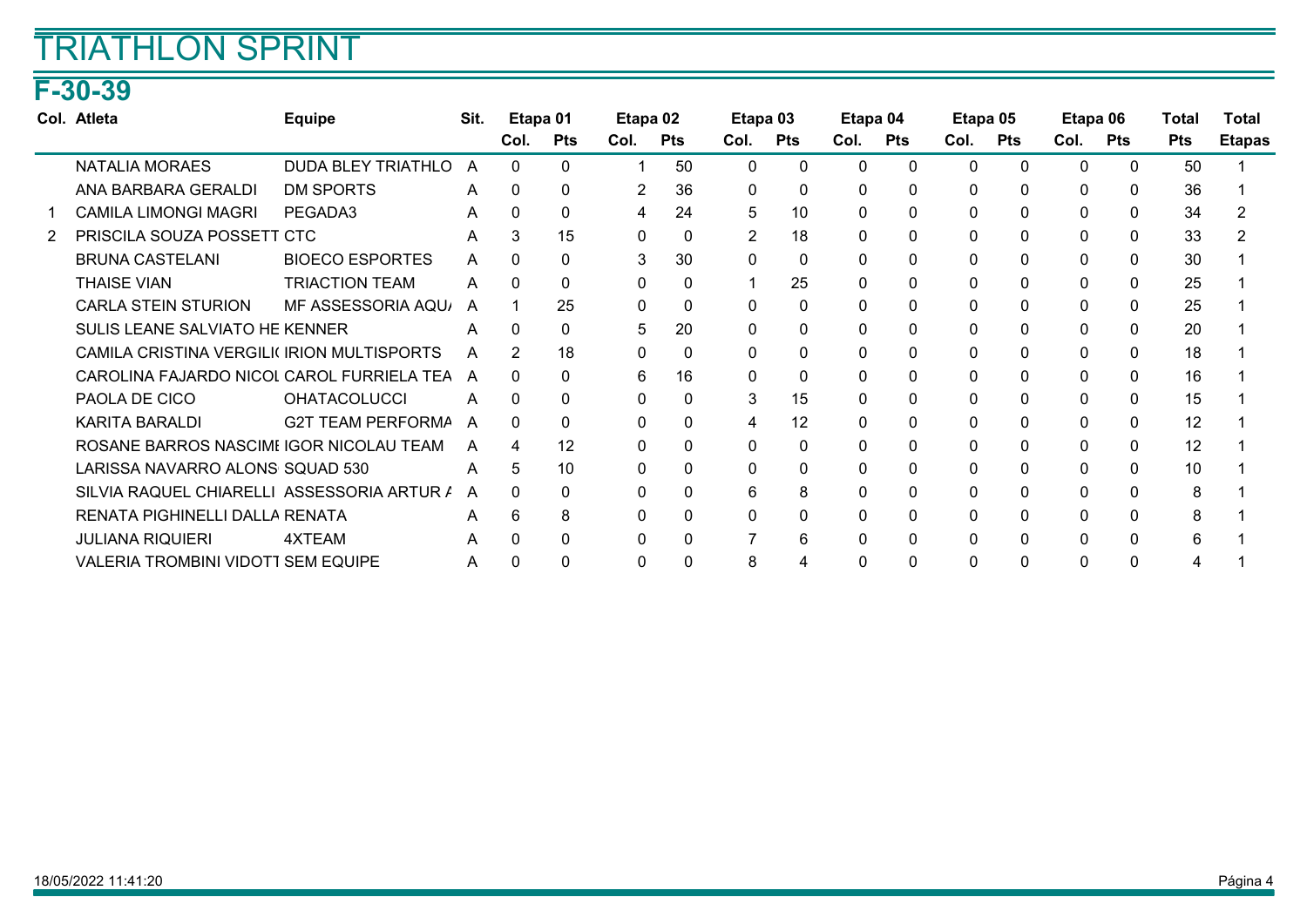### F-40-49

|   | Col. Atleta                                | <b>Equipe</b>          | Sit.         | Etapa 01       |            | Etapa 02 |                | Etapa 03       |            | Etapa 04     |              | Etapa 05     |          | Etapa 06     |              | Total      | Total         |
|---|--------------------------------------------|------------------------|--------------|----------------|------------|----------|----------------|----------------|------------|--------------|--------------|--------------|----------|--------------|--------------|------------|---------------|
|   |                                            |                        |              | Col.           | <b>Pts</b> | Col.     | <b>Pts</b>     | Col.           | <b>Pts</b> | Col.         | <b>Pts</b>   | Col.         | Pts      | Col.         | <b>Pts</b>   | <b>Pts</b> | <b>Etapas</b> |
|   | <b>KARIME BUCK</b>                         | <b>BIOECO ESPORTES</b> | A            | $\overline{2}$ | 18         | 1        | 50             | -1             | 25         | $\Omega$     | $\Omega$     | $\mathbf{0}$ | $\Omega$ | $\mathbf{0}$ | $\mathbf{0}$ | 93         | 3             |
|   | <b>RENATA SPADOTTO</b>                     | RENATA SPADOTTO        | A            |                | 25         | 2        | 36             | $\mathbf{0}$   | 0          | $\Omega$     | 0            | 0            | 0        | $\mathbf{0}$ | 0            | 61         | 2             |
|   | MILENE CRISTINA OSSUNA FORTES TRAINING     |                        | $\mathsf{A}$ | 6              | 8          | 6        | 16             | 3              | 15         | 0            | 0            | 0            | $\Omega$ | 0            | $\mathbf{0}$ | 39         |               |
|   | CAROLINA FERNANDA DA SJAGUAR TEAM          |                        | A            | $\Omega$       | 0          | 3        | 30             | $\Omega$       | 0          | 0            | $\Omega$     | 0            | $\Omega$ | 0            | 0            | 30         |               |
|   | ELISANGELA DEMASI FERR LAB FIT             |                        | A            | <sup>n</sup>   | $\Omega$   | 4        | 24             | 0              | 0          | 0            |              | $\Omega$     | $\Omega$ | 0            | $\mathbf{0}$ | 24         |               |
|   | <b>FERNANDA MICHEL</b>                     | <b>FORTES TRAINING</b> | A            | 0              | $\Omega$   | 5        | 20             | $\Omega$       | 0          | $\Omega$     |              | $\mathbf 0$  | $\Omega$ | $\Omega$     | $\mathbf{0}$ | 20         |               |
|   | CINTHYA GIORDANI FONTA SQUADRA FONTANA     |                        | A            | 0              | 0          | $\Omega$ | $\Omega$       | $\overline{2}$ | 18         | 0            |              | $\Omega$     | $\Omega$ | $\Omega$     | $\mathbf{0}$ | 18         |               |
|   | ANA FLAVIA BARNABE PER CF TEAM             |                        | A            |                | 15         | 0        | $\Omega$       | 0              | 0          | 0            |              | $\Omega$     | $\Omega$ | 0            | 0            | 15         |               |
|   | <b>MARIANA RODRIGUES RIBE TITAN SPORTS</b> |                        | A            | 0              | $\Omega$   | 0        | $\Omega$       | 4              | 12         | $\Omega$     |              | 0            | $\Omega$ | $\Omega$     | $\mathbf{0}$ | 12         |               |
|   | MICHELLE COPPI BARDAUI CAROL               |                        | A            | 4              | 12         | 0        | $\Omega$       | $\Omega$       | 0          | 0            |              | $\Omega$     | $\Omega$ | $\Omega$     | $\mathbf{0}$ | 12         |               |
|   | ANDREA TERRANOVA                           | VAI ROOOOO             | A            | $\Omega$       | 0          | 7        | 12             | $\mathbf 0$    | 0          | $\Omega$     | 0            | 0            | 0        | $\mathbf{0}$ | 0            | 12         |               |
|   | JULIANA CARMESIM DE OLI CLUBE DA CORRIDA   |                        | A            |                | 6          | 9        | 4              | $\Omega$       | 0          | <sup>0</sup> |              | $\mathbf{0}$ | $\Omega$ | $\Omega$     | 0            | 10         |               |
|   | <b>TANIA VISCONDI</b>                      | <b>OUTRO</b>           | A            | 5              | 10         | 0        | 0              | $\mathbf{0}$   | 0          | 0            |              | 0            | $\Omega$ | $\Omega$     | 0            | 10         |               |
|   | <b>PATRICIA IRIE FURUTA</b>                | <b>FORTES TRAINING</b> | A            | 0              | $\Omega$   | $\Omega$ | $\Omega$       | 5              | 10         | 0            |              | 0            | $\Omega$ | $\Omega$     | $\mathbf{0}$ | 10         |               |
|   | <b>CRISTIANE PROTAZIO</b>                  | A1 ASSESSORIA          | A            | $\Omega$       | 0          | 0        | 0              | 6              | 8          | 0            | $\Omega$     | 0            | 0        | 0            | 0            | 8          |               |
|   | JOSEANE DE MENEZES CO BIOECO ESPORTES      |                        | A            | <sup>n</sup>   | 0          | 8        | 8              | $\Omega$       | 0          | 0            |              | $\Omega$     | 0        | 0            | 0            | 8          |               |
|   | ANA GLENDA SANTAROSA GOLDEN RUNNING        |                        | A            | <sup>0</sup>   | 0          | $\Omega$ | 0              |                | 6          | $\Omega$     |              | 0            | $\Omega$ | $\Omega$     | 0            | 6          |               |
|   | LUCIANA CRISTINA SILVA                     | LOBO ASSESSORIA        | A            | 8              | 4          | $\Omega$ | $\Omega$       | $\Omega$       | 0          | $\Omega$     | <sup>0</sup> | $\Omega$     | $\Omega$ | $\Omega$     | $\mathbf{0}$ | 4          |               |
| 5 | POLLIANA CAVALCANTI DE CAROL FURRIELA      |                        | A            | 9              | 2          | 10       | $\overline{2}$ | $\mathbf 0$    | 0          | 0            |              | 0            | 0        | 0            | 0            | 4          |               |

#### F-50-59

| Col. Atleta                         | <b>Equipe</b>          | Sit. | Etapa 01 |            | Etapa 02 |            |          | Etapa 03   | Etapa 04 |            | Etapa 05 |            | Etapa 06 |            | Total      | Total         |
|-------------------------------------|------------------------|------|----------|------------|----------|------------|----------|------------|----------|------------|----------|------------|----------|------------|------------|---------------|
|                                     |                        |      | Col.     | <b>Pts</b> | Col.     | <b>Pts</b> | Col.     | <b>Pts</b> | Col.     | <b>Pts</b> | Col.     | <b>Pts</b> | Col.     | <b>Pts</b> | <b>Pts</b> | <b>Etapas</b> |
| IRACILDA APARECIDA OSSI MGTEAM      |                        | А    |          | 18         |          | 50         |          | 25         |          |            |          |            |          |            | 93         |               |
| ERIKA BOZOLA                        | <b>BIOECO ESPORTES</b> | A    |          | 25         |          | 0          | $\Omega$ |            |          |            |          | 0          |          |            | 25         |               |
| FATIMA M C L CAFARO                 | AFERCANMAXIMUM         | А    | 0        | 0          |          | 0          |          | 18         |          |            |          | $\Omega$   |          |            | 18         |               |
| <b>BRESPORTES</b>                   |                        | А    |          | 0          |          |            |          | 15         |          |            |          | $\Omega$   |          |            | 15         |               |
| ROSANA MARCIA QUEIROZ A1 ASSESSORIA |                        | А    |          | 0          |          | 0          | 4        | -12        |          |            |          | $\Omega$   |          |            |            |               |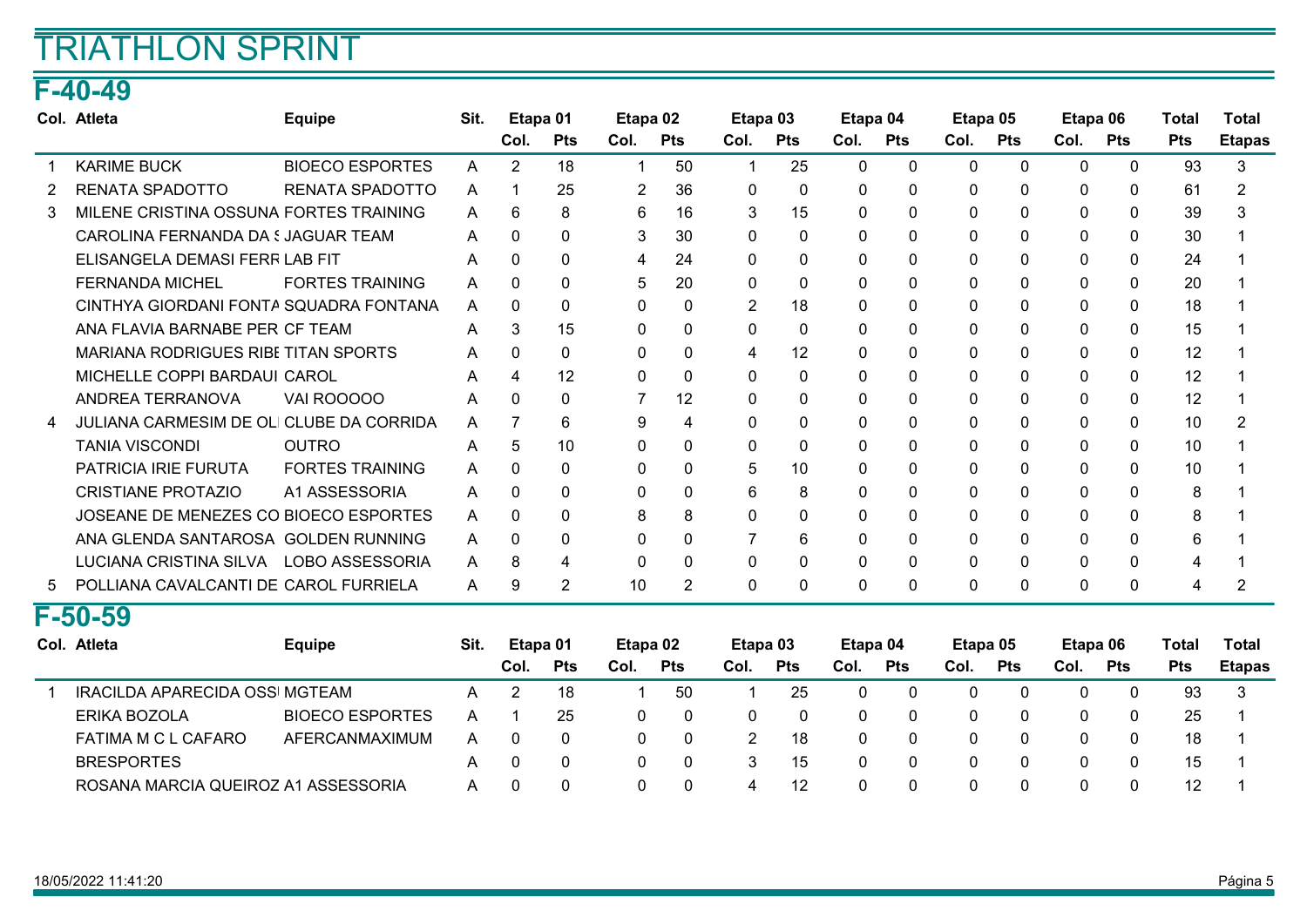### M-13-19

|   | Col. Atleta                         | <b>Equipe</b>   | Sit. | Etapa 01    |              | Etapa 02       |              | Etapa 03     |              | Etapa 04     |              | Etapa 05     |              | Etapa 06 |              | Total          | Total         |
|---|-------------------------------------|-----------------|------|-------------|--------------|----------------|--------------|--------------|--------------|--------------|--------------|--------------|--------------|----------|--------------|----------------|---------------|
|   |                                     |                 |      | Col.        | <b>Pts</b>   | Col.           | <b>Pts</b>   | Col.         | <b>Pts</b>   | Col.         | <b>Pts</b>   | Col.         | <b>Pts</b>   | Col.     | <b>Pts</b>   | <b>Pts</b>     | <b>Etapas</b> |
|   | RICARDO QUEMELLO MARI RPMOVE        |                 | A    |             | 6            | 1              | 50           | 2            | 18           | 0            | 0            | $\mathbf{0}$ | $\Omega$     | 0        | $\Omega$     | 74             | 3             |
| 2 | CAUAN REZENDE MARTINS RPMOVE        |                 | A    | $\mathbf 0$ | $\mathbf 0$  | $\overline{2}$ | 36           | 3            | 15           | 0            | 0            | 0            | $\mathbf 0$  | 0        | $\mathbf 0$  | 51             | 2             |
|   | FLÁVIO RAUL PINHEIRO SH SESI        |                 | A    |             | 25           | $\mathbf{0}$   | $\mathbf 0$  | $\mathbf{0}$ | $\mathbf{0}$ | $\mathbf{0}$ | 0            | 0            | $\mathbf{0}$ | 0        | $\mathbf{0}$ | 25             |               |
|   | RODRIGO RIGONATO REAM JZ TEAM       |                 | A    | 0           | $\mathbf 0$  | 0              | $\mathbf 0$  | 4            | 25           | $\mathbf{0}$ |              | $\mathbf{0}$ | 0            | 0        | $\mathbf 0$  | 25             |               |
|   | <b>VICTOR HUGO LOPES PERI SESI</b>  |                 | A    | 2           | 18           | 0              | 0            | 0            | $\mathbf 0$  | 0            | 0            | 0            | 0            | 0        | $\mathbf{0}$ | 18             |               |
|   | JOÃO VICTOR PEREIRA                 | <b>SESI</b>     | A    | 3           | 15           | 0              | $\mathbf{0}$ | $\Omega$     | $\mathbf{0}$ | 0            | $\Omega$     | $\mathbf{0}$ | $\Omega$     | 0        | $\Omega$     | 15             |               |
|   | JOÃO VITOR TRIBST GUIOI WFIT        |                 | A    | $\Omega$    | $\mathbf{0}$ | 0              | $\mathbf{0}$ | 4            | 12           | $\Omega$     |              | $\mathbf{0}$ | $\mathbf{0}$ | 0        | $\mathbf{0}$ | 12             |               |
|   | <b>LUCAS ROLLON</b>                 | <b>SESI</b>     | A    | 4           | 12           | $\mathbf{0}$   | $\mathbf{0}$ | $\mathbf{0}$ | $\mathbf{0}$ | $\mathbf{0}$ | $\Omega$     | $\mathbf{0}$ | $\mathbf{0}$ | 0        | $\mathbf{0}$ | 12             |               |
|   | RAFAEL NUNES PRADO                  | <b>SESI</b>     | A    | 5           | 10           | 0              | $\mathbf 0$  | $\mathbf{0}$ | 0            | 0            | 0            | 0            | $\mathbf 0$  | 0        | 0            | 10             |               |
|   | HENRIQUE MARQUES DOM TRICAIPIRAS    |                 | A    | 6           | 8            | $\mathbf{0}$   | $\mathbf{0}$ | $\mathbf{0}$ | $\mathbf{0}$ | $\mathbf{0}$ | 0            | $\Omega$     | $\mathbf{0}$ | 0        | $\mathbf{0}$ | 8              |               |
|   | <b>JOAO VITOR TRIBST GUION WEIT</b> |                 | A    | 8           | 4            | 0              | $\mathbf{0}$ | $\Omega$     | 0            | $\Omega$     | $\Omega$     | $\mathbf{0}$ | $\mathbf{0}$ | 0        | $\mathbf 0$  | 4              |               |
|   | ANDRE LUIZ OLSEN                    | <b>NAVASTRI</b> | A    | 9           | 2            | 0              | $\mathbf{0}$ | $\mathbf{0}$ | $\mathbf 0$  | 0            | $\mathbf{0}$ | 0            | $\mathbf 0$  | 0        | $\mathbf 0$  | $\overline{2}$ |               |
|   | M-20-24                             |                 |      |             |              |                |              |              |              |              |              |              |              |          |              |                |               |
|   | Col. Atleta                         | <b>Equipe</b>   | Sit. | Etapa 01    |              | Etapa 02       |              | Etapa 03     |              | Etapa 04     |              | Etapa 05     |              | Etapa 06 |              | Total          | Total         |

| -----------<br>$-9 - P$                   | ---- | ------   |            | ------ |            | ------ |              | -------  |            | -------  |            | ------- |            | .          | .             |
|-------------------------------------------|------|----------|------------|--------|------------|--------|--------------|----------|------------|----------|------------|---------|------------|------------|---------------|
|                                           |      | Col.     | <b>Pts</b> | Col.   | <b>Pts</b> | Col.   | <b>Pts</b>   | Col.     | <b>Pts</b> | Col.     | <b>Pts</b> | Col.    | <b>Pts</b> | <b>Pts</b> | <b>Etapas</b> |
| MATHEUS BOTTEON SEBEI                     |      | $\Omega$ |            |        | 50         |        | 0            |          |            |          |            |         |            | 50         |               |
| VITOR HUGO GERMANO                        |      | 0        |            |        | -36        |        | $\mathbf{0}$ |          |            | $\Omega$ |            |         |            | 36         |               |
| LUIGI ANTONIO LODDI VAN SESI              |      |          | 25         |        |            |        | $\Omega$     |          | -0         | 0        |            |         |            | 25         |               |
| DIEGO MICHELIN MATHEUS GETA ASSESSORIA ES | A    | $\Omega$ | $\Omega$   | 0      |            |        | 25           | $\Omega$ | - 0        | $\Omega$ | $\Omega$   |         |            | 25         |               |
| PEDRO FELIPE DE SOUZA I SESI              | A    |          | 18         |        |            |        | $\Omega$     |          | -0         |          |            |         |            | 18         |               |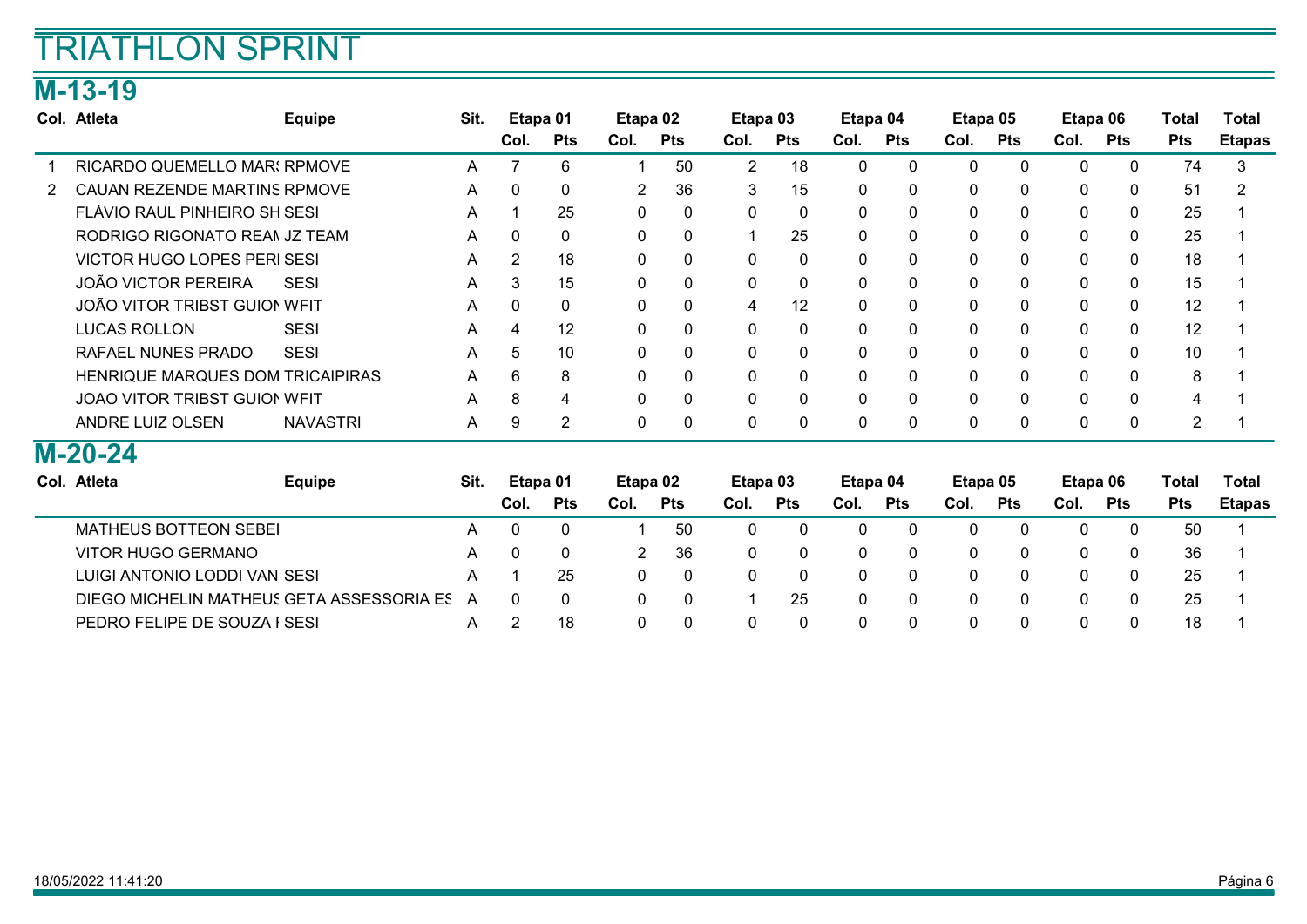## M-25-29

|   | Col. Atleta                              | <b>Equipe</b>             | Sit. | Etapa 01       |              | Etapa 02 |            | Etapa 03     |                | Etapa 04     |              |          | Etapa 05     | Etapa 06     |              | Total      | <b>Total</b>  |
|---|------------------------------------------|---------------------------|------|----------------|--------------|----------|------------|--------------|----------------|--------------|--------------|----------|--------------|--------------|--------------|------------|---------------|
|   |                                          |                           |      | Col.           | <b>Pts</b>   | Col.     | <b>Pts</b> | Col.         | <b>Pts</b>     | Col.         | Pts          | Col.     | Pts          | Col.         | <b>Pts</b>   | <b>Pts</b> | <b>Etapas</b> |
|   | RICARDO CORDEIRO DE OI IGOR NICOLAU TEAM |                           | A    | 3              | 15           | 2        | 36         | 1            | 25             | $\Omega$     | $\mathbf{0}$ | 0        | $\mathbf{0}$ | $\mathbf{0}$ | $\mathbf{0}$ | 76         | 3             |
| 2 | <b>KEVIN DOS SANTOS</b>                  | <b>KDSANTOS</b>           | A    | 0              | 0            |          | 50         | 2            | 18             | 0            | 0            | 0        | 0            | 0            | 0            | 68         |               |
|   | CHRISTIAN GALATRO CARI MS TEAM           |                           | А    | 0              | $\mathbf{0}$ | 3        | 30         | 0            | 0              | $\Omega$     | $\Omega$     | 0        | 0            | $\Omega$     | $\Omega$     | 30         |               |
|   | ANDRE LUIS DE SOUZA                      | <b>CAROL FURRIELA TEA</b> | A    |                | 25           | 0        | $\Omega$   | $\Omega$     | 0              | 0            | 0            | 0        | 0            | 0            | $\mathbf{0}$ | 25         |               |
|   | <b>FRANCISCO CARVALHO</b>                | <b>FORTES TRAINING</b>    | A    | 0              | $\Omega$     | 4        | 24         | $\mathbf 0$  | 0              | 0            | 0            | 0        | $\Omega$     | $\mathbf{0}$ | $\mathbf{0}$ | 24         |               |
|   | <b>JONAS GOYA</b>                        | <b>FRIEND RUNNER</b>      | A    | 0              | 0            | 5        | 20         | $\mathbf{0}$ | $\mathbf{0}$   | 0            | 0            | 0        | $\Omega$     | $\Omega$     | $\Omega$     | 20         |               |
|   | RAFAEL BOTELHO GENNAF RPMOVE             |                           | A    | $\overline{2}$ | 18           | 0        | $\Omega$   | $\mathbf{0}$ | 0              | $\Omega$     | $\Omega$     | 0        | $\Omega$     | 0            | $\mathbf{0}$ | 18         |               |
|   | FELIPPE PARDINI DE SOUZ AVULSO           |                           | A    | O.             | 0            | 6        | 16         | $\mathbf 0$  | $\mathbf{0}$   | 0            | 0            | 0        | 0            | 0            | $\mathbf{0}$ | 16         |               |
|   | CARLOS SANTOS RODRIGI NAO TEM            |                           | A    | 0              | 0            | 0        | $\Omega$   | 3            | 15             | 0            | 0            | 0        | 0            | 0            | $\mathbf{0}$ | 15         |               |
|   | <b>LUCAS LEGAY GOMES</b>                 |                           | A    | 0              | 0            | 0        | 0          | 4            | 12             | 0            | 0            | $\Omega$ | $\Omega$     | 0            | $\Omega$     | 12         |               |
|   | LUIS GUSTAVO SCHEVENIN JONNYS TRI        |                           | A    | 5              | 10           | 0        | 0          | 0            | 0              | 0            | 0            | 0        | 0            | 0            | $\mathbf{0}$ | 10         |               |
|   | LUIZ CARLOS DE CARVALH GABRIEL LUCHEIS   |                           | A    | $\Omega$       | 0            | 0        | 0          | 5            | 10             | $\Omega$     | 0            | 0        | $\Omega$     | $\mathbf{0}$ | $\mathbf{0}$ | 10         |               |
|   | ALAN HENRIQUE DOMINGU STUDIO PEDRO BARB/ |                           | A    | 0              | $\Omega$     | 0        | $\Omega$   | 6            | 8              | 0            | 0            | 0        | 0            | 0            | $\Omega$     | 8          |               |
|   | <b>LUCAS LEGAY GOMES</b>                 | <b>FORTE TRAINING</b>     | A    | 6              | 8            | 0        | 0          | 0            | $\mathbf{0}$   | 0            | 0            | 0        | 0            | 0            | $\mathbf{0}$ | 8          |               |
|   | <b>MARCO ANTONIO BENETT(LINCE</b>        |                           | A    | 0              | 0            | 0        | $\Omega$   | 7            | 6              | 0            | 0            | 0        | $\Omega$     | $\mathbf{0}$ | 0            | 6          |               |
|   | <b>MATEUS ASTUN CIRINO</b>               | <b>BM TREINAMENTO</b>     | A    |                | 6            | 0        | $\Omega$   | $\mathbf{0}$ | 0              | 0            | 0            | 0        | 0            | 0            | $\mathbf{0}$ | 6          |               |
|   | RICARDO VANNUCCHI PIEF GH RUNNING        |                           | A    | 0              | 0            | 0        | 0          | 8            | 4              | 0            | 0            | 0        | 0            | 0            | $\Omega$     | 4          |               |
|   | EDUARDO ANDREAZZA                        | PURO DA ROCA ITU          | A    | 8              | 4            | $\Omega$ | $\Omega$   | $\mathbf 0$  | 0              | $\Omega$     | 0            | 0        | 0            | $\mathbf{0}$ | 0            | 4          |               |
|   | ANDRE SGARZI BATISTA                     | <b>BIOECO ESPORTES</b>    | A    | 13             |              | 0        | $\Omega$   | 9            | $\overline{2}$ | 0            | 0            | 0        | $\Omega$     | 0            | $\Omega$     | 3          |               |
|   | <b>SAULO BONSI FRAILE</b>                | <b>IRON COACH</b>         | A    | 9              | 2            | 0        | $\Omega$   | 0            | 0              | 0            | 0            | 0        | $\Omega$     | 0            | $\mathbf{0}$ | 2          |               |
|   | JULIANO DA MAIA SILVA CA RPMOVE          |                           | A    | 12             |              | $\Omega$ | $\Omega$   | $\mathbf 0$  | 0              | 0            | 0            | 0        | 0            | $\mathbf{0}$ | $\Omega$     |            |               |
|   | PEDRO FAEZ BRIDI                         | <b>TEO ESPORTES</b>       | A    | $\Omega$       | 0            | 0        | $\Omega$   | 10           |                | 0            | 0            | 0        | $\Omega$     | 0            | $\Omega$     |            |               |
|   | <b>LEONARDO ZACHARIAS</b>                | <b>OCEAN</b>              | A    | 14             |              | 0        | $\Omega$   | 0            | 0              | <sup>0</sup> | 0            | $\Omega$ | $\Omega$     | 0            | $\Omega$     |            |               |
|   | RODRIGO FERREIRA DE AL MOVE BETTER       |                           | A    | 10             |              | 0        | 0          | 0            | 0              | 0            | 0            | 0        | 0            | 0            | 0            |            |               |
|   | <b>MATHEUS CHECO</b>                     | <b>JZ TEAM</b>            | A    | 11             |              | $\Omega$ | $\Omega$   | $\Omega$     | $\Omega$       | $\Omega$     | 0            | 0        | $\Omega$     | $\Omega$     | 0            |            |               |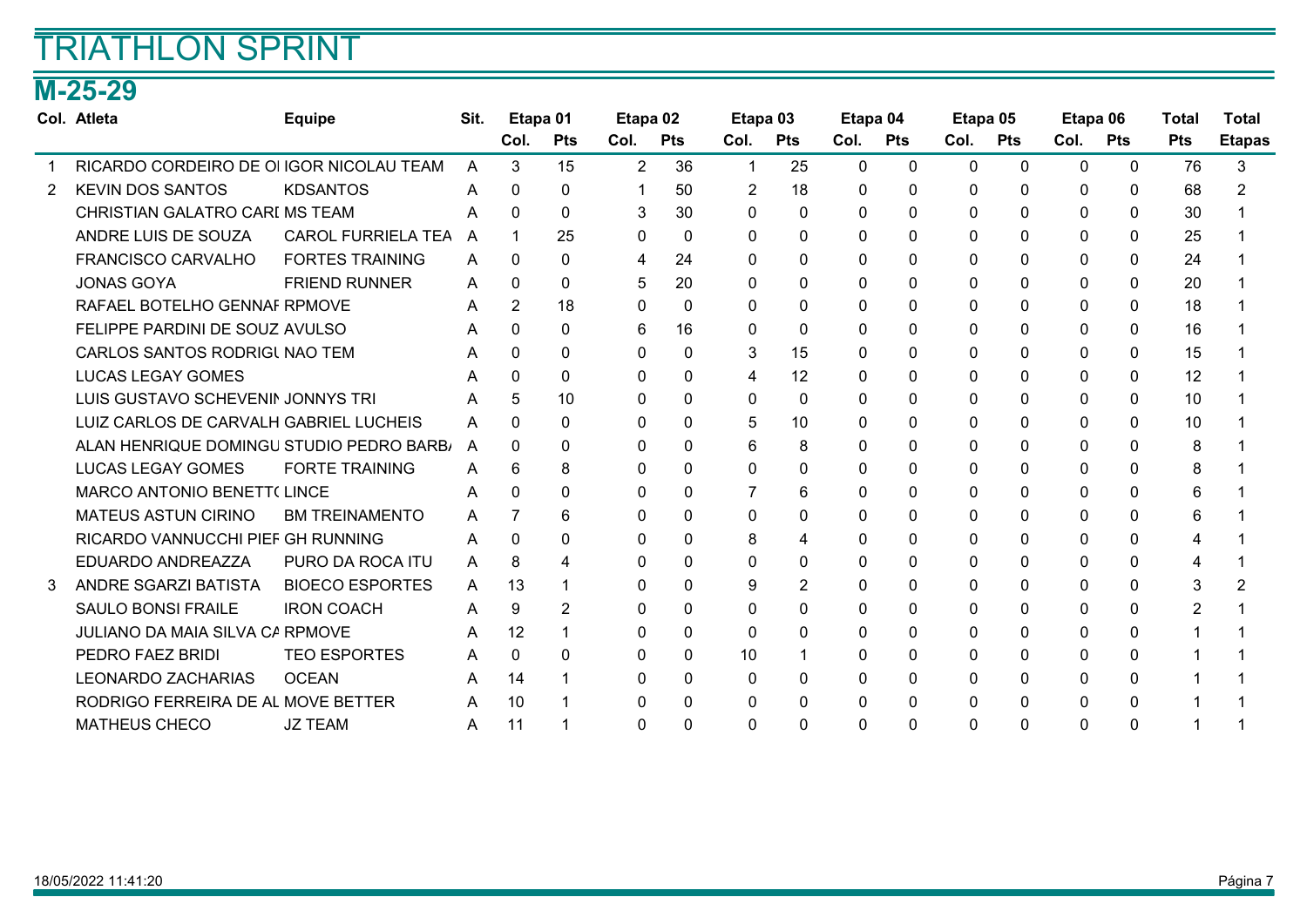### M-30-34

|   | Col. Atleta                                | <b>Equipe</b>       | Sit. | Etapa 01     |              | Etapa 02       |              | Etapa 03     |              | Etapa 04 |            | Etapa 05     |              | Etapa 06     |              | Total      | <b>Total</b>  |
|---|--------------------------------------------|---------------------|------|--------------|--------------|----------------|--------------|--------------|--------------|----------|------------|--------------|--------------|--------------|--------------|------------|---------------|
|   |                                            |                     |      | Col.         | <b>Pts</b>   | Col.           | <b>Pts</b>   | Col.         | <b>Pts</b>   | Col.     | <b>Pts</b> | Col.         | <b>Pts</b>   | Col.         | <b>Pts</b>   | <b>Pts</b> | <b>Etapas</b> |
|   | RODRIGO DOS SANTOS MILTRICAIPIRAS          |                     | A    |              | 25           | $\overline{2}$ | 36           | 3            | 15           | $\Omega$ | 0          | $\Omega$     | 0            | 0            | $\mathbf{0}$ | 76         | 3             |
|   | FELIPE FERREIRA DA SILV/ PIRATAS GOLFINHOS |                     | A    |              | 12           | 3              | 30           | 5            | 10           | 0        | 0          | 0            | 0            | 0            | 0            | 52         |               |
|   | PEDRO MIGUEL MUZETI                        | <b>TRIHEALTH</b>    | A    | 0            | $\mathbf{0}$ | 1              | 50           | $\Omega$     | 0            | 0        |            | $\mathbf{0}$ | $\mathbf 0$  | 0            | $\mathbf{0}$ | 50         |               |
| 3 | <b>BRUNO MANCHINI VAROLI</b>               | <b>OCEAN TRI</b>    | A    | 3            | 15           | 6              | 16           |              | 6            | $\Omega$ |            | $\Omega$     | $\Omega$     | 0            | $\Omega$     | 37         |               |
| 4 | LUCAS JOSE GUEDES                          | <b>IF TEAM</b>      | A    | 2            | 18           | $\Omega$       | $\Omega$     | 2            | 18           | $\Omega$ |            | $\Omega$     | $\Omega$     | 0            | $\Omega$     | 36         |               |
|   | <b>RUITER ANTONIO GONCAL 4X TEAM</b>       |                     | A    | $\Omega$     | 0            | 0              | 0            |              | 25           | 0        |            | 0            | 0            | 0            | 0            | 25         |               |
|   | <b>WILLIAN BENELLI</b>                     | <b>TRICAIPIRAS</b>  | A    | 0            | $\mathbf{0}$ | 4              | 24           | $\mathbf{0}$ | $\mathbf{0}$ | $\Omega$ |            | 0            | 0            | 0            | $\mathbf{0}$ | 24         |               |
|   | <b>GUSTAVO PEREIRA</b>                     | TRI-HEALT ABCD BARI | A    | <sup>n</sup> | $\Omega$     | 5              | 20           | $\Omega$     | 0            | 0        |            | $\Omega$     | 0            | 0            | $\Omega$     | 20         |               |
|   | LEONARDO AGUIAR RACZ SEM EQUIPE            |                     | A    | 0            | 0            | 0              | $\Omega$     | 4            | 12           | 0        |            | $\Omega$     | $\Omega$     | $\Omega$     | $\Omega$     | 12         |               |
|   | <b>MATHEUS DE CASTRO SIL\ MATHEUS</b>      |                     | A    |              | $\Omega$     | 7              | 12           | 0            | 0            | 0        |            | $\Omega$     | 0            | $\Omega$     | $\mathbf{0}$ | 12         |               |
|   | LEONARDO SERAFIM GODI OCEAN STUDIO         |                     | A    | 5            | 10           | $\mathbf{0}$   | $\mathbf{0}$ | $\Omega$     | 0            | 0        |            | 0            | $\Omega$     | 0            | $\mathbf{0}$ | 10         |               |
|   | YEGIRO TAGUSARI FILHO                      | SEM                 | A    | 0            | $\Omega$     | 8              | 8            | 0            | 0            | 0        |            | 0            | $\Omega$     | 0            | $\mathbf{0}$ | 8          |               |
|   | BRUNO RODRIGUES DIAS STUDIO GLOBAL         |                     | A    | <sup>n</sup> | $\Omega$     | 0              | 0            | 6            | 8            | 0        |            | 0            | $\Omega$     | 0            | 0            | 8          |               |
|   | HALISSON SODRE DA SILV, SANTITREINOS       |                     | A    | 6            | 8            | $\Omega$       | $\Omega$     | $\Omega$     | 0            | 0        |            | $\Omega$     | 0            | $\Omega$     | $\Omega$     | 8          |               |
|   | GUILHERME HENRIQUE CO TRIACTION TEAM       |                     | A    |              | 6            | 0              | 0            | $\mathbf{0}$ | 0            | 0        | 0          | 0            | 0            | 0            | 0            | 6          |               |
|   | <b>RENATO CASSOLA</b>                      | <b>NAVAS TRI</b>    | A    | <sup>n</sup> | $\Omega$     | 0              | $\Omega$     | 8            | 4            | $\Omega$ |            | $\Omega$     | $\Omega$     | 0            | $\Omega$     |            |               |
|   | LUCAS NOGUEIRA LEPORA A1 ASSESSORIA        |                     | A    | <sup>n</sup> | $\Omega$     | $\Omega$       | $\Omega$     | 9            | 2            | 0        |            | $\Omega$     | $\Omega$     | $\Omega$     | 0            |            |               |
|   | NATTAN NOGUEIRA NOGUI ELEVE                |                     | A    |              | 0            | 0              | $\Omega$     | 13           |              | 0        |            | 0            | 0            | $\mathbf{0}$ | 0            |            |               |
|   | ROBSON MATHEUS ADORN NAO TENHO EQUIPE      |                     | A    | 0            | 0            | 0              | 0            | 12           |              | 0        |            | 0            | 0            | 0            | 0            |            |               |
|   | <b>LEONARDO ANTOLINI</b>                   | <b>ROCKET</b>       | A    | 0            | $\Omega$     | $\Omega$       | $\Omega$     | 11           |              | 0        |            | $\mathbf{0}$ | $\mathbf{0}$ | $\Omega$     | $\Omega$     |            |               |
|   | <b>VICTOR ABIB</b>                         | KARKATOXA           | A    | <sup>0</sup> | 0            | 0              | $\Omega$     | 10           |              | 0        | 0          | $\Omega$     | $\Omega$     | 0            | $\Omega$     |            |               |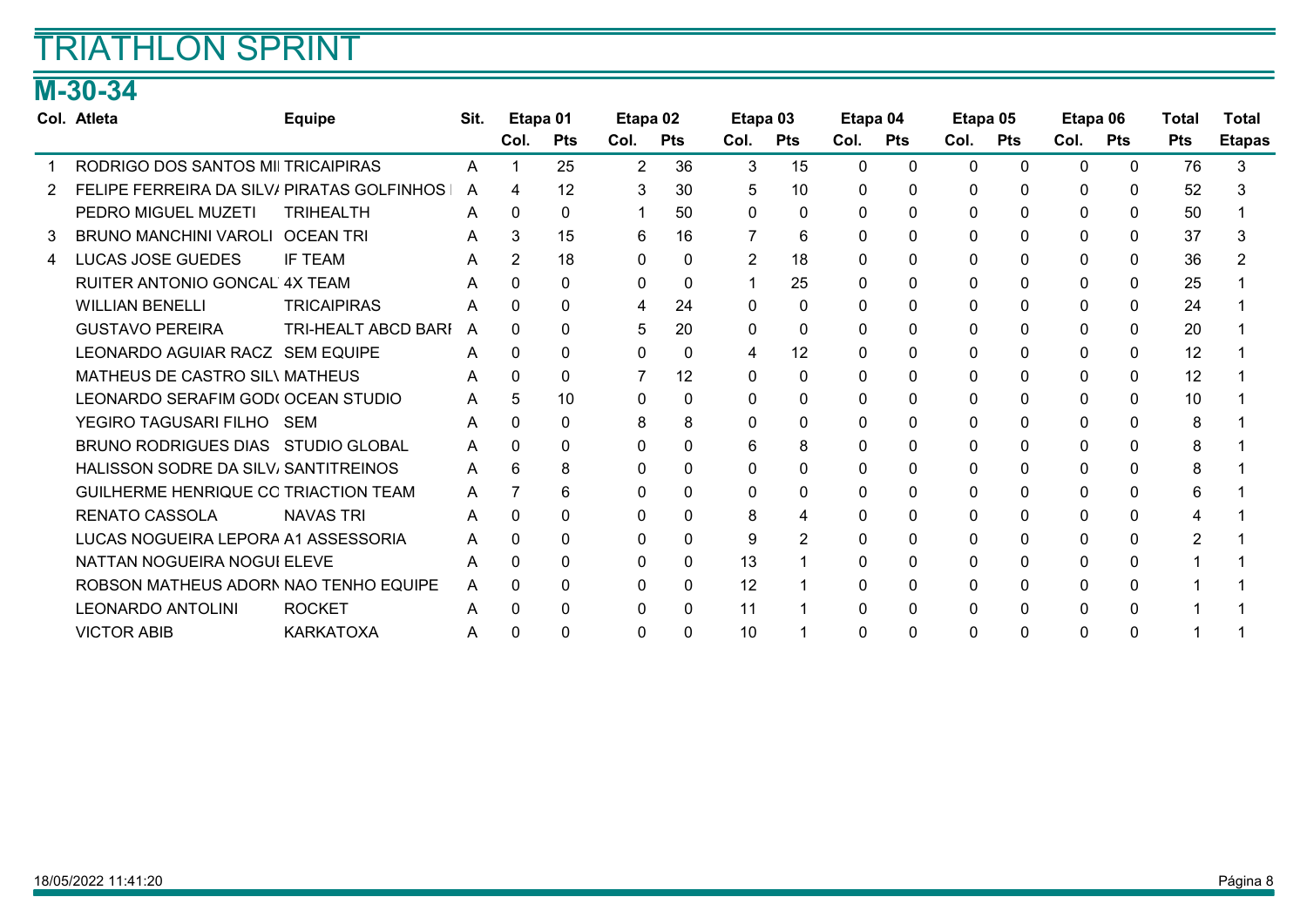### M-35-39

|   | Col. Atleta                                | <b>Equipe</b>         | Sit.           | Etapa 01       |                | Etapa 02       |                | Etapa 03       |                | Etapa 04     |              | Etapa 05    |              | Etapa 06     |              | <b>Total</b>   | <b>Total</b>  |
|---|--------------------------------------------|-----------------------|----------------|----------------|----------------|----------------|----------------|----------------|----------------|--------------|--------------|-------------|--------------|--------------|--------------|----------------|---------------|
|   |                                            |                       |                | Col.           | <b>Pts</b>     | Col.           | <b>Pts</b>     | Col.           | <b>Pts</b>     | Col.         | <b>Pts</b>   | Col.        | <b>Pts</b>   | Col.         | <b>Pts</b>   | <b>Pts</b>     | <b>Etapas</b> |
|   | <b>CAIO MACHADO</b>                        | <b>TRIHEALTH</b>      | A              | $\Omega$       | 0              | 1              | 50             | $\overline{2}$ | 18             | 0            | $\mathbf{0}$ | $\mathbf 0$ | $\mathbf{0}$ | $\mathbf{0}$ | $\mathbf{0}$ | 68             | 2             |
| 2 | WILLIAM CARLOS BUENO L LISBOA RUNNING      |                       | A              | 4              | 12             | 4              | 24             | 3              | 15             | $\Omega$     | $\mathbf{0}$ | 0           | $\Omega$     | 0            | 0            | 51             | 3             |
| 3 | ANDRÉ LUCAS FONTANA B CTC                  |                       | Α              | 0              | $\Omega$       | $\overline{2}$ | 36             | 5              | 10             | $\Omega$     | $\Omega$     | $\Omega$    | $\Omega$     | $\Omega$     | 0            | 46             | 2             |
|   | CASSIO LUIS GIORGI FILHC LOBO ASSESSORIA   |                       | A              | 0              | $\Omega$       | 3              | 30             | $\Omega$       | 0              | $\Omega$     | $\Omega$     | $\Omega$    | $\Omega$     | $\Omega$     | 0            | 30             |               |
|   | <b>RAFAEL R CAMACHO</b>                    |                       | A              |                | 25             | 0              | $\Omega$       | $\Omega$       | $\mathbf{0}$   | $\Omega$     | 0            | $\Omega$    | $\Omega$     | 0            | 0            | 25             |               |
|   | RAFAEL RODOLFO CARVAL RPMOVE               |                       | A              | 0              | $\Omega$       | $\Omega$       | $\Omega$       | $\mathbf{1}$   | 25             | 0            | $\Omega$     | $\Omega$    | $\Omega$     | $\Omega$     | 0            | 25             |               |
|   | <b>GLAUBER CAMPACCI PAVA EPJ TRIATHLON</b> |                       | A              | $\Omega$       | 0              | 5              | 20             | $\Omega$       | $\mathbf{0}$   | 0            | 0            | 0           | $\Omega$     | 0            | 0            | 20             |               |
|   | LEANDRO NEGRUCCI ORSI TRICAIPIRAS          |                       | A              | $\overline{2}$ | 18             | $\Omega$       | $\Omega$       | $\Omega$       | 0              | $\Omega$     | $\Omega$     | 0           | $\Omega$     | 0            | 0            | 18             |               |
|   | <b>JOAO FILHO</b>                          | <b>DIVINO VEG</b>     | A              | $\Omega$       | 0              | 6              | 16             | 0              | 0              | 0            | 0            | 0           | $\mathbf{0}$ | $\Omega$     | 0            | 16             |               |
| 4 | <b>MARCOS STUCKUS</b>                      | <b>PREMIER GYM</b>    | A              | 6              | 8              | $\Omega$       | $\Omega$       | 6              | 8              | $\Omega$     | $\Omega$     | 0           | $\Omega$     | $\Omega$     | 0            | 16             | 2             |
|   | FÁBIO HENRIQUE HERVAZ KENNER               |                       | A              | 0              | 0              | 7              | 12             | $\Omega$       | 0              | $\Omega$     | $\Omega$     | $\Omega$    | $\Omega$     | 0            | 0            | 12             |               |
|   | <b>MARCELO TAVARES</b>                     | MTT                   | A              | 0              | 0              | $\Omega$       | $\Omega$       | 4              | 12             | 0            | 0            | 0           | $\Omega$     | $\Omega$     | 0            | 12             |               |
|   | <b>HIGOR PANSONATO</b>                     | ZV ASSESSORIA ESPC    | A              | 0              | 0              | 8              | 8              | 0              | 0              | $\mathbf{0}$ | 0            | 0           | $\mathbf 0$  | 0            | 0            | 8              |               |
|   | LUIS FERNANDO TASHIRO G2T                  |                       | А              | $\Omega$       | 0              | 0              | $\Omega$       | 7              | 6              | $\Omega$     | $\Omega$     | 0           | $\Omega$     | 0            | 0            | 6              |               |
|   | FILIPE AUGUSTO FORNARI TEAM FORNARI        |                       | A              | 7              | 6              | $\Omega$       | $\Omega$       | $\Omega$       | $\mathbf{0}$   | $\Omega$     | 0            | 0           | $\Omega$     | $\Omega$     | 0            | 6              |               |
| 5 | MARCELO AUGUSTO SILVE LETS PUSH ACESSOR    |                       | $\overline{A}$ | 16             | 1              | 9              | 4              | 0              | 0              | 0            | 0            | 0           | $\mathbf 0$  | 0            | 0            | 5              |               |
|   | <b>HEITOR SANTOS CUNHA</b>                 | 4X TEAM               |                | $\Omega$       | 0              | $\Omega$       | 0              | 8              | 4              | $\Omega$     | 0            | $\Omega$    | $\Omega$     | 0            | $\Omega$     | 4              |               |
|   | RAFAEL ANTONIO MAGNAN FALSARELLA           |                       | A              | 8              | 4              | $\Omega$       | $\Omega$       | $\Omega$       | 0              | $\Omega$     | 0            | 0           | $\Omega$     | 0            | 0            | 4              |               |
| 6 | <b>GUILHERME H C CELSO</b>                 | <b>CHELSO SPORTS</b>  | A              | 23             |                | 14             | $\overline{2}$ | 12             |                | 0            | 0            | 0           | $\Omega$     | 0            | 0            | 4              | 3             |
| 8 | JOÃO RAFAEL DE GODOY LETS PUSH             |                       | A              | 20             | 1              | 12             | $\overline{2}$ | $\Omega$       | 0              | $\Omega$     | $\Omega$     | $\Omega$    | $\Omega$     | 0            | 0            | 3              | 2             |
|   | JORGE AUGUSTO NASCIMI LETS PUSH ASSESSOI   |                       | A              | 12             | $\mathbf 1$    | 10             | 2              | $\Omega$       | $\mathbf{0}$   | $\Omega$     | $\Omega$     | 0           | $\Omega$     | $\Omega$     | 0            | 3              | 2             |
|   | DIEGO DE SOUZA IETTO                       | <b>AVULSO</b>         | A              | 0              | $\Omega$       | 13             | $\overline{2}$ | $\mathbf{0}$   | 0              | 0            | 0            | 0           | $\mathbf{0}$ | 0            | 0            | 2              |               |
|   | DIEGO PEDROZA FOGACA ROSANA MERINO SPO     |                       | A              | $\Omega$       | $\Omega$       | $\mathbf{0}$   | $\Omega$       | 9              | $\overline{2}$ | $\Omega$     | 0            | 0           | $\Omega$     | 0            | 0            | $\overline{2}$ |               |
|   | FRANCISCO GUERREIRO JI IRON COACH          |                       | A              | 0              | 0              | 11             | 2              | $\Omega$       | $\mathbf{0}$   | $\Omega$     | $\Omega$     | $\Omega$    | $\Omega$     | $\Omega$     | 0            | $\overline{2}$ |               |
|   | EDUARDO AUGGUSTO DA :-                     |                       | A              | 9              | $\overline{2}$ | $\mathbf{0}$   | $\Omega$       | $\mathbf{0}$   | 0              | 0            | 0            | 0           | $\Omega$     | 0            | $\Omega$     | 2              |               |
|   | <b>LAYON MOREIRA</b>                       | <b>BM TREINAMENTO</b> | A              | 15             | $\mathbf 1$    | 0              | 0              | 0              | $\mathbf{0}$   | 0            | 0            | 0           | $\Omega$     | 0            | 0            | 1              |               |
|   | PABLO BASSO SILVA                          | PABLO BASSO TEAM      | A              | 13             | 1              | $\Omega$       | 0              | $\Omega$       | $\Omega$       | $\Omega$     | $\Omega$     | 0           | $\Omega$     | $\Omega$     | 0            | 1              |               |
|   | FERNANDO SOBRAL MARQ SEM EQUIPE            |                       | A              | $\Omega$       | $\Omega$       | $\Omega$       | $\Omega$       | 11             | 1              | 0            | $\Omega$     | $\Omega$    | $\Omega$     | 0            | 0            |                |               |
|   | <b>LEANDRO RELLO</b>                       | PRO BIKE CAPIVARI     | A              | 10             | 1              | 0              | 0              | $\Omega$       | 0              | 0            | 0            | 0           | $\mathbf 0$  | 0            | 0            |                |               |
|   | RAFAEL G BOSSHARD                          | <b>PHS</b>            | A              | 0              | 0              | $\Omega$       | $\Omega$       | 13             | 1              | $\Omega$     | $\Omega$     | $\Omega$    | $\Omega$     | $\Omega$     | $\Omega$     | 1              |               |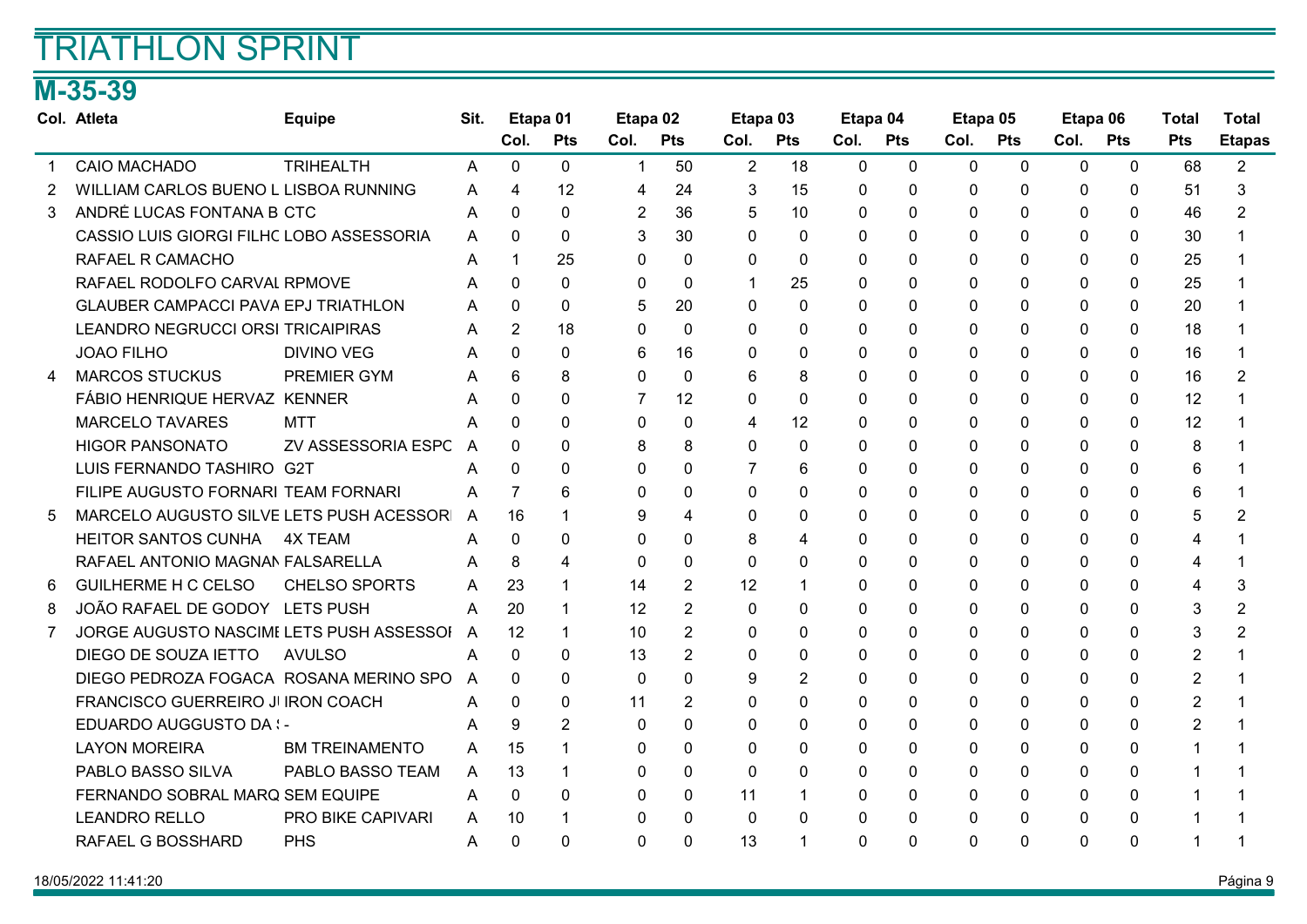### M-35-39

÷

| Col. Atleta                                  | <b>Equipe</b>  | Sit. | Etapa 01 |            | Etapa 02 |            | Etapa 03 |            | Etapa 04 |            | Etapa 05 |              | Etapa 06 |            | Total      | Total         |
|----------------------------------------------|----------------|------|----------|------------|----------|------------|----------|------------|----------|------------|----------|--------------|----------|------------|------------|---------------|
|                                              |                |      | Col.     | <b>Pts</b> | Col.     | <b>Pts</b> | Col.     | <b>Pts</b> | Col.     | <b>Pts</b> | Col.     | <b>Pts</b>   | Col.     | <b>Pts</b> | <b>Pts</b> | <b>Etapas</b> |
| ANDRE HAGESTEDT FERRI ELEVE                  |                | A    | 0        | 0          |          | 0          | 14       |            | 0        | 0          |          | 0            |          |            |            |               |
| ELIAS DE OLIVEIRA SOUSA JAGUAR TEAM          |                | A    | 11       |            |          | 0          | 0        | 0          | $\Omega$ | 0          | 0        | $\mathbf{0}$ |          |            |            |               |
| PEDRO CANDEIAS                               | PEDRO          | A    | 18       |            |          | $\Omega$   | 0        | $\Omega$   | 0        | $\Omega$   | 0        | $\Omega$     |          |            |            |               |
| ALEXANDER CAMBRAIA NA SOLO                   |                | A    | 0        | $\Omega$   |          | 0          | 10       |            | $\Omega$ | $\Omega$   | $\Omega$ | $\Omega$     |          |            |            |               |
| CLAYDER TOBIAS LOUZAD, 10YTRI                |                | A    | 22       |            |          | 0          | 0        | 0          | $\Omega$ | 0          | 0        | 0            |          |            |            |               |
| <b>GUILHERME MARTINS TEIX CAROL FURRIELA</b> |                | A    | 14       |            |          | 0          | 0        | $\Omega$   | $\Omega$ | $\Omega$   | 0        | $\Omega$     |          |            |            |               |
| GABRIEL VON ZUBEN ROBI CAROL FURRIELA TEA    |                | A    | 24       |            |          | 0          | 0        | $\Omega$   | $\Omega$ | 0          | $\Omega$ | $\Omega$     |          |            |            |               |
| <b>DIEGO BARBOSA</b>                         | <b>JZ TEAM</b> | А    | 19       |            |          | 0          | 0        |            | $\Omega$ | 0          | 0        | $\Omega$     |          |            |            |               |
| RAUL ALBERTO CARRILLO CAROL FURRIELA TEA     |                | A    | 17       |            |          |            |          |            | $\Omega$ | 0          |          |              |          |            |            |               |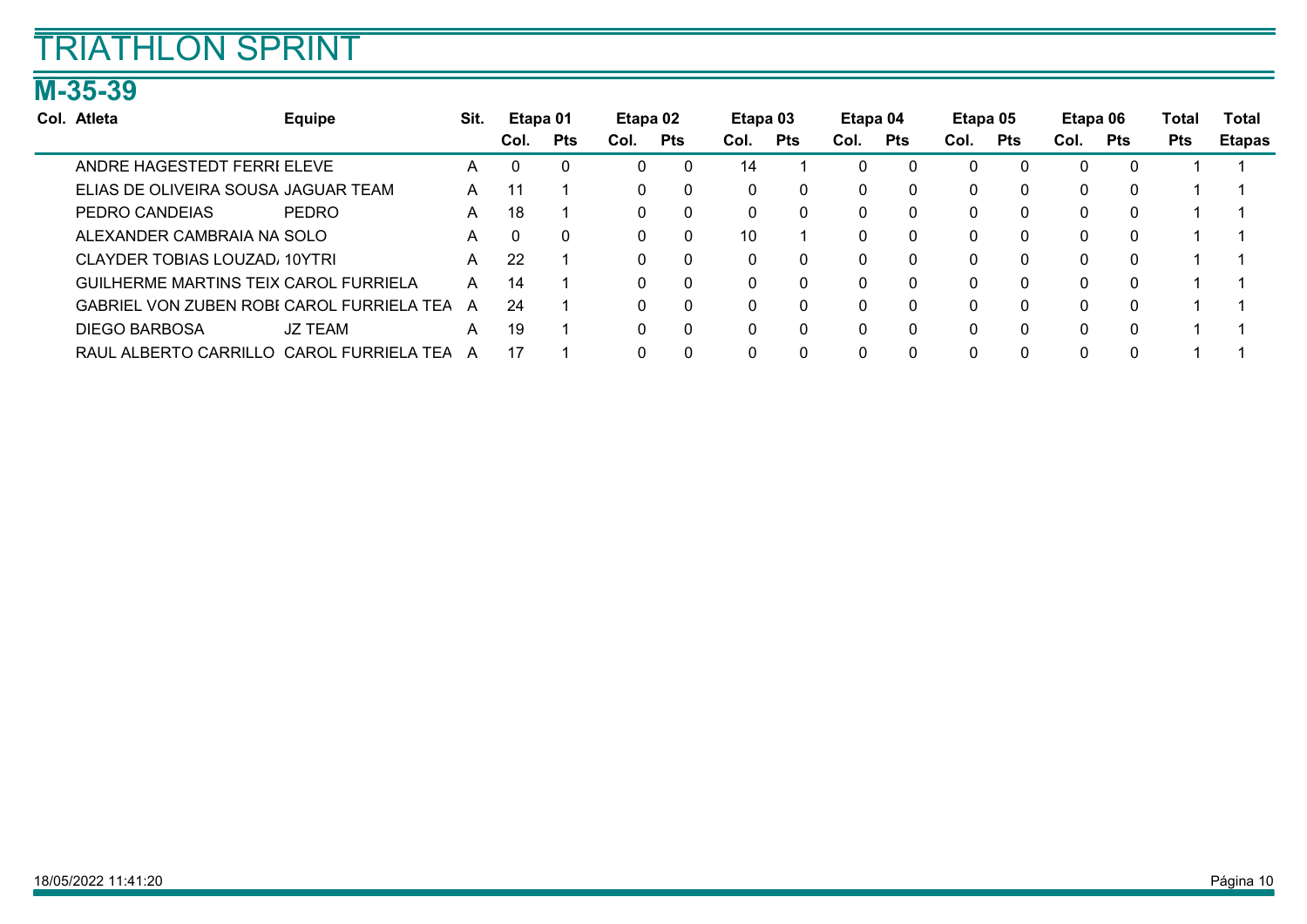### M-40-44

|   | Col. Atleta                                 | <b>Equipe</b>            | Sit. | Etapa 01       |                | Etapa 02     |                   | Etapa 03     |                | Etapa 04     |              | Etapa 05     |             | Etapa 06     |              | <b>Total</b>   | <b>Total</b>  |
|---|---------------------------------------------|--------------------------|------|----------------|----------------|--------------|-------------------|--------------|----------------|--------------|--------------|--------------|-------------|--------------|--------------|----------------|---------------|
|   |                                             |                          |      | Col.           | <b>Pts</b>     | Col.         | <b>Pts</b>        | Col.         | <b>Pts</b>     | Col.         | <b>Pts</b>   | Col.         | <b>Pts</b>  | Col.         | <b>Pts</b>   | <b>Pts</b>     | <b>Etapas</b> |
|   | DOUGLAS PINHEIRO MIRAN RF TREINAMENTO ESI A |                          |      | $\Omega$       | $\Omega$       | $\mathbf 1$  | 50                | $\mathbf{0}$ | $\mathbf{0}$   | $\mathbf{0}$ | $\mathbf{0}$ | $\mathbf{0}$ | $\mathbf 0$ | $\mathbf{0}$ | $\mathbf{0}$ | 50             |               |
|   | BRUNO LUCENTI PEREIRA CAROL FURRIELA TEA A  |                          |      | $\mathbf{1}$   | 25             | 0            | $\mathbf{0}$      | 1            | 25             | 0            | 0            | 0            | $\Omega$    | 0            | $\mathbf{0}$ | 50             | 2             |
|   | MURILLO RODRIGUES DOS SERRAEMESPORTE        |                          | A    | $\Omega$       | $\Omega$       | 2            | 36                | $\Omega$     | $\Omega$       | $\Omega$     | $\Omega$     | $\Omega$     | $\Omega$    | $\Omega$     | $\Omega$     | 36             |               |
| 2 | <b>MARCELO LIMA SOUZA</b>                   | PREF PERUIBE/SHAML A     |      | 3              | 15             | $\Omega$     | $\Omega$          | 2            | 18             | $\Omega$     | 0            | 0            | $\Omega$    | $\Omega$     | $\mathbf{0}$ | 33             | 2             |
| 3 | LINDOMAR APARECIDO DE LISBOA RUNNING        |                          | A    | $\overline{7}$ | 6              | 7            | $12 \overline{ }$ | 4            | 12             | $\Omega$     | 0            | $\Omega$     | $\Omega$    | $\Omega$     | $\mathbf{0}$ | 30             | 3             |
| 4 | LEONARDO DE CHECCHI PANDAS TEAM             |                          | A    | 6              | 8              | 6            | 16                | $\Omega$     | $\Omega$       | 0            | $\Omega$     | $\Omega$     | $\Omega$    | $\Omega$     | $\Omega$     | 24             | 2             |
|   | CARLOS EDUARDO BEZERI TRIHEALTH             |                          | A    | $\Omega$       | 0              | 4            | 24                | $\mathbf{0}$ | $\mathbf{0}$   | 0            | 0            | 0            | $\Omega$    | $\Omega$     | $\mathbf{0}$ | 24             |               |
| 5 | <b>JOÃO PAULO GILIOLI</b>                   | <b>CTC</b>               |      | 9              | $\overline{2}$ | 9            | 4                 | 3            | 15             | 0            | 0            | 0            | 0           | 0            | $\mathbf{0}$ | 21             | 3             |
|   | EDUARDO ALDEGHERI PAS DUDATEAM              |                          |      | 0              | $\Omega$       | 5            | 20                | $\Omega$     | $\Omega$       | $\Omega$     | $\Omega$     | $\Omega$     | $\Omega$    | $\Omega$     | $\Omega$     | 20             |               |
|   | <b>JESUS LOPES DE SOUZA</b>                 |                          | A    | $\overline{2}$ | 18             | $\mathbf{0}$ | $\Omega$          | $\mathbf{0}$ | $\mathbf{0}$   | 0            | 0            | 0            | $\Omega$    | $\Omega$     | $\mathbf{0}$ | 18             |               |
|   | <b>DANIEL CORREA</b>                        | <b>BOMBEIROS PORTO F</b> | A    | 4              | 12             | 0            | 0                 | $\Omega$     | $\mathbf{0}$   | $\Omega$     | 0            | 0            | $\Omega$    | $\Omega$     | 0            | 12             |               |
|   | DAVISON VENANCIO SANT TRICAIPIRAS           |                          | A    | 5              | 10             | $\Omega$     | 0                 | $\Omega$     | $\Omega$       | 0            | $\Omega$     | $\Omega$     | $\Omega$    | $\Omega$     | $\Omega$     | 10             |               |
|   | <b>DANIEL BELLANI</b>                       | <b>TRICAIPIRAS</b>       | A    | 0              | 0              | $\mathbf{0}$ | $\mathbf{0}$      | 5            | 10             | 0            | 0            | 0            | $\Omega$    | $\Omega$     | $\mathbf{0}$ | 10             |               |
| 6 | EDUARDO DE GOUVEIA TO AVULSO                |                          | A    | 12             | $\mathbf 1$    | 14           | $\overline{2}$    | 7            | 6              | $\Omega$     | 0            | 0            | $\Omega$    | 0            | $\mathbf{0}$ | 9              | 3             |
|   | JOSE AUGUSTO DE SOUZA JONNYSTRIEQUIPE TO    |                          | A    | 0              | $\Omega$       | $\Omega$     | $\Omega$          | 6            | 8              | 0            | $\Omega$     | $\Omega$     | $\Omega$    | $\Omega$     | $\Omega$     | 8              |               |
|   | EDUARDO FERRO DE GRANGRAVA RUNNER           |                          | A    | 0              | 0              | 8            | 8                 | $\Omega$     | 0              | 0            | 0            | 0            | $\Omega$    | $\Omega$     | $\mathbf{0}$ | 8              |               |
|   | MARCELO DE ANDRADE VII LOBO ASSESSORIA      |                          | A    | 0              | 0              | 0            | $\Omega$          | 8            | 4              | $\Omega$     | 0            | 0            | $\Omega$    | 0            | $\mathbf{0}$ | 4              |               |
|   | RICARDO AUGUSTO SHIMA RPMOVE                |                          | Α    | 8              | 4              | $\Omega$     | $\Omega$          | $\Omega$     | $\Omega$       | $\Omega$     | $\Omega$     | $\Omega$     | $\Omega$    | $\Omega$     | $\Omega$     | 4              |               |
|   | <b>JANDER RODRIGUES</b>                     | <b>RPMOVE</b>            | A    | 11             | 1              | 12           | 2                 | $\Omega$     | $\mathbf{0}$   | $\Omega$     | 0            | 0            | $\Omega$    | $\Omega$     | $\mathbf{0}$ | 3              | 2             |
| 8 | RICARDO CIONE                               | <b>CTC</b>               | A    | 14             | -1             | 17           | $\overline{2}$    | $\Omega$     | $\mathbf{0}$   | $\Omega$     | 0            | 0            | $\Omega$    | 0            | $\mathbf{0}$ | 3              | 2             |
|   | WILLEN AUGUSOT PUCCIN WILL                  |                          | A    | $\Omega$       | 0              | 19           | 2                 | $\Omega$     | $\Omega$       | $\Omega$     | $\Omega$     | $\Omega$     | $\Omega$    | $\Omega$     | $\Omega$     | 2              |               |
|   | KLEBER HENRIQUE GONC/ TRIACTION TEAM        |                          | A    | $\Omega$       | $\Omega$       | $\mathbf{0}$ | $\Omega$          | 9            | $\overline{2}$ | $\Omega$     | $\Omega$     | 0            | $\Omega$    | $\Omega$     | $\mathbf{0}$ | $\overline{2}$ |               |
|   | MICHAEL FERNANDO DE M FISIOEFORMA           |                          | A    | 0              | 0              | 11           | $\overline{2}$    | $\Omega$     | $\Omega$       | $\Omega$     | 0            | 0            | $\Omega$    | 0            | $\mathbf{0}$ | $\overline{2}$ |               |
|   | FELIPE DE LIMA JESUS                        | <b>ZENAIDE</b>           | A    | $\Omega$       | $\Omega$       | 16           | 2                 | $\Omega$     | $\mathbf{0}$   | $\mathbf{0}$ | 0            | 0            | $\Omega$    | $\Omega$     | $\mathbf{0}$ | $\overline{2}$ |               |
|   | DANILO CARTOLANO LOPE TRIACTION TEAM        |                          | A    | 0              | 0              | 18           | $\overline{2}$    | $\mathbf{0}$ | $\mathbf{0}$   | 0            | 0            | 0            | $\Omega$    | $\Omega$     | $\mathbf{0}$ | 2              |               |
|   | <b>GUSTAVO HENRIQUE DE M GUSTAVOTRI</b>     |                          | A    | 0              | 0              | 13           | 2                 | $\Omega$     | $\mathbf{0}$   | $\Omega$     | 0            | 0            | $\Omega$    | $\Omega$     | $\mathbf{0}$ | $\overline{2}$ |               |
|   | ANDRE RODRIGUES GARCI ARGIMPORTADOS         |                          | A    | 0              | $\Omega$       | 10           | 2                 | $\Omega$     | $\mathbf{0}$   | $\Omega$     | 0            | 0            | $\Omega$    | $\Omega$     | $\mathbf{0}$ | $\overline{2}$ |               |
|   | <b>GUILHERME JOHANSEN</b>                   | ZV ASSESSORIA ESPC       | A    | 0              | $\Omega$       | 15           | 2                 | $\Omega$     | $\mathbf{0}$   | $\Omega$     | $\Omega$     | 0            | $\Omega$    | $\Omega$     | $\mathbf{0}$ | 2              |               |
|   | DIEGO FUNARI FIGUEIRED FIGUEIREDO           |                          | A    | 0              | 0              | 0            | $\Omega$          | 15           | 1              | $\Omega$     | 0            | 0            | $\Omega$    | $\Omega$     | $\Omega$     |                |               |
|   | PAULO THIAGO LOPES SIL\ REATIVE SPORTS      |                          | A    | 16             |                | $\Omega$     | $\Omega$          | $\Omega$     | $\mathbf{0}$   | $\Omega$     | 0            | 0            | $\Omega$    | $\Omega$     | 0            |                |               |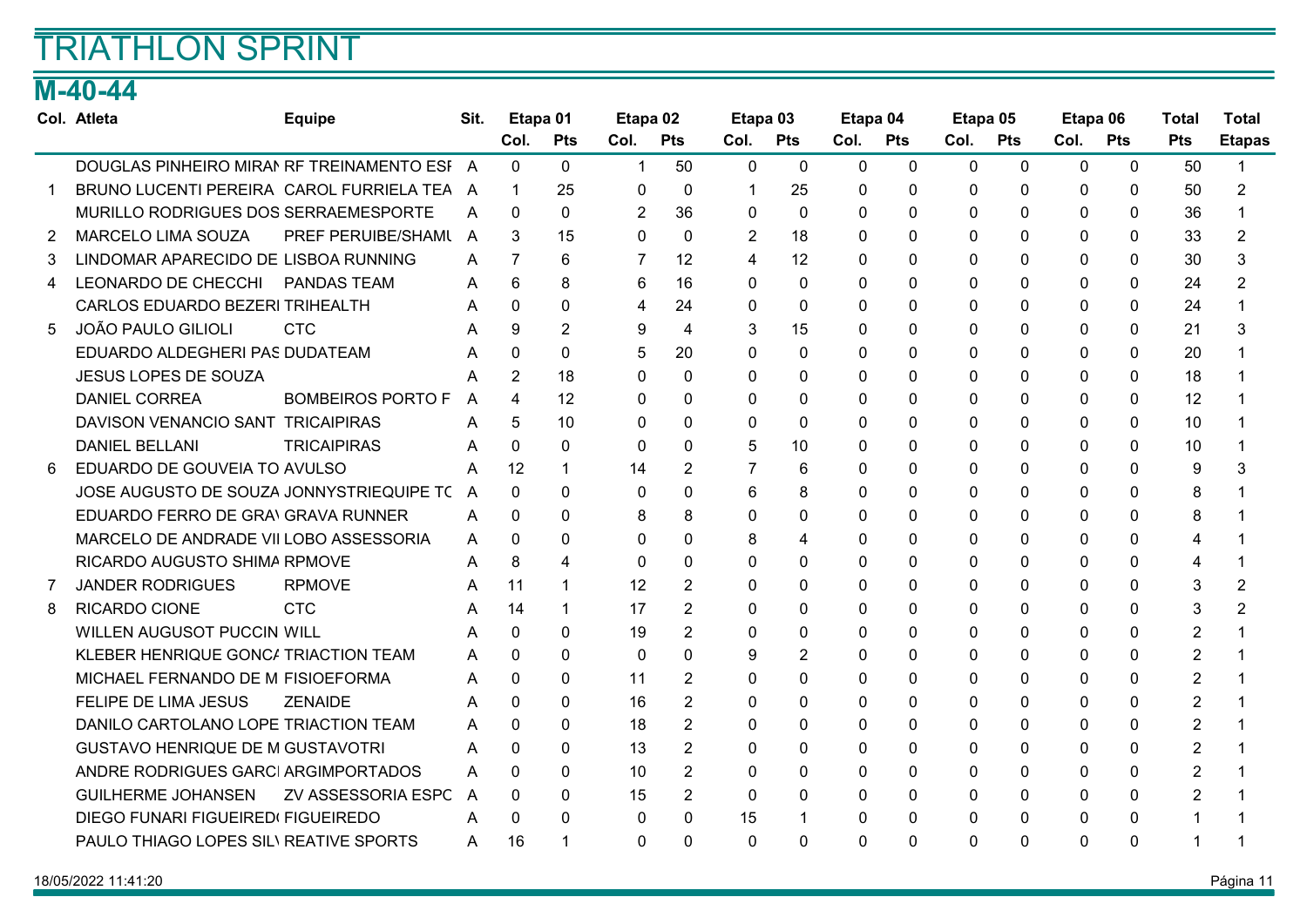### M-40-44

| Col. Atleta                              | <b>Equipe</b>     | Sit.         | Etapa 01 |            | Etapa 02     |              | Etapa 03 |              | Etapa 04 |          | Etapa 05     |              | Etapa 06 |              | Total      | Total         |
|------------------------------------------|-------------------|--------------|----------|------------|--------------|--------------|----------|--------------|----------|----------|--------------|--------------|----------|--------------|------------|---------------|
|                                          |                   |              | Col.     | <b>Pts</b> | Col.         | <b>Pts</b>   | Col.     | <b>Pts</b>   | Col.     | Pts      | Col.         | <b>Pts</b>   | Col.     | <b>Pts</b>   | <b>Pts</b> | <b>Etapas</b> |
| MICHEL RAFAEL DE ARAUJ XABIRU AVENTURAS  |                   | A            | 21       |            | 0            | $\mathbf{0}$ | 0        | $\mathbf 0$  | $\Omega$ |          | $\mathbf{0}$ | $\Omega$     | $\Omega$ | $\mathbf{0}$ |            |               |
| PASCOAL VAGLIENGO PELI FOSTHREENING      |                   | A            | 15       |            | $\mathbf{0}$ | $\mathbf{0}$ | 0        | $\mathbf{0}$ | 0        | $\Omega$ | $\mathbf{0}$ | $\Omega$     | 0        | 0            |            |               |
| DIOGO CANDIDO DE MELO NAVASTRI ARACATUB. |                   | A            | 10       |            | 0            | $\mathbf{0}$ | 0        | $\mathbf{0}$ | 0        | $\Omega$ | $\mathbf{0}$ | $\Omega$     | 0        | $\mathbf{0}$ |            |               |
| <b>EVERTON BALDIN</b>                    | <b>NA</b>         | A            | $\Omega$ | $\Omega$   | 0            | $\mathbf{0}$ | 13       |              | $\Omega$ | $\Omega$ | $\mathbf{0}$ | $\Omega$     | 0        | 0            |            |               |
| <b>WELLINGTON MERLUZZI</b>               | <b>MARTINHAGO</b> | A            | $\Omega$ | $\Omega$   | 0            | $\mathbf{0}$ | 14       |              | 0        | $\Omega$ | $\mathbf{0}$ | $\Omega$     | 0        | 0            |            |               |
| THOMAS MATTOS VESPOLI TCC                |                   | A            | $\Omega$ | $\Omega$   | 0            | $\mathbf{0}$ | 11       |              | $\Omega$ | $\Omega$ | $\mathbf{0}$ | $\Omega$     | 0        | 0            |            |               |
| FERNANDO FAVARO ALVES LEO MOSCARDO       |                   | $\mathsf{A}$ | 20       |            | 0            | $\mathbf{0}$ | 0        | $\mathbf{0}$ | $\Omega$ | $\Omega$ | $\mathbf{0}$ | $\Omega$     | $\Omega$ | 0            |            |               |
| <b>MACIEL ABILIO</b>                     | <b>PARTICULAR</b> | A            | 17       |            | $\mathbf{0}$ | $\mathbf{0}$ | 0        | $\mathbf{0}$ | 0        | $\Omega$ | $\mathbf{0}$ | 0            | 0        | 0            |            |               |
| ALEXEY PATONE POLITO                     |                   | A            | 13       |            | 0            | $\mathbf{0}$ | 0        | $\mathbf{0}$ | 0        | $\Omega$ | $\mathbf{0}$ | $\Omega$     | 0        | $\mathbf{0}$ |            |               |
| DANIEL DE CASTRO NEVES RPMOVE            |                   | A            | $\Omega$ | $\Omega$   | 0            | $\mathbf{0}$ | 12       |              | $\Omega$ | $\Omega$ | $\mathbf{0}$ | $\mathbf{0}$ | 0        | 0            |            |               |
| ROGERIO EDUARDO SOUZ TEAMRAPHAPELICANO   |                   | A            | 19       |            | 0            | $\mathbf{0}$ | $\Omega$ | $\mathbf{0}$ | 0        | $\Omega$ | $\mathbf{0}$ | $\Omega$     | $\Omega$ | $\mathbf{0}$ |            |               |
| PATRICIO FERNANDEZ QUI TEAM TURTERA      |                   | A            | $\Omega$ | 0          | 0            | $\mathbf{0}$ | 10       |              | $\Omega$ | $\Omega$ | 0            | $\Omega$     | 0        | 0            |            |               |
| MAYCO RODRIGUES GERE CANAL CORREDORES    |                   | A            | 18       |            | 0            | 0            | 0        | $\mathbf 0$  |          |          | $\mathbf{0}$ | $\Omega$     |          | 0            |            |               |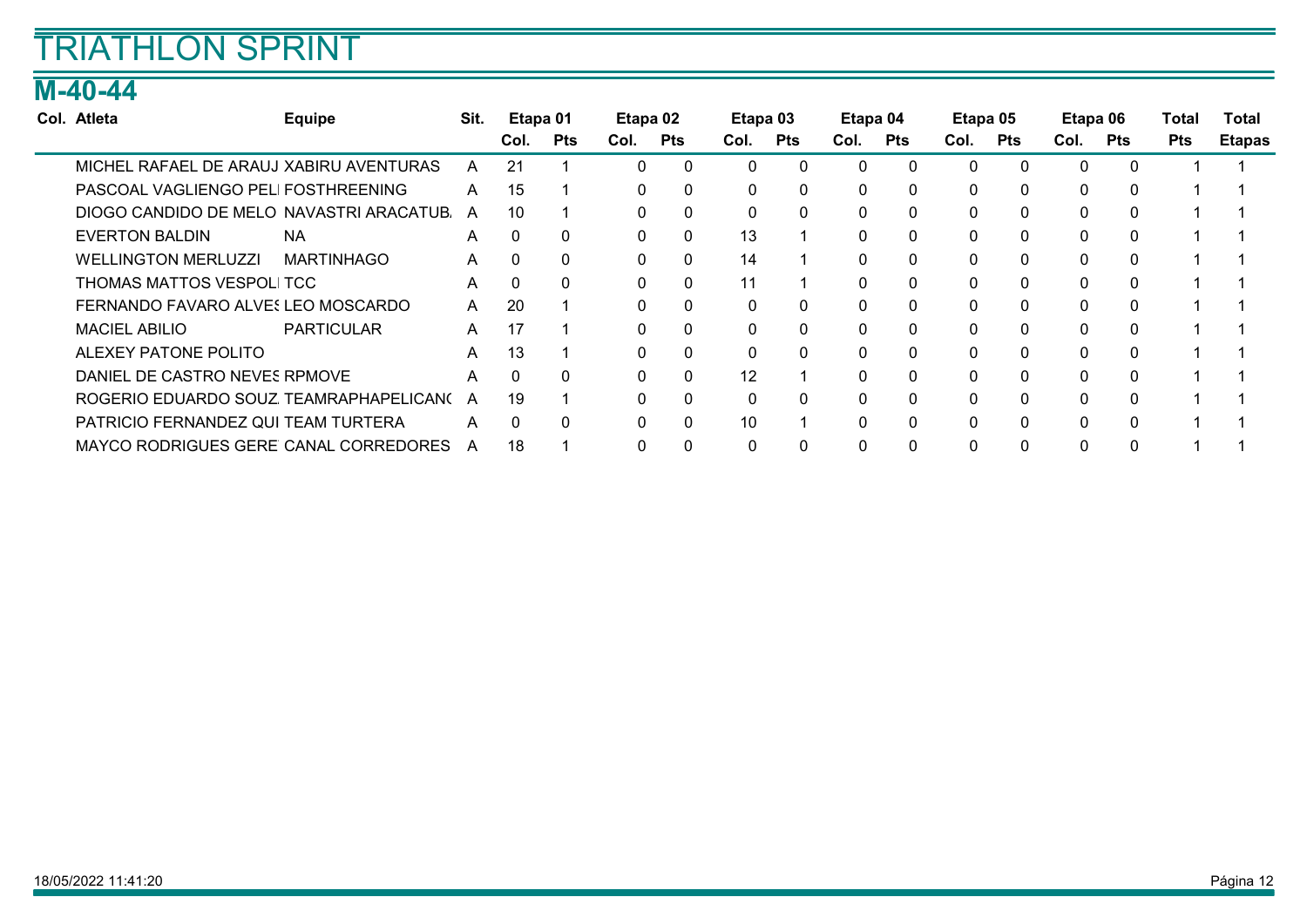### M-45-49

|    | Col. Atleta                                   | <b>Equipe</b>          | Sit. | Etapa 01       |            | Etapa 02    |            | Etapa 03             |              | Etapa 04     |              | Etapa 05     |              | Etapa 06     |              | Total          | <b>Total</b>  |
|----|-----------------------------------------------|------------------------|------|----------------|------------|-------------|------------|----------------------|--------------|--------------|--------------|--------------|--------------|--------------|--------------|----------------|---------------|
|    |                                               |                        |      | Col.           | <b>Pts</b> | Col.        | <b>Pts</b> | Col.                 | <b>Pts</b>   | Col.         | <b>Pts</b>   | Col.         | <b>Pts</b>   | Col.         | <b>Pts</b>   | <b>Pts</b>     | <b>Etapas</b> |
|    | RODRIGO DANTAS DE LUC. TRIDANTAS              |                        | A    |                | 25         | 1           | 50         | -1                   | 25           | $\mathbf 0$  | $\mathbf{0}$ | $\mathbf{0}$ | $\mathbf{0}$ | $\Omega$     | $\mathbf 0$  | 100            | 3             |
|    | <b>FABIANO DE ALMEIDA</b>                     | <b>TRICAIPIRAS</b>     | A    | $\Omega$       | $\Omega$   | 2           | 36         | 6                    | 8            | $\Omega$     | $\Omega$     | $\Omega$     | $\Omega$     | $\Omega$     | $\Omega$     | 44             | 2             |
| 3  | <b>MARCELO ALEXANDRE</b>                      | <b>LIMITE TEAM</b>     | A    | 4              | 12         | 4           | 24         | 8                    | 4            | $\Omega$     | 0            | $\Omega$     | $\Omega$     | $\Omega$     | $\Omega$     | 40             | 3             |
| 4  | VICENTE LIGUORI JÚNIOR VLJ ASSESSORIA ESP     |                        | A    | $\overline{2}$ | 18         | 0           | $\Omega$   | 4                    | 12           | 0            | 0            | 0            | $\Omega$     | $\Omega$     | $\mathbf{0}$ | 30             | 2             |
|    | JULIO CEZAR ASSAD MEDE ANIMA TEAN             |                        | A    | 0              | $\Omega$   | 3           | 30         | $\mathbf{0}$         | $\mathbf 0$  | $\mathbf{0}$ | 0            | 0            | $\mathbf 0$  | $\Omega$     | $\mathbf{0}$ | 30             |               |
| 5. | <b>ROGERIO TUBINI TRIATLET KENNER</b>         |                        | A    | 5              | 10         | 7           | 12         | 0                    | 0            | $\mathbf{0}$ | 0            | 0            | 0            | 0            | 0            | 22             |               |
|    | MAURICIO STURION ZABO1 BM TREINAMENTO         |                        | A    | 0              | $\Omega$   | 5           | 20         | $\Omega$             | $\mathbf{0}$ | $\Omega$     | 0            | 0            | $\Omega$     | $\Omega$     | $\mathbf{0}$ | 20             |               |
|    | ADILSON R GOMES FILHO A1 ASSESSORIA           |                        | A    | 0              | 0          | $\Omega$    | $\Omega$   | 2                    | 18           | $\Omega$     | 0            | $\Omega$     | $\Omega$     | $\Omega$     | $\mathbf{0}$ | 18             |               |
|    | EDUARDO JOSÉ LOPES GC MG TEAM                 |                        | A    | $\Omega$       | 0          | 6           | 16         | $\mathbf{0}$         | $\mathbf{0}$ | 0            | 0            | 0            | $\Omega$     | $\Omega$     | $\mathbf{0}$ | 16             |               |
|    | ROGERIO OGNIBENE CELE                         |                        | А    | 0              | 0          | 0           | $\Omega$   | 3                    | 15           | $\mathbf{0}$ | 0            | 0            | $\mathbf 0$  | $\Omega$     | $\mathbf{0}$ | 15             |               |
|    | <b>SAMI OMAR MOUSSA</b>                       | SPADOTTO TRIATHON      | A    | 0              | 0          | $\Omega$    | 0          | 5                    | 10           | 0            | 0            | 0            | $\Omega$     | $\Omega$     | 0            | 10             |               |
|    | <b>REGINALDO LUIS PINTO</b>                   | LS TREINAMENTO PEF     | A    | $\Omega$       | $\Omega$   | $\Omega$    | $\Omega$   |                      | 6            | $\Omega$     | 0            | $\Omega$     | $\Omega$     | $\Omega$     | $\Omega$     | 6              |               |
|    | <b>SAMUEL MARCONDES</b>                       | EU SOZINHO             | A    |                | 6          | $\Omega$    | $\Omega$   | $\Omega$             | $\Omega$     | $\Omega$     | 0            | $\Omega$     | $\Omega$     | $\Omega$     | $\Omega$     | 6              |               |
|    | JOSE ROBERTO GALVAO D ACADEMIA DO CRM         |                        | A    | 8              | 4          | $\Omega$    | $\Omega$   | $\Omega$             | 0            | $\Omega$     | 0            | $\Omega$     | 0            | $\Omega$     | $\Omega$     | 4              |               |
|    | <b>ROGERIO TUBINI</b>                         | <b>KENNER</b>          | A    | 0              | 0          | 0           | 0          | 9                    | 2            | $\mathbf{0}$ | 0            | 0            | $\mathbf 0$  | $\mathbf{0}$ | $\mathbf{0}$ | $\overline{2}$ |               |
|    | RODRIGO PLINIO MENDES GUEVESPLINIO            |                        | A    | 0              | 0          | 0           | 0          | 10                   | 1            | 0            | 0            | 0            | 0            | 0            | 0            |                |               |
|    | M-50-54                                       |                        |      |                |            |             |            |                      |              |              |              |              |              |              |              |                |               |
|    | Col. Atleta                                   | <b>Equipe</b>          | Sit. | Etapa 01       |            | Etapa 02    |            |                      | Etapa 03     | Etapa 04     |              | Etapa 05     |              | Etapa 06     |              | <b>Total</b>   | <b>Total</b>  |
|    |                                               |                        |      | Col.           | <b>Pts</b> | Col.        | <b>Pts</b> | Col.                 | <b>Pts</b>   | Col.         | <b>Pts</b>   | Col.         | <b>Pts</b>   | Col.         | <b>Pts</b>   | <b>Pts</b>     | <b>Etapas</b> |
|    | ANDRE LUIS BARONI NORA PREFEITURA DE AMPA     |                        | A    | 1              | 25         | $\mathbf 1$ | 50         | $\blacktriangleleft$ | 25           | $\mathbf{0}$ | 0            | $\mathbf{0}$ | $\mathbf 0$  | $\Omega$     | $\mathbf{0}$ | 100            | 3             |
|    | <b>JULIO FERNANDO DA SILV/ RPMOVE</b>         |                        | A    | 2              | 18         | 2           | 36         | 3                    | 15           | $\mathbf{0}$ | 0            | 0            | $\Omega$     | $\Omega$     | $\mathbf{0}$ | 69             | 3             |
| 3  | <b>GUSTAVO DA ROCHA MACI CLUBE DA CORRIDA</b> |                        | A    | 6              | 8          | 4           | 24         | $\Omega$             | $\mathbf{0}$ | $\Omega$     | 0            | $\Omega$     | $\Omega$     | $\Omega$     | $\Omega$     | 32             | 2             |
|    | FABIO DO VALLE SVERZUT TITAN SPORT            |                        | A    | $\Omega$       | 0          | 0           | $\Omega$   | 2                    | 18           | $\Omega$     | 0            | 0            | $\Omega$     | $\Omega$     | $\Omega$     | 18             |               |
|    | <b>HELY FREDERICO PERES</b>                   | <b>LAGUENS H PERES</b> | A    | 3              | 15         | $\Omega$    | $\Omega$   | $\Omega$             | $\Omega$     | 0            | O            | $\Omega$     | 0            | $\Omega$     | 0            | 15             |               |

FERNANDO VERNAL SALIN. IGOR NICOLAU TEAM A 4 12 0 0 0 0 0 0 0 0 0 0 0 0 12 1 MAX CASTRO ZOMBIETRI 5 10 0 0 0 0 0 0 0 0 0 0 10 1 A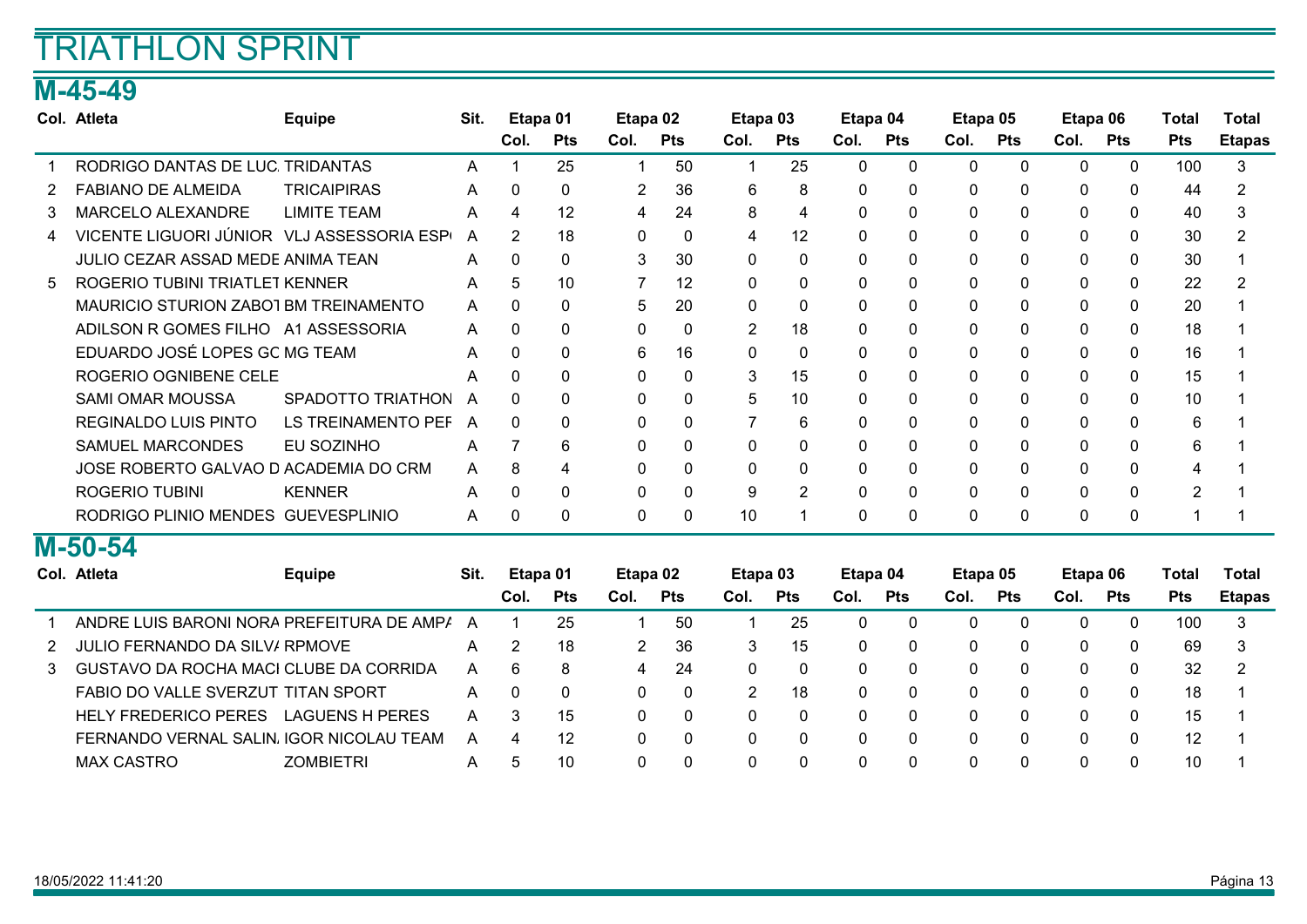### M-55-59

|    | Col. Atleta                                | <b>Equipe</b>               | Sit. | Etapa 01       |              | Etapa 02     |              | Etapa 03       |              | Etapa 04     |              | Etapa 05     |              | Etapa 06     |              | Total      | Total         |
|----|--------------------------------------------|-----------------------------|------|----------------|--------------|--------------|--------------|----------------|--------------|--------------|--------------|--------------|--------------|--------------|--------------|------------|---------------|
|    |                                            |                             |      | Col.           | <b>Pts</b>   | Col.         | <b>Pts</b>   | Col.           | <b>Pts</b>   | Col.         | <b>Pts</b>   | Col.         | <b>Pts</b>   | Col.         | Pts          | <b>Pts</b> | <b>Etapas</b> |
|    | JOSÉ SERGIO PRUDENTE I NAO                 |                             | A    | $\mathbf{0}$   | $\mathbf{0}$ |              | 50           |                | 25           | $\Omega$     | $\Omega$     | 0            | $\mathbf{0}$ | 0            | 0            | 75         | 2             |
|    | ROBINSON PEDRO CERVAI FAMIGLIA POTENZA     |                             | A    | $\Omega$       | $\mathbf{0}$ | 2            | 36           | 3              | 15           | $\mathbf{0}$ | $\mathbf{0}$ | 0            | $\mathbf{0}$ | 0            | 0            | 51         | 2             |
| 3. | JOAO MARCIO BUENO DO I ESTIMULO FIT        |                             | A    | 3              | 15           | 3            | 30           | 0              | $\mathbf{0}$ | $\Omega$     | $\Omega$     | $\mathbf{0}$ | $\Omega$     | 0            | $\mathbf 0$  | 45         | 2             |
| 4  | LUIZ CARLOS RIBEIRO                        | <b>TRICAIPIRAS</b>          | A    | 2              | 18           | 0            | 0            | 4              | 12           | 0            | $\Omega$     | 0            | 0            | 0            | $\mathbf 0$  | 30         | 2             |
|    | ROBERTO MARCO ANTONI VAI ROOOO             |                             | A    | $\mathbf{0}$   | $\mathbf{0}$ | 4            | 24           | 0              | $\mathbf{0}$ | $\mathbf{0}$ | $\Omega$     | 0            | $\mathbf{0}$ | 0            | 0            | 24         |               |
|    | PAULO AFONSO RIGHETTI                      | <b>TRIATLON SANTA LIDI.</b> | A    | $\Omega$       | $\mathbf{0}$ | $\mathbf{0}$ | 0            | $\overline{2}$ | 18           | $\Omega$     | $\Omega$     | 0            | $\mathbf{0}$ | 0            | $\mathbf{0}$ | 18         |               |
|    | <b>SERGIO GERALDO BRAZ</b>                 | <b>MOVACI</b>               | A    | 0              | $\mathbf{0}$ | $\mathbf{0}$ | $\mathbf{0}$ | 5              | 10           | $\Omega$     | $\Omega$     | $\mathbf{0}$ | $\Omega$     | $\mathbf{0}$ | $\mathbf{0}$ | 10         |               |
|    | FLAVIO VICENTE SERAFINI VLJ ASSESSORIA ESP |                             | A    | 0              | $\mathbf{0}$ | 0            | 0            | 6              | 8            | $\Omega$     | $\Omega$     | 0            | 0            | 0            | $\mathbf 0$  | 8          |               |
|    | <b>M-60+</b>                               |                             |      |                |              |              |              |                |              |              |              |              |              |              |              |            |               |
|    | Col. Atleta                                | <b>Equipe</b>               | Sit. | Etapa 01       |              | Etapa 02     |              | Etapa 03       |              | Etapa 04     |              | Etapa 05     |              | Etapa 06     |              | Total      | Total         |
|    |                                            |                             |      | Col.           | <b>Pts</b>   | Col.         | <b>Pts</b>   | Col.           | <b>Pts</b>   | Col.         | <b>Pts</b>   | Col.         | <b>Pts</b>   | Col.         | Pts          | <b>Pts</b> | <b>Etapas</b> |
|    | AGUIMAR FERREIRA PACHI PICA PAU            |                             | A    | $\Omega$       | $\Omega$     | $\Omega$     | $\mathbf{0}$ |                | 25           | $\Omega$     | $\Omega$     | 0            | $\Omega$     | $\Omega$     | $\mathbf{0}$ | 25         |               |
|    | RICARDO DE MIRANDA KLE TRICAIPIRASPENTAGO  |                             | A    |                | 25           | $\mathbf{0}$ | 0            | 0              | $\mathbf{0}$ | $\Omega$     | $\Omega$     | 0            | $\mathbf{0}$ | $\Omega$     | 0            | 25         |               |
|    | MARIO NOTARNICOLA JUNI NENHUMA             |                             | A    | $\overline{2}$ | 18           | 0            | 0            | 0              | $\mathbf{0}$ | $\Omega$     |              | 0            | 0            | 0            | 0            | 18         |               |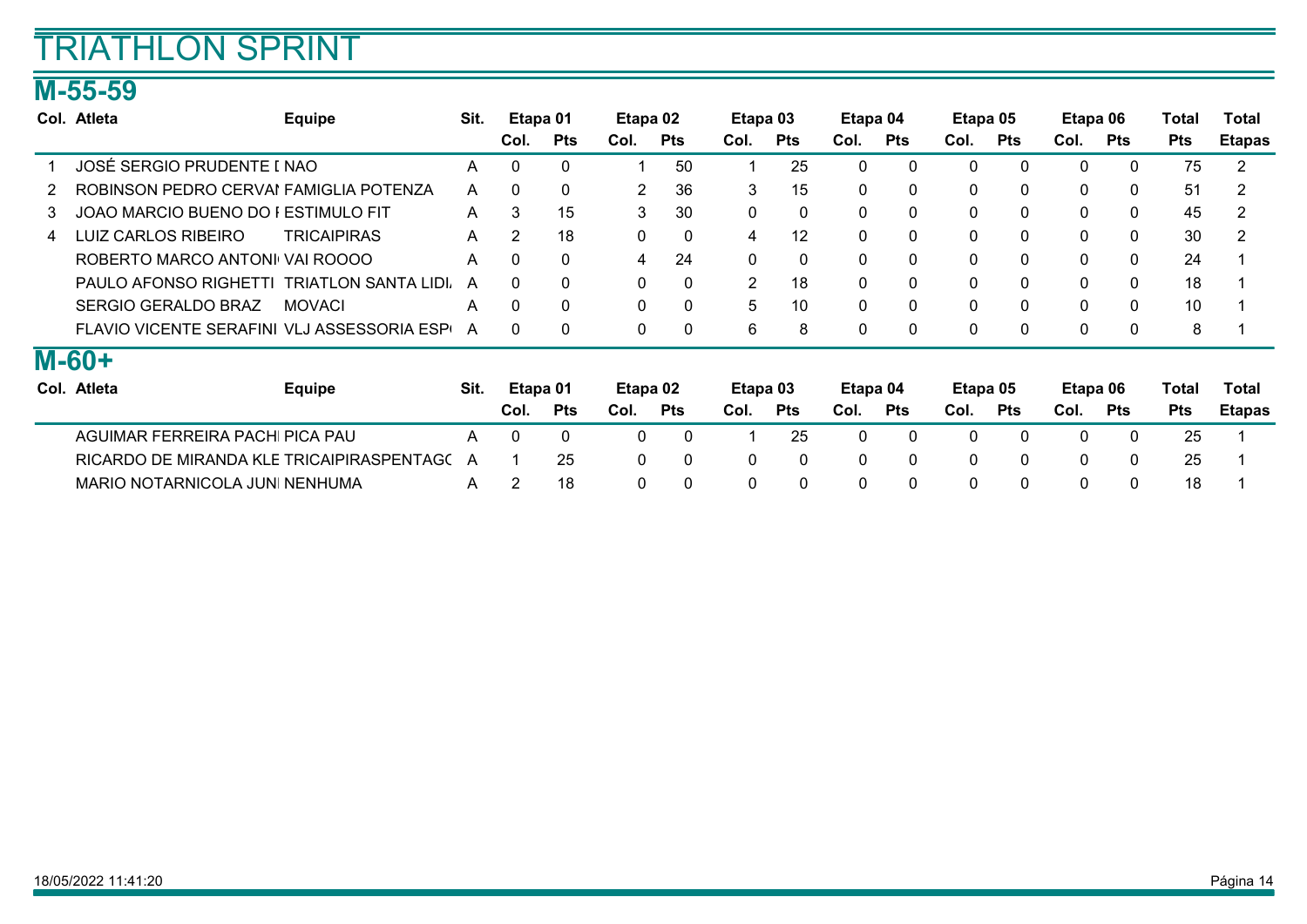### F-18-29

| Col. Atleta                                  | <b>Equipe</b>     | Sit. | Etapa 01     |              | Etapa 02     |             | Etapa 03       |              | Etapa 04     |              | Etapa 05     |              | Etapa 06     |              | Total      | Total          |
|----------------------------------------------|-------------------|------|--------------|--------------|--------------|-------------|----------------|--------------|--------------|--------------|--------------|--------------|--------------|--------------|------------|----------------|
|                                              |                   |      | Col.         | <b>Pts</b>   | Col.         | <b>Pts</b>  | Col.           | <b>Pts</b>   | Col.         | <b>Pts</b>   | Col.         | <b>Pts</b>   | Col.         | <b>Pts</b>   | <b>Pts</b> | <b>Etapas</b>  |
| MARCELA LUBIANO MARGA BM TREINAMENTO         |                   | A    | 3            | 15           |              | 50          | 0              | $\mathbf{0}$ | 0            | 0            | $\mathbf{0}$ | $\mathbf{0}$ | $\Omega$     | 0            | 65         | $\overline{2}$ |
| LARA DO NASCIMENTO FEI DANTAS RUN            |                   | A    |              | 25           | $\mathbf{0}$ | 0           | 0              | 0            | 0            | $\Omega$     | $\mathbf{0}$ | $\mathbf{0}$ | $\mathbf{0}$ | $\mathbf{0}$ | 25         |                |
| MYCHELLE BATISTA COELI BODY SPORTS           |                   | A    | 0            | 0            | $\mathbf{0}$ | 0           |                | 25           | 0            | $\Omega$     | $\mathbf{0}$ | $\mathbf{0}$ | $\mathbf{0}$ | $\mathbf{0}$ | 25         |                |
| <b>GABRIELA SILVA VERGILIO CIA BIKE SHOP</b> |                   | A    | 2            | 18           | 0            | 0           | 0              | 0            | $\mathbf 0$  | $\mathbf{0}$ | 0            | $\mathbf{0}$ | $\mathbf{0}$ | 0            | 18         |                |
| $F-30-39$                                    |                   |      |              |              |              |             |                |              |              |              |              |              |              |              |            |                |
| Col. Atleta                                  | <b>Equipe</b>     | Sit. | Etapa 01     |              | Etapa 02     |             | Etapa 03       |              | Etapa 04     |              | Etapa 05     |              | Etapa 06     |              | Total      | Total          |
|                                              |                   |      | Col.         | <b>Pts</b>   | Col.         | <b>Pts</b>  | Col.           | Pts          | Col.         | <b>Pts</b>   | Col.         | <b>Pts</b>   | Col.         | <b>Pts</b>   | <b>Pts</b> | <b>Etapas</b>  |
| <b>ANGELICA GARBELINI</b>                    | <b>JZ TEAM</b>    | A    |              | 25           | $\mathbf{0}$ | $\mathbf 0$ | 0              | $\Omega$     | $\mathbf{0}$ | $\Omega$     | $\mathbf{0}$ | $\Omega$     | $\Omega$     | 0            | 25         |                |
| DEBORA CLAIR DIAS MATT BR ESPORTES           |                   | A    | $\mathbf{0}$ | 0            | 0            | 0           |                | 25           | 0            | 0            | 0            | $\mathbf{0}$ | $\mathbf{0}$ | 0            | 25         |                |
| LARISSA MARTINS DE ANDI LARISSA              |                   | A    | 2            | 18           | $\mathbf{0}$ | $\mathbf 0$ | 0              | 0            | $\mathbf{0}$ | $\Omega$     | $\mathbf{0}$ | $\mathbf{0}$ | $\Omega$     | $\Omega$     | 18         |                |
| RAFAELA BRIGATTI                             | SPORTIME CONSULTC | A    | $\Omega$     | $\mathbf{0}$ | $\mathbf 0$  | 0           | $\overline{2}$ | 18           | 0            | 0            | 0            | $\mathbf{0}$ | $\mathbf{0}$ | 0            | 18         |                |
| NATALIA TOLEDO BOTELHO DORYS TEAM            |                   | A    | $\Omega$     | $\mathbf{0}$ | 0            | 0           | 3              | 15           | 0            | $\Omega$     | $\mathbf{0}$ | $\mathbf{0}$ | $\mathbf{0}$ | $\Omega$     | 15         |                |

#### F-40-49

| Col. Atleta                    | <b>Equipe</b>           | Sit. | Etapa 01 |            | Etapa 02 |            | Etapa 03 |            | Etapa 04 |            | Etapa 05 |            | Etapa 06 |            | Total           | Total         |
|--------------------------------|-------------------------|------|----------|------------|----------|------------|----------|------------|----------|------------|----------|------------|----------|------------|-----------------|---------------|
|                                |                         |      | Col.     | <b>Pts</b> | Col.     | <b>Pts</b> | Col.     | <b>Pts</b> | Col.     | <b>Pts</b> | Col.     | <b>Pts</b> | Col.     | <b>Pts</b> | <b>Pts</b>      | <b>Etapas</b> |
| <b>GISELE JOLY</b>             | ARAGONENDURANCE         | A    |          | 25         |          | 50         |          | 0          | 0        |            |          | 0          |          |            | 75              |               |
| FABIANA ARAUJO MOYANC CTC      |                         | A    | 3        | 15         | 4        | 24         | 0        | 0          | 0        | 0          | 0        | 0          |          | 0          | 39              |               |
| MARIA CAROLINA HOLAND, RPMOVE  |                         | A    |          |            | 2        | -36        | 0        | 0          | 0        | 0          | 0        | 0          |          | 0          | 36              |               |
| <b>KETIMA FIGUEIREDO</b>       | <b>IRON COACH BAURU</b> | A    |          |            | 3        | -30        |          | 0          | 0        | 0          | 0        | 0          |          |            | 30              |               |
| DANIELA CUNHA BORGES 4XTEAM    |                         | A    |          |            | 0.       | 0          |          | 25         | 0        | 0          | $\Omega$ | $\Omega$   |          |            | 25              |               |
| VANESSA STEFANI SUL MC 4X TEAM |                         | A    |          |            | 0        |            |          | 18         | 0        | 0          |          | $\Omega$   |          |            | 18              |               |
| <b>SILVIA MISSAWA</b>          | <b>FORTES TRAINING</b>  | A    |          |            |          |            |          | 15         | 0        |            |          | $\Omega$   |          |            | 15 <sup>1</sup> |               |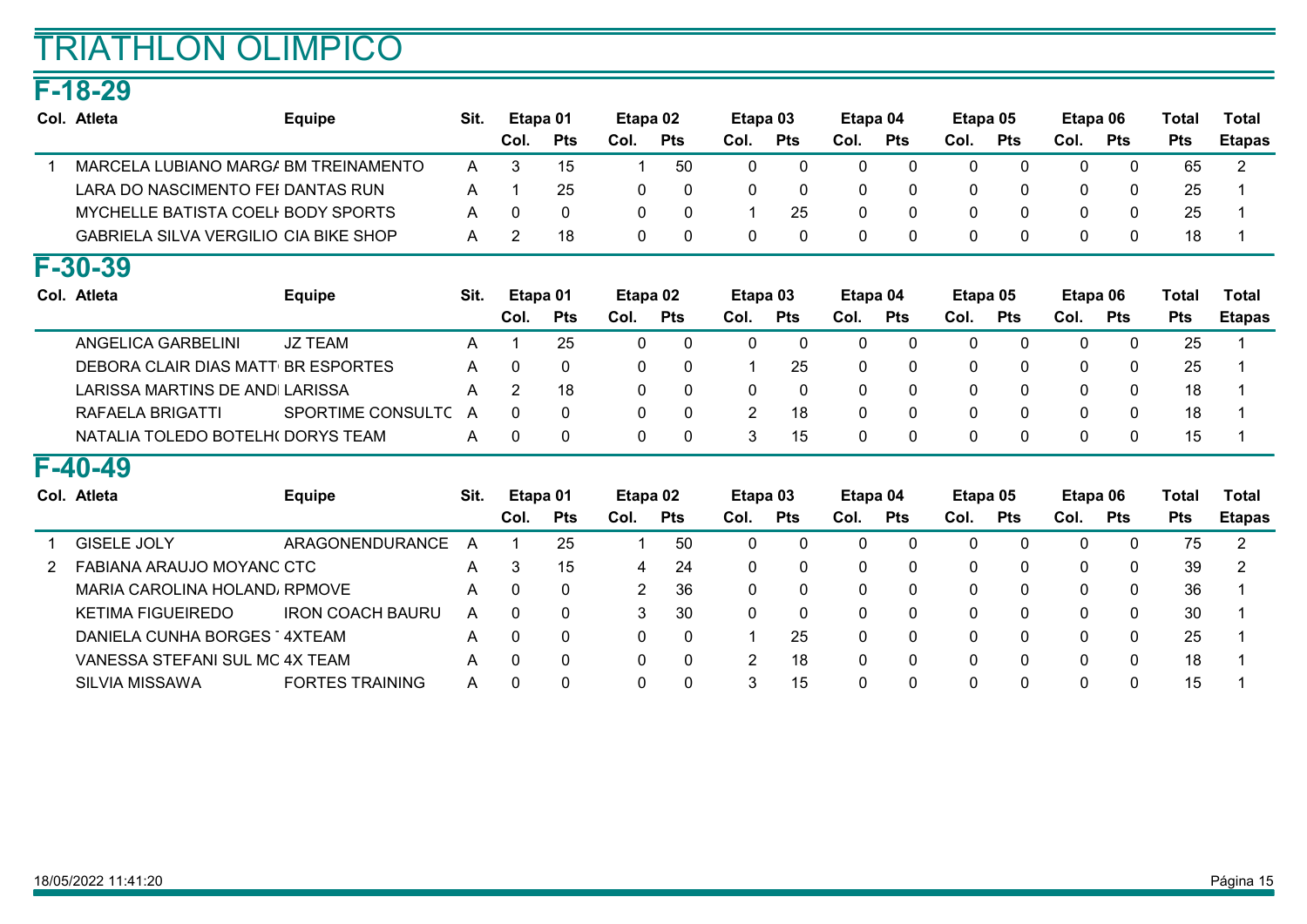### M-18-24

| Col. Atleta                           | <b>Equipe</b>           | Sit.         |              | Etapa 01     | Etapa 02 |              | Etapa 03       |              | Etapa 04     |            | Etapa 05     |              | Etapa 06     |              | Total      | Total         |
|---------------------------------------|-------------------------|--------------|--------------|--------------|----------|--------------|----------------|--------------|--------------|------------|--------------|--------------|--------------|--------------|------------|---------------|
|                                       |                         |              | Col.         | <b>Pts</b>   | Col.     | <b>Pts</b>   | Col.           | <b>Pts</b>   | Col.         | <b>Pts</b> | Col.         | <b>Pts</b>   | Col.         | <b>Pts</b>   | <b>Pts</b> | <b>Etapas</b> |
| <b>LEONARDO PAES SOUZA</b>            | <b>PAPAMILHAS</b>       | A            | $\mathbf{0}$ | $\mathbf{0}$ | 1        | 50           | 0              | $\mathbf 0$  | $\Omega$     | $\Omega$   | $\mathbf{0}$ | $\mathbf{0}$ | $\mathbf{0}$ | $\mathbf 0$  | 50         |               |
| <b>JAMIL BACAR NETO</b>               | <b>TEAM TERUEL</b>      | A            |              | 25           | 0        | 0            | 0              | 0            | $\Omega$     | 0          | 0            | $\mathbf{0}$ | 0            | 0            | 25         |               |
| LUIS FERNANDO BRAJATO MF RACING       |                         | A            | <sup>0</sup> | 0            | 0        | $\Omega$     |                | 25           | $\Omega$     |            | $\mathbf{0}$ | $\Omega$     | 0            | $\mathbf{0}$ | 25         |               |
| MATHEUS LUIZ FARIA DE A TRICAIPIRAS   |                         | A            | 0            | 0            | 0        | $\mathbf{0}$ | $\overline{2}$ | 18           | 0            | 0          | 0            | 0            | 0            | 0            | 18         |               |
| $M-25-29$                             |                         |              |              |              |          |              |                |              |              |            |              |              |              |              |            |               |
| Col. Atleta                           | <b>Equipe</b>           | Sit.         |              | Etapa 01     | Etapa 02 |              | Etapa 03       |              | Etapa 04     |            | Etapa 05     |              | Etapa 06     |              | Total      | Total         |
|                                       |                         |              | Col.         | <b>Pts</b>   | Col.     | <b>Pts</b>   | Col.           | <b>Pts</b>   | Col.         | <b>Pts</b> | Col.         | Pts          | Col.         | <b>Pts</b>   | <b>Pts</b> | <b>Etapas</b> |
| VICTOR AUGUSTO GIBERT BIOECO ESPORTES |                         | A            | $\Omega$     | $\Omega$     | 1        | 50           |                | 25           | $\Omega$     | $\Omega$   | $\mathbf{0}$ | $\Omega$     | $\mathbf{0}$ | $\mathbf{0}$ | 75         | 2             |
| THOMAS MENGHINI SPADA SEM EQUIPE      |                         | A            | 5            | 10           | 4        | 24           | 5              | 10           | $\mathbf{0}$ | 0          | $\mathbf{0}$ | $\Omega$     | 0            | $\mathbf{0}$ | 44         | 3             |
| <b>VINICIUS ALEXANDRE</b>             | <b>AVILA SANTOS</b>     | A            |              | $\mathbf{0}$ | 2        | 36           | $\Omega$       | 0            | $\Omega$     |            | $\mathbf{0}$ | $\Omega$     | 0            | $\mathbf{0}$ | 36         |               |
| <b>RIAN TAVARES</b>                   | <b>ARAGON ENDURANCE</b> | A            | $\Omega$     | 0            | 3        | 30           | $\mathbf{0}$   | $\mathbf{0}$ | $\Omega$     | 0          | $\mathbf{0}$ | $\Omega$     | 0            | $\mathbf{0}$ | 30         |               |
| VICTOR RENAN NORONHA RPMOVE           |                         | $\mathsf{A}$ |              | 25           | 0        | 0            | 0              | 0            | $\mathbf{0}$ | 0          | 0            | $\Omega$     | 0            | 0            | 25         |               |
| MARCO ANTONIO BENETT( SEM EQUIPE      |                         | A            | 0            | 0            | 5        | 20           | $\Omega$       | $\mathbf{0}$ | $\mathbf{0}$ |            | $\mathbf{0}$ | $\Omega$     | 0            | $\mathbf{0}$ | 20         |               |
| <b>GABRIEL PEDIGONE</b>               | <b>JZ TEAM</b>          | A            | 4            | 12           | 0        | $\mathbf{0}$ | 6              | 8            | $\mathbf{0}$ | 0          | $\mathbf{0}$ | $\mathbf{0}$ | 0            | $\mathbf{0}$ | 20         |               |
| VITOR VIGANO OLIVERA                  | FALSARELLA TREINAN      | A            |              | 0            | 0        | $\Omega$     | 2              | 18           | $\Omega$     |            | $\Omega$     | $\Omega$     | 0            | $\mathbf{0}$ | 18         |               |
| <b>NATHAN FERREIRA</b>                | <b>JZ TEAM</b>          | A            | 3            | 15           | 0        | $\mathbf{0}$ | 0              | $\mathbf{0}$ | $\Omega$     |            | 0            | $\Omega$     | 0            | 0            | 15         |               |
| <b>GUILHERME RIGOLO TOLIN RUNFUN</b>  |                         | A            | 0            | 0            | 0        | $\mathbf 0$  | 3              | 15           | $\mathbf{0}$ | 0          | 0            | $\mathbf{0}$ | 0            | 0            | 15         |               |
| EDUARDO ANDREAZZA                     | PURO DA ROCA ITU        | A            | 0            | 0            | 0        | $\Omega$     |                | 6            | 0            |            | 0            | $\Omega$     | $\Omega$     | $\Omega$     | 6          |               |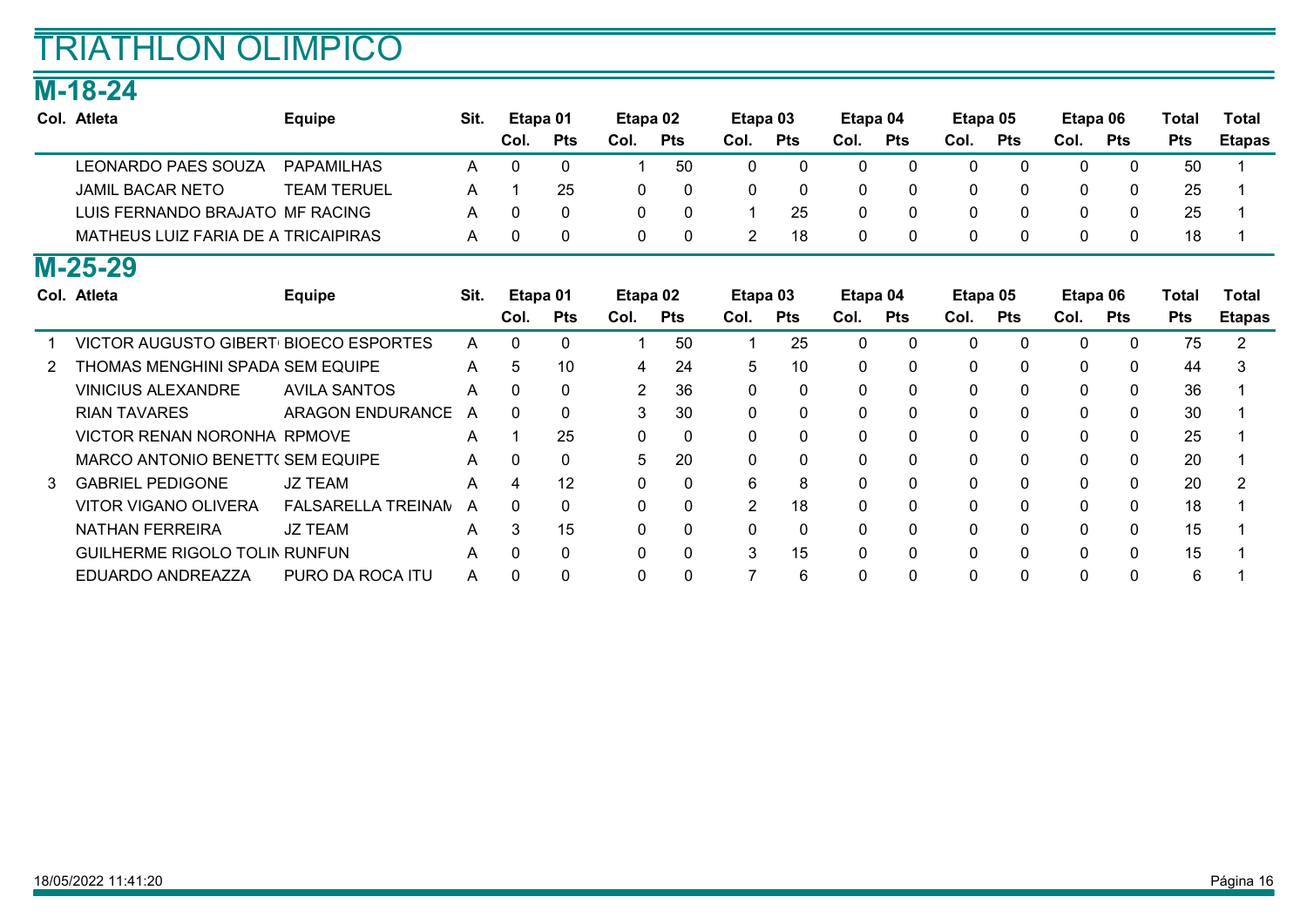### M-30-34

| Col. Atleta                                 | Equipe                | Sit. | Etapa 01 |            | Etapa 02     |              | Etapa 03       |                | Etapa 04 |            | Etapa 05     |              | Etapa 06 |              | Total      | Total         |
|---------------------------------------------|-----------------------|------|----------|------------|--------------|--------------|----------------|----------------|----------|------------|--------------|--------------|----------|--------------|------------|---------------|
|                                             |                       |      | Col.     | <b>Pts</b> | Col.         | Pts          | Col.           | Pts            | Col.     | <b>Pts</b> | Col.         | Pts          | Col.     | Pts          | <b>Pts</b> | <b>Etapas</b> |
| RAFAEL RODRIGUES PAGC RP ASSESSORIA ESPC A  |                       |      | $\Omega$ | $\Omega$   |              | 50           | $\Omega$       | $\Omega$       | 0        | 0          | $\Omega$     | $\Omega$     | 0        | $\Omega$     | 50         |               |
| <b>BRUNO VINICIUS MOREIRA GETA</b>          |                       | A    | 5        | 10         | 3            | 30           | 6              | 8              | 0        | 0          | $\Omega$     | $\Omega$     | 0        | $\Omega$     | 48         |               |
| VICTOR HUGO MARGATO BM TREINAMENTO          |                       | A    | 4        | 12         | 2            | 36           | 0              | $\mathbf{0}$   | 0        | 0          | $\Omega$     | $\Omega$     | 0        | $\Omega$     | 48         |               |
| MAURILO DE ANDRADE MO ESPORTE LIVRE SAUL A  |                       |      | 0        | 0          | 4            | 24           | 5              | 10             | 0        | 0          | $\Omega$     | $\Omega$     | 0        | $\mathbf{0}$ | 34         |               |
| FREDERICO CARNIO DELAI LIVRESS ASSESSORIA A |                       |      |          | 6          | $\Omega$     | $\Omega$     |                | 25             | 0        | 0          | $\mathbf{0}$ | $\Omega$     | 0        | $\mathbf{0}$ | 31         |               |
| JOAO MARCELO MARGATC MZ ASSESSORIA ESP(A    |                       |      | 0        | 0          | $\Omega$     | 0            | $\overline{2}$ | 18             | 0        | 0          | $\Omega$     | $\Omega$     | 0        | $\mathbf{0}$ | 18         |               |
| WILSON MORAES DOS SAN SUA ASSESSORIA ESF A  |                       |      | 0        | 0          | $\mathbf{0}$ | 0            | 3              | 15             | 0        | 0          | 0            | $\mathbf{0}$ | 0        | $\mathbf{0}$ | 15         |               |
| <b>JOSE EDUARDO MARTINS I NAVASTRI</b>      |                       | A    | 3        | 15         | $\mathbf{0}$ | 0            | $\Omega$       | 0              | 0        | 0          | 0            | $\mathbf 0$  | 0        | $\mathbf 0$  | 15         |               |
| DANILO JESUS                                | <b>CAROL FURRIELA</b> | A    | $\Omega$ | 0          | $\mathbf{0}$ | 0            | 4              | 12             | 0        | 0          | $\Omega$     | 0            | 0        | $\mathbf{0}$ | 12         |               |
| <b>YURI FERNANDES PIRON</b>                 | CAROL FURRIELA TEA    | A    | 6        | 8          | $\mathbf{0}$ | 0            | 0              | 0              | 0        | 0          | 0            | 0            | 0        | $\mathbf{0}$ | 8          |               |
| <b>LUCAS TESHIMA</b>                        | MB PERSONAL TRAINE A  |      | $\Omega$ | 0          | $\mathbf{0}$ | 0            |                | 6              | $\Omega$ | 0          | 0            | 0            | 0        | $\mathbf{0}$ | 6          |               |
| LUCAS VALENTIN JUNCK                        | <b>TOCA DA RAPOSA</b> | A    | $\Omega$ | 0          | $\Omega$     | $\Omega$     | 8              | 4              | $\Omega$ | 0          | $\Omega$     | $\Omega$     | 0        | $\Omega$     |            |               |
| RODRIGO GONCALVES VID                       |                       | A    | $\Omega$ | $\Omega$   | $\Omega$     | $\Omega$     | 9              | $\overline{2}$ | $\Omega$ | 0          | $\Omega$     | $\Omega$     | 0        | $\Omega$     |            |               |
| AFONSO LEONE IGNACIO                        | <b>RL TRIATHLON</b>   | A    | $\Omega$ | $\Omega$   | $\Omega$     | $\Omega$     | 10             |                | $\Omega$ | 0          | $\Omega$     | $\Omega$     | 0        | $\Omega$     |            |               |
| JOAO RICARDO MARQUES RPMOVE                 |                       | A    | O        | $\Omega$   | $\Omega$     | $\Omega$     | 12             |                | 0        | 0          | 0            | $\Omega$     | 0        | $\Omega$     |            |               |
| LUCAS HIDEYUKI FORTES LES MACHINES          |                       | A    | 0        | 0          | $\mathbf{0}$ | $\mathbf{0}$ |                |                | 0        | 0          | $\mathbf{0}$ | $\mathbf{0}$ |          | $\Omega$     |            |               |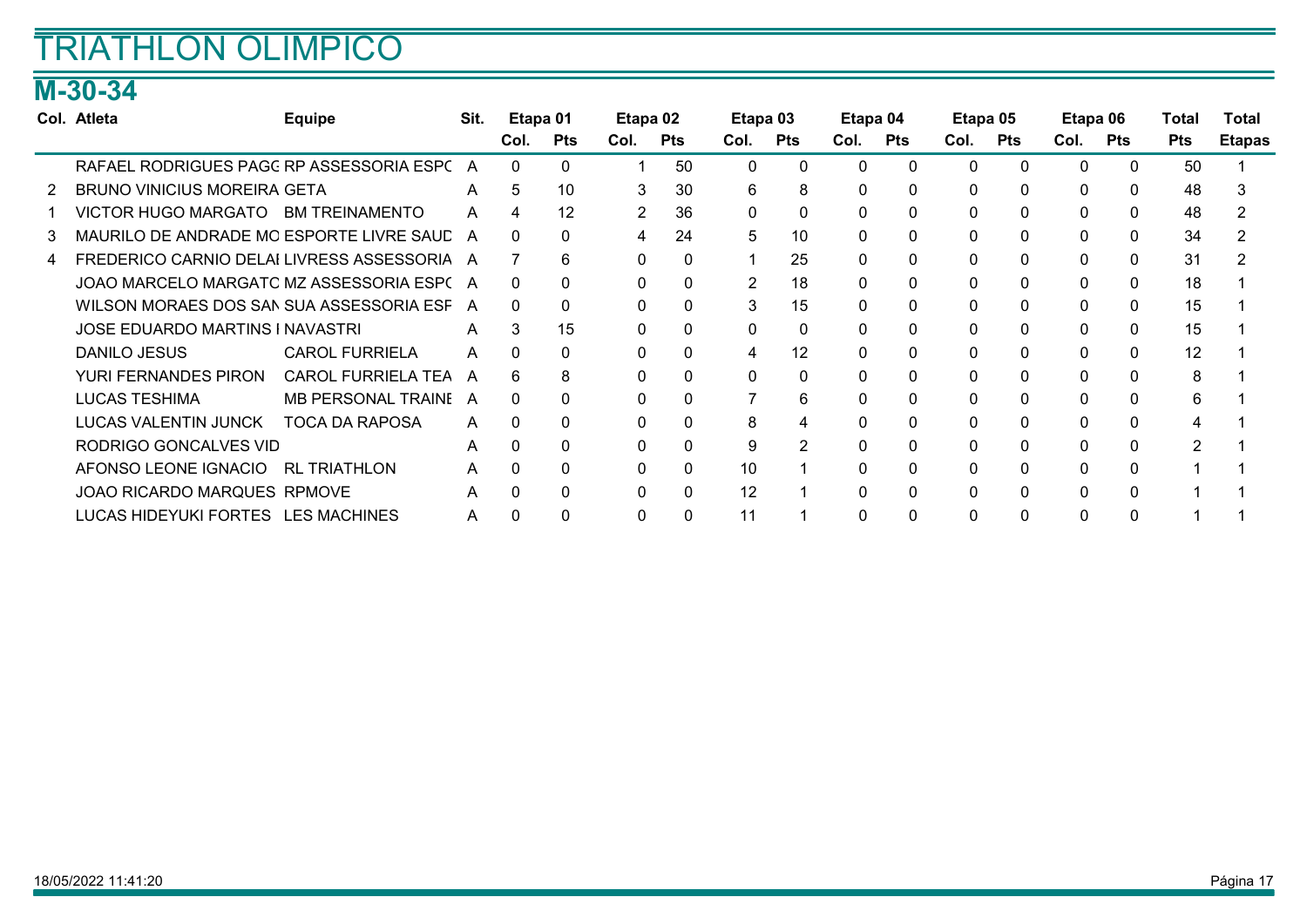### M-35-39

|                | Col. Atleta                                    | <b>Equipe</b>            | Sit. | Etapa 01       |                | Etapa <sub>02</sub> |              | Etapa 03     |              | Etapa 04     |              | Etapa 05     |                | Etapa 06     |              | <b>Total</b>   | <b>Total</b>   |
|----------------|------------------------------------------------|--------------------------|------|----------------|----------------|---------------------|--------------|--------------|--------------|--------------|--------------|--------------|----------------|--------------|--------------|----------------|----------------|
|                |                                                |                          |      | Col.           | <b>Pts</b>     | Col.                | <b>Pts</b>   | Col.         | <b>Pts</b>   | Col.         | <b>Pts</b>   | Col.         | <b>Pts</b>     | Col.         | <b>Pts</b>   | <b>Pts</b>     | <b>Etapas</b>  |
|                | <b>BRUNO ALVES SILVA</b>                       | <b>LOBO ASSESSORIA</b>   | A    | $\mathbf{0}$   | $\mathbf{0}$   | 1                   | 50           | $\mathbf{0}$ | $\mathbf{0}$ | $\mathbf{0}$ | $\mathbf{0}$ | $\mathbf{0}$ | $\mathbf{0}$   | $\mathbf{0}$ | $\mathbf{0}$ | 50             |                |
| $\overline{2}$ | <b>EDER LONGO</b>                              | <b>RPMOVE</b>            | A    | 8              | 4              | $\overline{2}$      | 36           | $\mathbf{0}$ | $\mathbf{0}$ | $\Omega$     | 0            | 0            | $\mathbf{0}$   | 0            | $\mathbf{0}$ | 40             | $\overline{2}$ |
| -1             | VINICIUS GUIDOTTI DE FAF ARAGON ENDURANCE      |                          | A    | 1              | 25             | $\Omega$            | $\Omega$     | 3            | 15           | $\Omega$     | $\Omega$     | $\Omega$     | $\Omega$       | 0            | $\Omega$     | 40             | 2              |
|                | <b>MARCUS VINICIUS PERES F RPMOVE</b>          |                          | A    | $\Omega$       | $\Omega$       | 3                   | 30           | $\Omega$     | $\mathbf{0}$ | $\Omega$     | $\Omega$     | $\Omega$     | $\mathbf{0}$   | $\Omega$     | $\mathbf{0}$ | 30             |                |
|                | DIEGO DE OLIVEIRA E SILV 4XTEAM                |                          | A    | $\Omega$       | $\Omega$       | $\Omega$            | $\mathbf{0}$ | -1           | 25           | $\Omega$     | 0            | 0            | $\Omega$       | $\Omega$     | $\mathbf{0}$ | 25             |                |
|                | VICTOR GUSTAVO OTHER( DIABETES TIPO 1          |                          | A    | $\Omega$       | $\Omega$       | 4                   | 24           | $\Omega$     | $\Omega$     | $\Omega$     | $\Omega$     | $\Omega$     | $\Omega$       | $\Omega$     | $\Omega$     | 24             |                |
| 3              | ANDRE APARECIDO DE LIM CTC                     |                          | A    | $\Omega$       | 0              | 5                   | 20           | 9            | 2            | $\Omega$     | 0            | 0            | $\overline{0}$ | 0            | $\Omega$     | 22             | 2              |
| 4              | <b>LEANDRO RELLO</b>                           | PRO BIKE CAPIVARI        | A    | $\Omega$       | $\Omega$       | 6                   | 16           | 8            | 4            | $\Omega$     | 0            | 0            | $\Omega$       | 0            | 0            | 20             | $\overline{2}$ |
|                | JULIAN RICARDO RUIZ ROS FORZZA3 SMA SUPLEI     |                          | A    | $\Omega$       | $\Omega$       | $\Omega$            | $\Omega$     | 2            | 18           | $\Omega$     | $\Omega$     | $\Omega$     | $\Omega$       | 0            | $\Omega$     | 18             |                |
|                | <b>ANDRE LUIZ SIMIONI</b>                      | <b>RF FALSARELLA</b>     | A    | $\overline{2}$ | 18             | 0                   | $\mathbf 0$  | $\Omega$     | 0            | $\Omega$     | $\Omega$     | 0            | $\Omega$       | $\Omega$     | $\Omega$     | 18             |                |
|                | CLEBER BELLUCCI DA SILV PEIXEPRO               |                          | A    | 3              | 15             | 0                   | $\mathbf{0}$ | $\mathbf{0}$ | $\Omega$     | $\Omega$     | 0            | 0            | $\Omega$       | 0            | 0            | 15             |                |
| 5              | <b>THIAGO FONSECA</b>                          | <b>BIOECO ESPORTES</b>   | A    | 19             |                | 7                   | 12           | 14           | $\mathbf 1$  | $\Omega$     | $\Omega$     | $\Omega$     | $\Omega$       | $\Omega$     | $\Omega$     | 14             | 3              |
|                | <b>GUSTAVO GOMES DE ALMI RAFAEL FALSARELLA</b> |                          | A    | $\Omega$       | $\Omega$       | $\mathbf{0}$        | $\mathbf 0$  | 4            | 12           | $\mathbf{0}$ | 0            | 0            | $\Omega$       | 0            | $\mathbf{0}$ | 12             |                |
|                | GUILHERME SANTOS SOUZ CF TEAM                  |                          | A    | 4              | 12             | 0                   | $\Omega$     | $\mathbf{0}$ | 0            | $\Omega$     | $\Omega$     | $\mathbf{0}$ | $\Omega$       | 0            | 0            | 12             |                |
|                | ROMULO NASCIMENTO                              | <b>SPADOTTO</b>          | Α    | $\Omega$       | $\Omega$       | 0                   | $\Omega$     | 5            | 10           | $\Omega$     | $\Omega$     | $\Omega$     | $\Omega$       | $\Omega$     | $\Omega$     | 10             |                |
|                | CONRADO CAMPOLIM CAR BODYTRI                   |                          | A    | 5              | 10             | 0                   | $\mathbf 0$  | $\Omega$     | 0            | $\Omega$     | 0            | $\mathbf{0}$ | $\mathbf{0}$   | 0            | $\mathbf{0}$ | 10             |                |
|                | DOUGLAS COSTA MAGALH DIVINO VEG                |                          | A    | 0              | $\Omega$       | 8                   | 8            | $\Omega$     | 0            | $\Omega$     | 0            | $\mathbf{0}$ | $\Omega$       | 0            | 0            | 8              |                |
|                | PAULO BOZA                                     | PREFEITURA MUNICIP       | A    | 6              | 8              | 0                   | $\Omega$     | $\Omega$     | $\Omega$     | $\Omega$     | $\Omega$     | 0            | $\Omega$       | $\Omega$     | $\Omega$     | 8              |                |
|                | <b>MATEUS CARVALHO</b>                         | <b>RF TREINAMENTO</b>    | A    | 0              | $\Omega$       | 0                   | $\mathbf 0$  | 6            | 8            | $\Omega$     | 0            | 0            | $\Omega$       | 0            | $\mathbf{0}$ | 8              |                |
|                | EDUARDO AUGGUSTO DA : BRUNO MENEZES            |                          | A    | $\Omega$       | $\Omega$       | 0                   | 0            | 7            | 6            | $\Omega$     | 0            | 0            | $\Omega$       | 0            | 0            | 6              |                |
|                | ANDRE AMARAL FONSECA FORTES TRAINING           |                          | A    | $\overline{7}$ | 6              | 0                   | $\Omega$     | $\Omega$     | $\Omega$     | $\Omega$     | $\Omega$     | 0            | $\Omega$       | $\Omega$     | $\Omega$     | 6              |                |
|                | PAULO VITOR ARROYO DA RPMOVE                   |                          | A    | $\Omega$       | $\Omega$       | 9                   | 4            | $\Omega$     | $\mathbf{0}$ | $\mathbf{0}$ | $\Omega$     | 0            | $\mathbf{0}$   | $\Omega$     | $\Omega$     | 4              |                |
|                | <b>FELIPE SANTIN</b>                           | <b>ARAGON ENDURANCE</b>  | A    | 9              | $\overline{2}$ | 0                   | $\mathbf{0}$ | $\Omega$     | $\Omega$     | $\Omega$     | $\Omega$     | 0            | $\Omega$       | 0            | $\Omega$     | $\overline{2}$ |                |
|                | ELIAS DE OLIVEIRA SOUSA JAGUAR TEAM            |                          | Α    | 0              | 0              | 0                   | $\Omega$     | 13           | 1            | $\mathbf{0}$ | $\Omega$     | $\mathbf{0}$ | $\Omega$       | $\Omega$     | $\Omega$     | 1              |                |
|                | <b>DOUGLAS WILLIAM</b>                         | <b>JAGUAR TEAM</b>       | A    | $\mathbf{0}$   | 0              | 0                   | $\Omega$     | 11           | 1            | $\Omega$     | 0            | $\mathbf{0}$ | $\Omega$       | 0            | $\Omega$     |                |                |
|                | <b>YURI RIBEIRO</b>                            | <b>IGOR NICOLAU TEAM</b> | A    | 22             |                | 0                   | $\mathbf{0}$ | $\mathbf{0}$ | 0            | $\Omega$     | 0            | 0            | $\Omega$       | 0            | $\Omega$     |                |                |
|                | <b>CAIO GUIRAU</b>                             | <b>TEAM EAGLE</b>        | A    | 20             | 1              | 0                   | $\mathbf{0}$ | $\mathbf{0}$ | 0            | $\mathbf{0}$ | $\Omega$     | $\mathbf{0}$ | $\mathbf{0}$   | $\Omega$     | $\Omega$     |                |                |
|                | <b>LUIZ SILVINO</b>                            | A1 ASSESSORIA            | A    | $\Omega$       | $\Omega$       | 0                   | $\mathbf{0}$ | 15           | 1            | $\mathbf{0}$ | 0            | $\mathbf{0}$ | $\Omega$       | 0            | $\Omega$     |                |                |
|                | <b>NEYLOR OLIVEIRA</b>                         | <b>RM SPORTS</b>         | A    | 14             |                | 0                   | $\Omega$     | $\mathbf{0}$ | $\Omega$     | $\mathbf{0}$ | 0            | $\mathbf{0}$ | $\Omega$       | 0            | $\Omega$     |                |                |
|                | RODRIGO CARVALHO CARI CF TEAM                  |                          | A    | 16             |                | 0                   | $\Omega$     | $\Omega$     | 0            | $\Omega$     | 0            | $\mathbf{0}$ | $\Omega$       | $\Omega$     | $\Omega$     |                |                |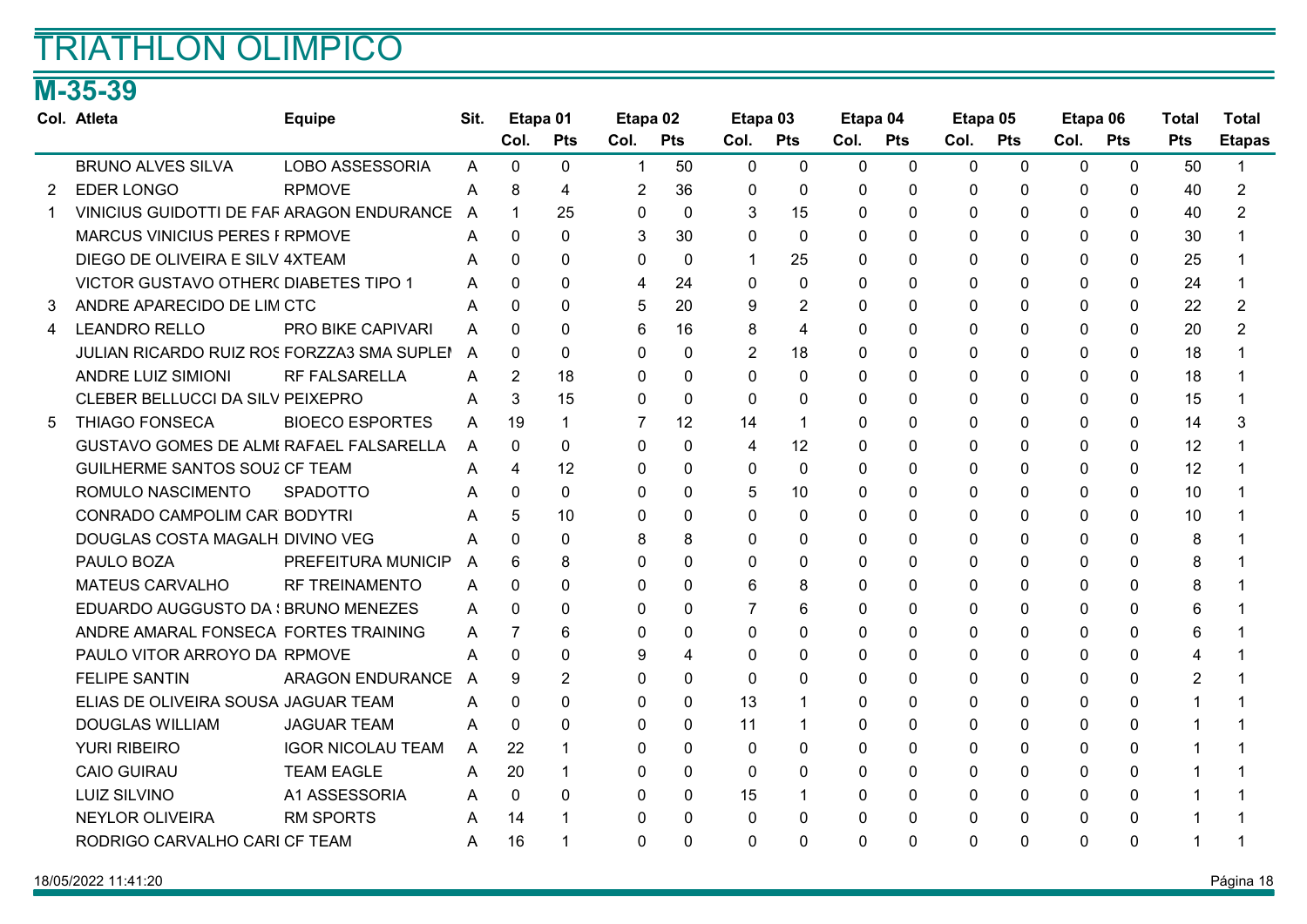### M-35-39

| Col. Atleta                                      | <b>Equipe</b>         | Sit. | Etapa 01 |            | Etapa 02 |            | Etapa 03 |              | Etapa 04 |            | Etapa 05 |            | Etapa 06 |            | Total      | Total         |
|--------------------------------------------------|-----------------------|------|----------|------------|----------|------------|----------|--------------|----------|------------|----------|------------|----------|------------|------------|---------------|
|                                                  |                       |      | Col.     | <b>Pts</b> | Col.     | <b>Pts</b> | Col.     | <b>Pts</b>   | Col.     | <b>Pts</b> | Col.     | <b>Pts</b> | Col.     | <b>Pts</b> | <b>Pts</b> | <b>Etapas</b> |
| <b>JULIANO CORTEZ RIBEIRO CAROL FURRIELA TEA</b> |                       | A    | 13       |            | 0        | - 0        | O        | 0            |          |            | 0        | $\Omega$   |          |            |            |               |
| RODRIGO SANTIAGO                                 | AUTOMÓVEIS SANTIA(    |      | 11       |            | 0        | - 0        | 0        | 0            |          |            | $\Omega$ | 0          |          |            |            |               |
| WAGNER COELHO DA LUZ R3 TEAM                     |                       | A    |          | $\Omega$   | 0        |            | 10       |              |          | $^{\circ}$ | $\Omega$ | 0          |          |            |            |               |
| JOSE GUILHERME BUENO (ARAGON ENDURANCE)          |                       | A    | 21       |            | 0        | - 0        |          | $\mathbf{0}$ |          |            | 0        | 0          |          |            |            |               |
| <b>JONAS VOLPATO</b>                             | <b>BRUNO MENEZES</b>  | A    | 15       |            | 0        | - 0        |          | $\mathbf{0}$ |          |            | 0        | 0          |          |            |            |               |
| BERNARDO GONCALVES S SEM EQUIPE                  |                       | A    |          | 0          | 0        |            | 12       |              |          |            | 0        | 0          |          |            |            |               |
| RENATO GUZILOTO                                  | <b>BM TREINAMENTO</b> | A    | 18       |            | 0        |            |          | 0            |          |            |          | 0          |          |            |            |               |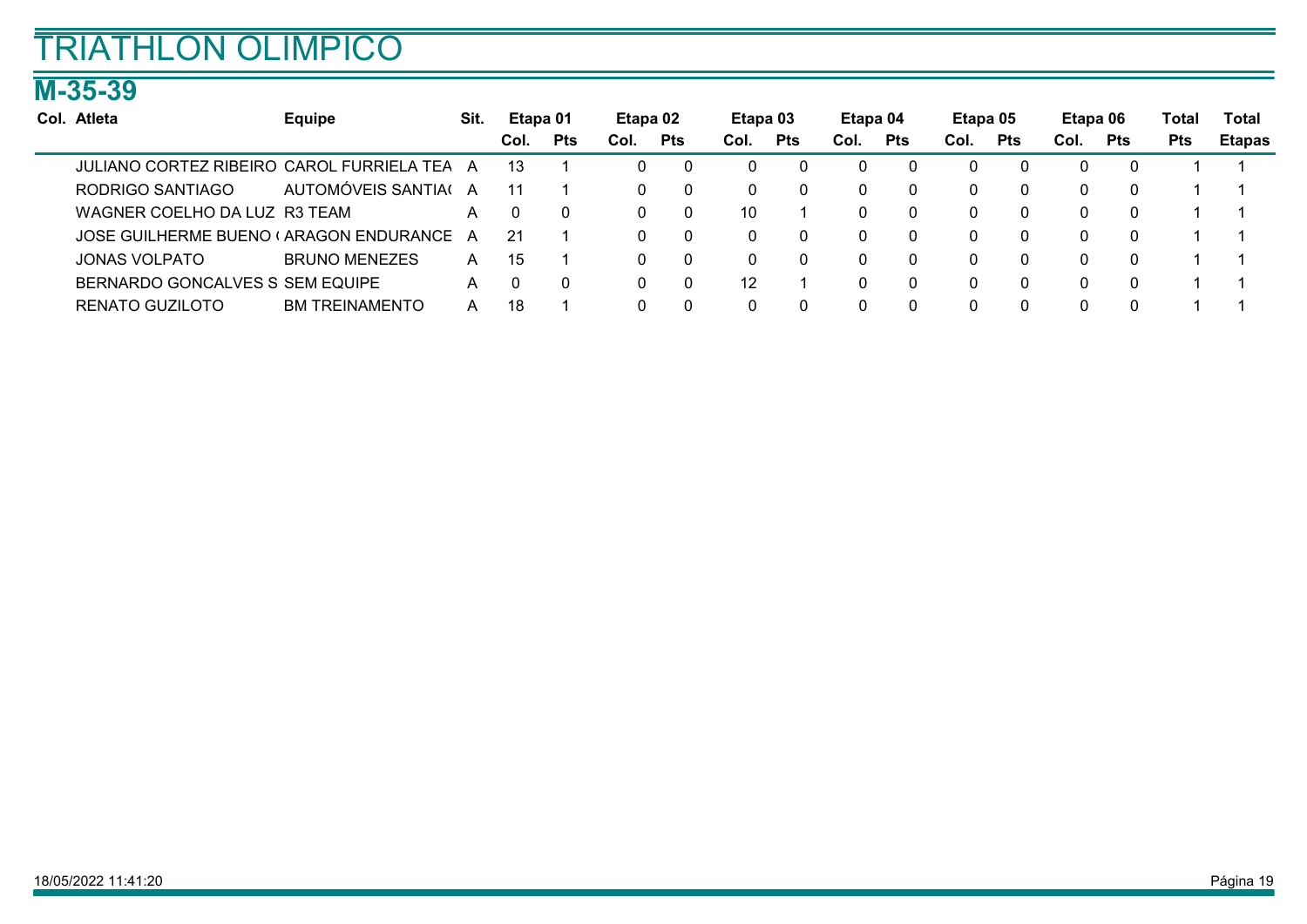### M-40-44

|     | Col. Atleta                                    | <b>Equipe</b>             | Sit. | Etapa 01       |                | Etapa 02     |                | Etapa 03     |              | Etapa 04 |            | Etapa 05    |              | Etapa 06 |            | <b>Total</b>   | <b>Total</b>  |
|-----|------------------------------------------------|---------------------------|------|----------------|----------------|--------------|----------------|--------------|--------------|----------|------------|-------------|--------------|----------|------------|----------------|---------------|
|     |                                                |                           |      | Col.           | <b>Pts</b>     | Col.         | <b>Pts</b>     | Col.         | <b>Pts</b>   | Col.     | <b>Pts</b> | Col.        | <b>Pts</b>   | Col.     | <b>Pts</b> | <b>Pts</b>     | <b>Etapas</b> |
|     | RAFAEL AUGUSTO ARAGOI PREFEITURA MUNICIP       |                           | A    | $\overline{2}$ | 18             | 1            | 50             | $\mathbf{1}$ | 25           | 0        | $\Omega$   | $\mathbf 0$ | $\Omega$     | $\Omega$ | 0          | 93             | 3             |
|     | PAULO HENRIQUE FERNAN RPMOVE                   |                           | A    | 3              | 15             | 2            | 36             | 0            | $\Omega$     | $\Omega$ | 0          | 0           | $\Omega$     | 0        | 0          | 51             |               |
| 3   | FLAVIO NASCIMENTO NET( T O GLAUCO RANGEL       |                           | A    | 5              | 10             | 4            | 24             | 3            | 15           | 0        | 0          | 0           | $\Omega$     | 0        | 0          | 49             |               |
|     | ÁLAN ANNIBAL SCHMIDT                           | <b>BIOECO ESPORTES</b>    | A    | 0              | 0              | 3            | 30             | 6            | 8            | 0        | 0          | 0           | $\Omega$     | 0        | 0          | 38             |               |
| 5.  | <b>ORLANDO GENNARI</b>                         | PREFEITURA MUNICIP        | A    | 8              | 4              | 6            | 16             |              | 6            | 0        | 0          | 0           | $\mathbf{0}$ | 0        | 0          | 26             |               |
|     | ROBSON APARECIDO DA S CHUPA CABRA TEAM         |                           | A    | 1              | 25             | $\Omega$     | $\mathbf{0}$   | $\Omega$     | $\mathbf{0}$ | 0        | 0          | 0           | $\Omega$     | $\Omega$ | 0          | 25             |               |
| 6   | ANDERSON JULIANO RODF TRIPIRACICABA            |                           | A    | 0              | 0              | 7            | 12             | 4            | 12           | 0        | 0          | 0           | $\Omega$     | 0        | 0          | 24             | 2             |
|     | <b>HENRIQUE MENDES</b>                         | <b>BIOECO ESPORTES</b>    | A    | 0              | 0              | 5            | 20             | $\Omega$     | $\mathbf{0}$ | $\Omega$ | 0          | $\Omega$    | $\mathbf{0}$ | 0        | 0          | 20             |               |
|     | <b>DENIS POTENZA</b>                           | <b>FAMIGLIA POTENZA</b>   | A    | $\Omega$       | 0              | $\Omega$     | $\Omega$       | 2            | 18           | 0        | 0          | 0           | $\Omega$     | $\Omega$ | 0          | 18             |               |
|     | <b>MARCIO ROSALES</b>                          | <b>TRI ARARAQUARA</b>     | A    | 4              | 12             | $\mathbf{0}$ | $\Omega$       | $\Omega$     | $\mathbf{0}$ | $\Omega$ | $\Omega$   | 0           | $\Omega$     | $\Omega$ | 0          | 12             |               |
|     | LUIZ FERNANDO FERREIRA TR3                     |                           | A    | 0              | 0              | $\Omega$     | 0              | 5            | 10           | $\Omega$ | 0          | $\Omega$    | $\Omega$     | 0        | 0          | 10             |               |
|     | <b>DANIEL CASSANO</b>                          | PREFEITURA MUNICIP        | A    | 0              | 0              | 8            | 8              | $\Omega$     | 0            | 0        | 0          | 0           | 0            | 0        | 0          | 8              |               |
|     | <b>ALAN NUNES LUIZ</b>                         | <b>PEIXEPRO</b>           | A    | 7              | 6              | 0            | 0              | 0            | 0            | 0        | 0          | 0           | 0            | $\Omega$ | 0          | 6              |               |
|     | RAFAEL RICARDO NEVES                           | <b>LOBO ASSESSORIA</b>    | A    | 0              | 0              | 11           | $\overline{2}$ | 9            | 2            | 0        | 0          | 0           | 0            | 0        | 0          | 4              |               |
|     | <b>JANDER RODRIGUES</b>                        | <b>RPMOVE</b>             | A    | 0              | 0              | $\mathbf{0}$ | $\Omega$       | 8            | 4            | $\Omega$ | 0          | $\Omega$    | $\Omega$     | $\Omega$ | 0          | 4              |               |
|     | <b>GREGÓRIO LORENZETTI</b>                     | PREFEITURA MUNICIP        | A    | 0              | $\Omega$       | 9            | 4              | $\Omega$     | $\Omega$     | $\Omega$ | 0          | $\Omega$    | $\Omega$     | 0        | 0          | 4              |               |
| 9   | ALFREDO FURLAN FILHO                           | <b>NOVA ASSESSORIA ES</b> | A    | 16             |                | 13           | $\overline{2}$ | 0            | 0            | 0        | 0          | 0           | $\Omega$     | 0        | 0          | 3              |               |
| 8   | <b>FERNANDO DE AVILA</b>                       | <b>NAO TEM</b>            | A    | 10             |                | 10           | 2              | 0            | $\mathbf{0}$ | 0        | 0          | 0           | $\Omega$     | 0        | 0          | 3              |               |
| 11  | FABRICIO JUSTINIANO SILV TRIACTION TEAM        |                           | A    | 13             |                | 0            | $\mathbf{0}$   | 10           |              | 0        | 0          | 0           | 0            | 0        | 0          | $\overline{2}$ |               |
|     | ALEXEY PATONE POLITO                           | <b>EVOLUCAO SAUDE - P</b> | A    | 0              | 0              | 12           | 2              | $\Omega$     | $\mathbf{0}$ | 0        | 0          | 0           | $\Omega$     | 0        | 0          | $\overline{2}$ |               |
|     | <b>BRUNO VITÓRIO</b>                           | <b>FORTES TRAINING</b>    | A    | 9              | $\overline{2}$ | 0            | $\Omega$       | $\Omega$     | 0            | $\Omega$ | 0          | 0           | $\Omega$     | 0        | 0          | $\overline{2}$ |               |
| 10. | ILAN CESAR SAFIOTTI PAC SQUAD530 RODRIGO       |                           | A    | 14             | 1              | 0            | 0              | 11           |              | 0        | 0          | $\Omega$    | $\Omega$     | $\Omega$ | 0          | 2              |               |
|     | RAFAEL DOTTO DA SILVA DOTTO SPORTS             |                           | A    | 0              | 0              | 0            | 0              | 14           |              | $\Omega$ | 0          | 0           | $\Omega$     | 0        | 0          |                |               |
|     | ELLERY ROGER GOLDAN                            |                           | А    | 0              | 0              | $\Omega$     | 0              | 12           |              | $\Omega$ | $\Omega$   | 0           | $\Omega$     | 0        | 0          |                |               |
|     | OTAVIO HENRIQUE VELOS(FORTES TRAINING          |                           | A    | 0              | 0              | 0            | 0              | 13           |              | 0        | 0          | $\Omega$    | $\Omega$     | 0        | 0          |                |               |
|     | ANDRÉ LUIZ BARBOSA DE I ALBANO TREINAMENT      |                           | A    | 12             |                | 0            | $\Omega$       | 0            | 0            | 0        | 0          | 0           | $\mathbf 0$  | 0        | 0          |                |               |
|     | LUCIANO IRINEU DA SILVA DOC TRI / LS TREINAN A |                           |      | 11             |                | $\Omega$     | 0              | 0            | 0            | 0        | 0          | 0           | $\Omega$     | $\Omega$ | 0          |                |               |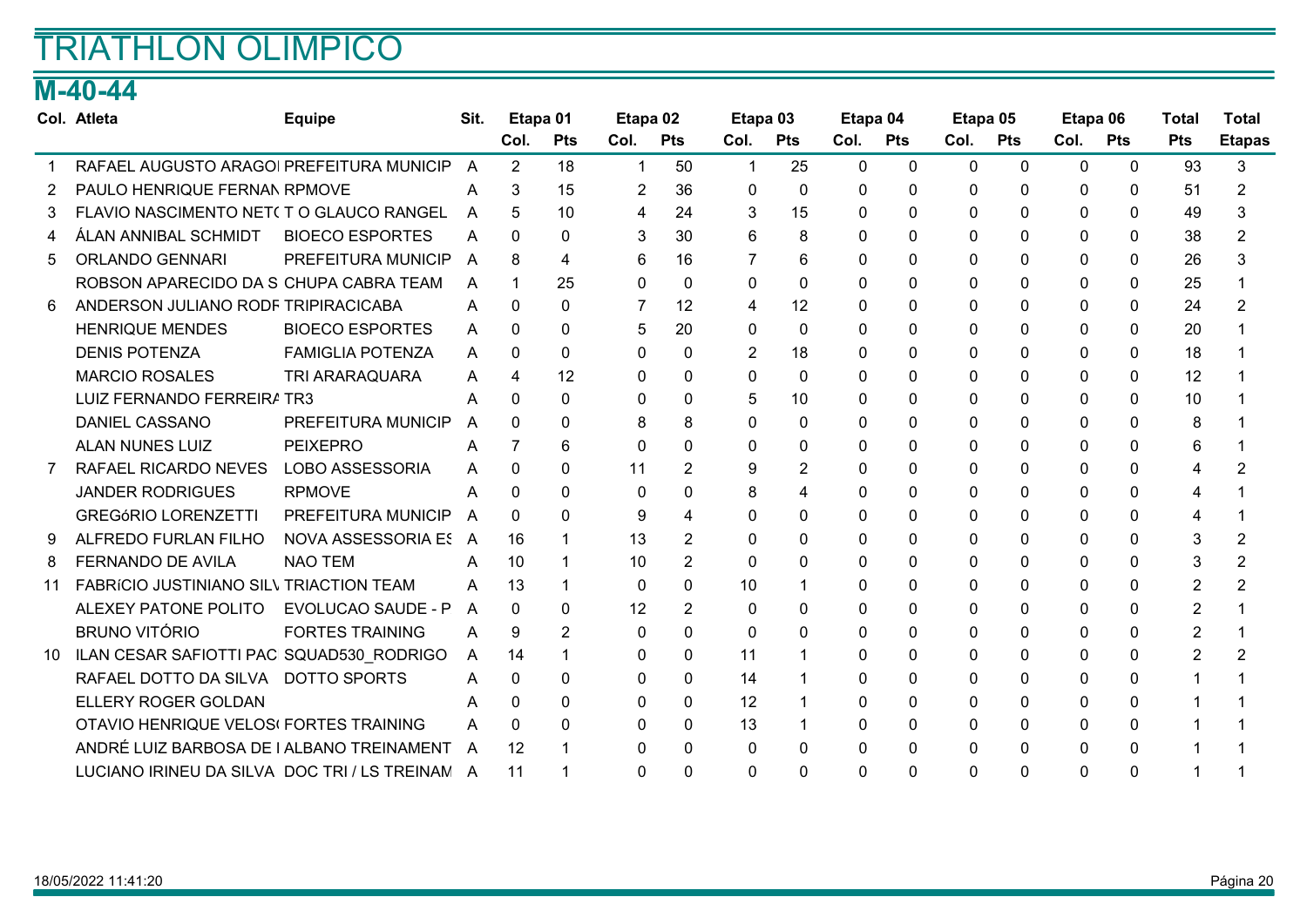### M-45-49

| Col. Atleta                                | <b>Equipe</b>      | Sit. | Etapa 01 |            | Etapa 02     |              | Etapa 03      |              | Etapa 04 |            | Etapa 05 |            | Etapa 06     |             | Total      | Total         |
|--------------------------------------------|--------------------|------|----------|------------|--------------|--------------|---------------|--------------|----------|------------|----------|------------|--------------|-------------|------------|---------------|
|                                            |                    |      | Col.     | <b>Pts</b> | Col.         | <b>Pts</b>   | Col.          | <b>Pts</b>   | Col.     | <b>Pts</b> | Col.     | <b>Pts</b> | Col.         | <b>Pts</b>  | <b>Pts</b> | <b>Etapas</b> |
| JACQUES MARCEL ABRAM <sup>(</sup> PEIXEPRO |                    | A    |          |            |              | 50           | 0             | 0            |          |            | 0        |            | 0            | 0           | 50         |               |
| OSMIR APARECIDO CRUZ                       | GUARDA MUNICIPAL D | A    | 4        | 12         | 2            | 36           | 0             | $\Omega$     | $\Omega$ | $\Omega$   | 0        | $\Omega$   | $\Omega$     | $\Omega$    | 48         | 2             |
| RENATO DANTAS DE LUCA GRACIANO CHEVRO IN   |                    | A    |          | 25         | $\mathbf{0}$ | $\mathbf{0}$ | 0             | $\mathbf{0}$ | $\Omega$ | n          | 0        | $\Omega$   | $\mathbf{0}$ | $\mathbf 0$ | 25         |               |
| ANDRE RENATO PALERMO MAURICIO NINOMIYA     |                    | A    | - 0      | $\Omega$   | 0            | $\mathbf{0}$ |               | 25           |          |            | 0        | $\Omega$   | $\Omega$     | $\Omega$    | 25         |               |
| TIO NILSON                                 | <b>LIVRESS</b>     | A    |          | 18         | $\mathbf{0}$ | $\mathbf{0}$ | 0             | $\mathbf{0}$ | $\Omega$ | n          | 0        | $\Omega$   | $\Omega$     | $\mathbf 0$ | 18         |               |
| ANDRE NIGRO                                | <b>AVULSO</b>      | A    |          | $\Omega$   | 0            | $\mathbf{0}$ | $\mathcal{P}$ | 18           | $\Omega$ |            | 0        | $\Omega$   | 0            | $\mathbf 0$ | 18         |               |
| <b>ALAN SCALICHE</b>                       | JZ TEAM            | A    | З        | 15         | 0            | $\mathbf{0}$ | $\mathbf{0}$  | $\Omega$     |          |            | 0        | $\Omega$   | 0            | $\Omega$    | 15         |               |
| MARCELO ANDERSON BAP NENHUMA               |                    | A    |          | $\Omega$   | 0            | $\mathbf{0}$ | 3             | 15           | $\Omega$ | $\Omega$   | 0        | $\Omega$   | $\Omega$     | $\Omega$    | 15         |               |
| ROGERIO PIZZO REIS                         | SUPERANDO ASS ESP  | А    |          | 10         | 0            | $\Omega$     |               | 0            |          |            | 0        | 0          | 0            | 0           | 10         |               |

#### M-50-54

|   | Col. Atleta                            | <b>Equipe</b>       | Sit. | Etapa 01    |              | Etapa 02       |              | Etapa 03       |              | Etapa 04     |              | Etapa 05     |              | Etapa 06     |              | Total      | Total         |
|---|----------------------------------------|---------------------|------|-------------|--------------|----------------|--------------|----------------|--------------|--------------|--------------|--------------|--------------|--------------|--------------|------------|---------------|
|   |                                        |                     |      | Col.        | <b>Pts</b>   | Col.           | <b>Pts</b>   | Col.           | <b>Pts</b>   | Col.         | <b>Pts</b>   | Col.         | <b>Pts</b>   | Col.         | <b>Pts</b>   | <b>Pts</b> | <b>Etapas</b> |
|   | FABIO ARAUJO DA SILVA                  | <b>FJM</b>          | A    |             | 25           | 3              | 30           | 3              | 15           | $\Omega$     | $\Omega$     | 0            | $\mathbf{0}$ | 0            | $\mathbf{0}$ | 70         | 3             |
|   | SERGIO CARLOS DE BRITT FORTES TRAINING |                     | A    | $\Omega$    | $\mathbf{0}$ |                | 50           | $\overline{2}$ | 18           | $\mathbf{0}$ | $\Omega$     | 0            | $\Omega$     | $\mathbf{0}$ | 0            | 68         | 2             |
| 3 | OG SILVA JR.                           | <b>CTC</b>          | A    | $\mathbf 0$ | 0            | $\overline{2}$ | 36           |                | 25           | $\mathbf{0}$ | $\mathbf{0}$ | $\mathbf 0$  | 0            | $\mathbf{0}$ | 0            | 61         | 2             |
|   | ROBERTO MARUOKA                        | 3LI                 | A    | 2           | 18           | 0              | $\mathbf{0}$ | 0              | $\mathbf{0}$ | $\Omega$     | $\Omega$     | 0            | $\Omega$     | $\Omega$     | $\mathbf{0}$ | 18         |               |
|   | OG SILVA JR.                           | CLUBE DE TÊNIS CAT/ | A    | 3           | 15           | 0              | $\mathbf{0}$ | $\mathbf{0}$   | $\mathbf{0}$ | $\Omega$     | $\Omega$     | $\mathbf{0}$ | $\Omega$     | $\mathbf{0}$ | 0            | 15         |               |
|   | <b>CLEBER CASTRO PINTO</b>             | <b>AVULSO</b>       | A    | $\Omega$    | $\Omega$     | 0              | $\Omega$     | 4              | 12           | $\Omega$     | $\Omega$     | 0            | $\mathbf{0}$ | $\mathbf{0}$ | 0            | 12         |               |
|   | ARLEY YZUMIZAWA YZUMIZ FOSTHREENING    |                     | A    | 4           | 12           | 0              | $\mathbf{0}$ | 0              | 0            | $\mathbf{0}$ | $\mathbf{0}$ | 0            | $\mathbf{0}$ | 0            | 0            | 12         |               |
|   | $M-55-59$                              |                     |      |             |              |                |              |                |              |              |              |              |              |              |              |            |               |
|   | Col. Atleta                            | <b>Equipe</b>       | Sit. | Etapa 01    |              | Etapa 02       |              | Etapa 03       |              | Etapa 04     |              | Etapa 05     |              | Etapa 06     |              | Total      | Total         |
|   |                                        |                     |      | Col.        | <b>Pts</b>   | Col.           | <b>Pts</b>   | Col.           | <b>Pts</b>   | Col.         | Pts          | Col.         | <b>Pts</b>   | Col.         | <b>Pts</b>   | <b>Pts</b> | <b>Etapas</b> |
|   | <b>CLAUDINEI TAVARES</b>               | AMYNA - TRI TATUI   | A    |             | 25           |                | 50           | $\Omega$       | $\mathbf{0}$ | $\Omega$     | $\Omega$     | $\Omega$     | $\Omega$     | $\Omega$     | $\mathbf{0}$ | 75         | 2             |
|   | <b>CÉSAR LARA</b>                      | PREFEITURA MUNICIP  | A    | $\Omega$    | $\mathbf{0}$ | $\overline{2}$ | 36           |                | 25           | $\mathbf{0}$ | $\Omega$     | $\mathbf 0$  | $\mathbf{0}$ | $\mathbf{0}$ | 0            | 61         | 2             |
|   | JORGE HENRIQUE BARBOS SESC JUNDIAI     |                     | A    | $\Omega$    | $\Omega$     | 0              | $\Omega$     | $\overline{2}$ | 18           | $\Omega$     | $\Omega$     | 0            | $\Omega$     | 0            | $\mathbf 0$  | 18         |               |

MARCOS CASSAB BONALDOAVULSO 3 15 0 0 0 0 0 0 0 0 0 0 15 1 A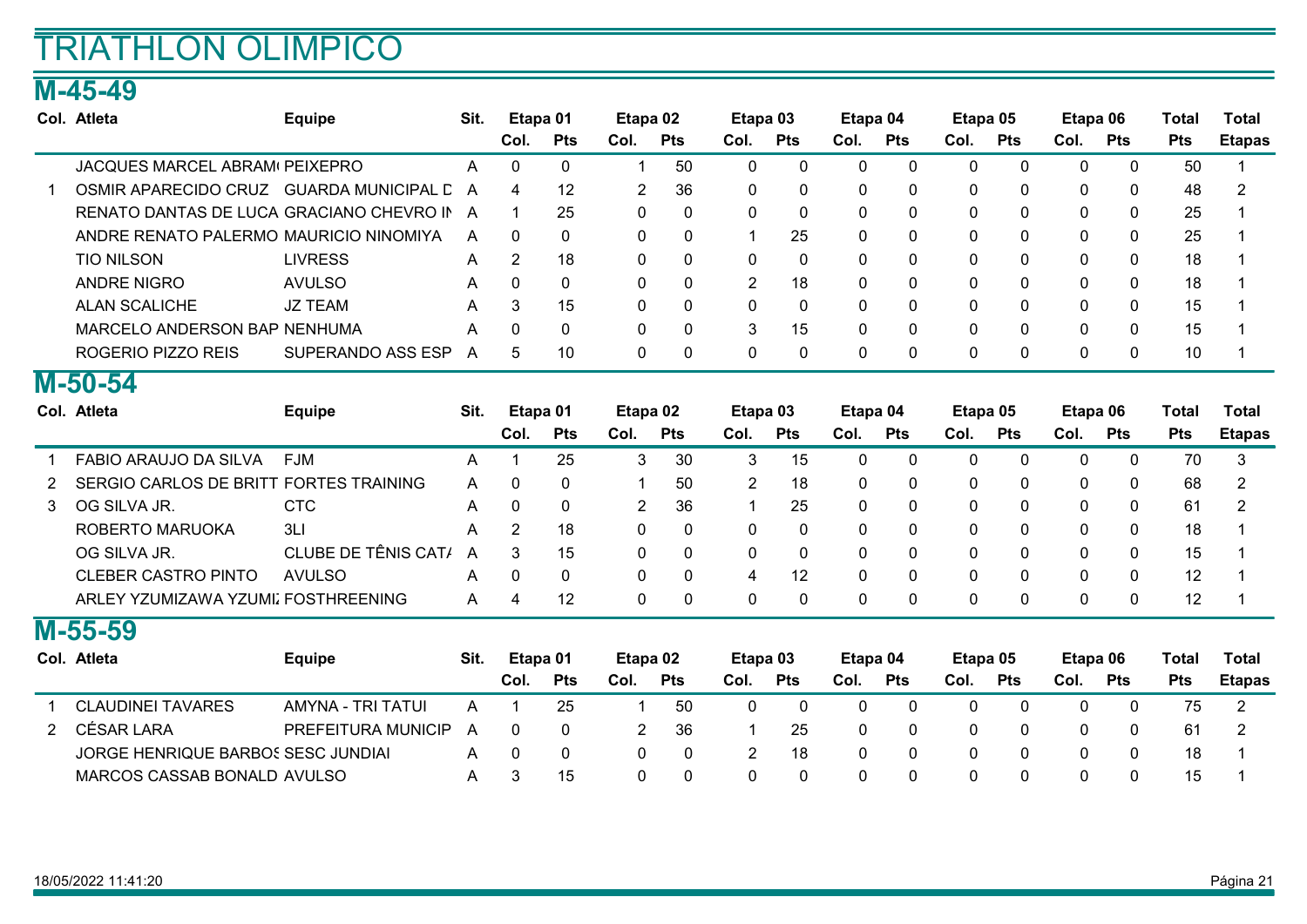### M-60+

| Col. Atleta                          | <b>Equipe</b>       | Sit. | Etapa 01 |            | Etapa 02 |            | Etapa 03 |            | Etapa 04 |            | Etapa 05 |            | Etapa 06 |            | Total | Total         |
|--------------------------------------|---------------------|------|----------|------------|----------|------------|----------|------------|----------|------------|----------|------------|----------|------------|-------|---------------|
|                                      |                     |      | Col.     | <b>Pts</b> | Col.     | <b>Pts</b> | Col.     | <b>Pts</b> | Col.     | <b>Pts</b> | Col.     | <b>Pts</b> | Col.     | <b>Pts</b> | Pts   | <b>Etapas</b> |
| LUIZ ALBERTO FERMINO                 | <b>TRI CAIPIRAS</b> | A    |          | 18         |          | 50         |          | 15         |          |            |          |            |          |            | 83    |               |
| HUMBERTO CAFARO FILHC AFERCANMAXIMUM |                     | A    |          | 25         |          | 0          |          | 18         |          |            |          |            |          |            | 43    |               |
| JOSE ANTONIO PEREIRA B BODYTRI       |                     | A    |          |            | $\Omega$ |            |          | 25         |          |            |          |            |          |            | 25    |               |
| <b>WU SHIN CHIEN</b>                 | <b>HYDRO CENTER</b> | А    |          |            |          | 0          |          | 12         |          |            |          |            |          | $\Omega$   |       |               |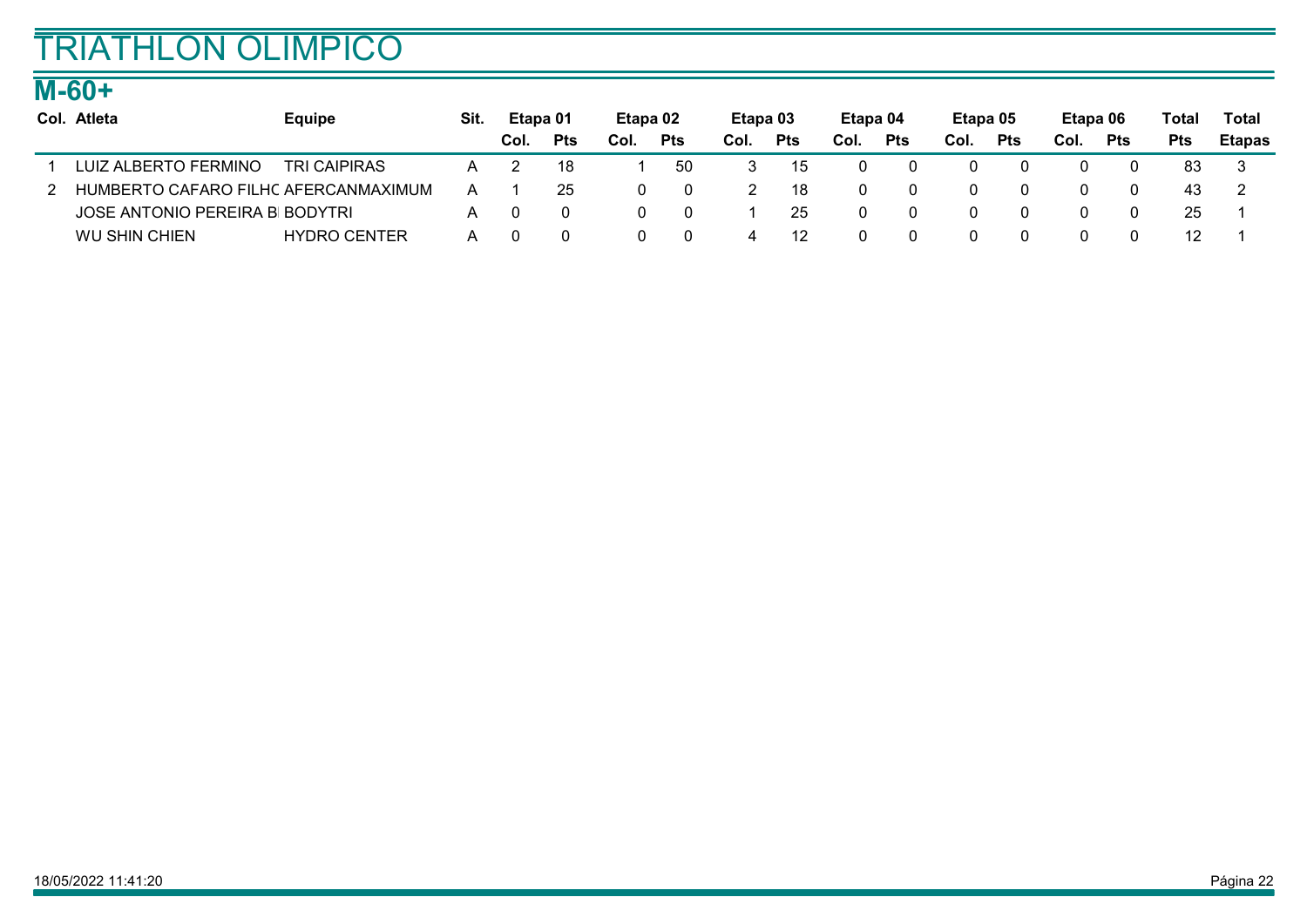## DUATHLON FITNESS

## F-30+

| Col. Atleta                               | <b>Equipe</b>            | Sit. |                | Etapa 01       | Etapa 02       |              | Etapa <sub>03</sub> |                | Etapa 04     |              | Etapa 05     |              | Etapa 06     |              | Total          | <b>Total</b>  |
|-------------------------------------------|--------------------------|------|----------------|----------------|----------------|--------------|---------------------|----------------|--------------|--------------|--------------|--------------|--------------|--------------|----------------|---------------|
|                                           |                          |      | Col.           | <b>Pts</b>     | Col.           | <b>Pts</b>   | Col.                | <b>Pts</b>     | Col.         | <b>Pts</b>   | Col.         | <b>Pts</b>   | Col.         | <b>Pts</b>   | <b>Pts</b>     | <b>Etapas</b> |
| <b>SIMONE SILVA</b>                       | PREFEITURA MUNICIP       | A    | 1              | 12             | -1             | 24           |                     | 12             | $\mathbf{0}$ | $\Omega$     | $\mathbf 0$  | $\mathbf{0}$ | 0            | $\mathbf 0$  | 48             | 3             |
| KATIA DE OLIVEIRA CALIAR TEAM ONBESOS     |                          | A    | 5              | 6              | 3              | 16           | 3                   | 8              | 0            | 0            | 0            | $\mathbf{0}$ | 0            | $\mathbf{0}$ | 30             | 3             |
| <b>LUCIANE DE LIMA</b>                    | PEIXE PRO                | A    | 0              | 0              | $\overline{2}$ | 18           | 0                   | $\mathbf 0$    | $\mathbf{0}$ | $\Omega$     | 0            | $\Omega$     | 0            | $\mathbf 0$  | 18             |               |
| ADRIANA DE ARAUJO                         | <b>DUATHOLON FITNESS</b> | A    | $\overline{2}$ | 9              | 0              | $\mathbf{0}$ | 0                   | $\mathbf{0}$   | $\mathbf{0}$ | $\Omega$     | 0            | $\Omega$     | $\mathbf{0}$ | $\mathbf 0$  | 9              |               |
| <b>THAIS LINO</b>                         | <b>TEAM LINO</b>         | A    | 0              | 0              | 0              | 0            | 2                   | 9              | 0            | 0            | 0            | $\mathbf{0}$ | 0            | 0            | 9              |               |
| <b>MARCIA UHIARA</b>                      | <b>STUDIO GLOBAL</b>     | A    | 3              | 8              | 0              | $\Omega$     | 0                   | $\mathbf 0$    | $\mathbf{0}$ | $\Omega$     | $\mathbf 0$  | $\Omega$     | $\mathbf{0}$ | 0            | 8              |               |
| JAQUELINE GACHET DE OL SPORTIME CONSULTC  |                          | A    | 0              | 0              | 0              | 0            | 4                   | $\overline{7}$ | $\mathbf{0}$ | $\Omega$     | 0            | $\mathbf{0}$ | 0            | 0            | $\overline{7}$ |               |
| ANDREZZA PRADO                            | <b>CAROL FURRIELA</b>    | A    | 4              | $\overline{7}$ | 0              | 0            | 0                   | $\mathbf{0}$   | $\mathbf{0}$ | $\Omega$     | $\mathbf{0}$ | $\mathbf{0}$ | $\mathbf{0}$ | $\mathbf{0}$ | $\overline{7}$ |               |
| ANGELA CAROLINA CAVALI CORRE D            |                          | A    | 0              | 0              | 0              | 0            | 5                   | 6              | $\mathbf{0}$ | $\mathbf{0}$ | 0            | $\mathbf{0}$ | $\mathbf{0}$ | $\mathbf 0$  | 6              |               |
| <b>INVALIDO</b>                           |                          |      |                |                |                |              |                     |                |              |              |              |              |              |              |                |               |
| Col. Atleta                               | <b>Equipe</b>            | Sit. |                | Etapa 01       | Etapa 02       |              |                     | Etapa 03       | Etapa 04     |              | Etapa 05     |              | Etapa 06     |              | <b>Total</b>   | <b>Total</b>  |
|                                           |                          |      | Col.           | <b>Pts</b>     | Col.           | <b>Pts</b>   | Col.                | <b>Pts</b>     | Col.         | <b>Pts</b>   | Col.         | <b>Pts</b>   | Col.         | <b>Pts</b>   | <b>Pts</b>     | <b>Etapas</b> |
| <b>IGOR LIMA DOS REIS</b>                 | ESCOLINHA DE TRIATI A    |      | 0              | 0              | 0              | $\mathbf 0$  | 1                   | 12             | 0            | $\mathbf 0$  | 0            | 0            | 0            | $\mathbf 0$  | 12             |               |
| $M-13-19$                                 |                          |      |                |                |                |              |                     |                |              |              |              |              |              |              |                |               |
| Col. Atleta                               | <b>Equipe</b>            | Sit. |                | Etapa 01       | Etapa 02       |              |                     | Etapa 03       | Etapa 04     |              | Etapa 05     |              | Etapa 06     |              | <b>Total</b>   | <b>Total</b>  |
|                                           |                          |      | Col.           | <b>Pts</b>     | Col.           | <b>Pts</b>   | Col.                | <b>Pts</b>     | Col.         | <b>Pts</b>   | Col.         | <b>Pts</b>   | Col.         | <b>Pts</b>   | <b>Pts</b>     | <b>Etapas</b> |
| MATHEUS HENRIQUE RUBI ESCOLINHA DE TRIATI |                          | A    | 0              | 0              | $\mathbf 0$    | $\mathbf 0$  | 1                   | 12             | 0            | 0            | $\mathbf 0$  | $\mathbf 0$  | 0            | $\mathbf 0$  | 12             |               |
| $M-20-29$                                 |                          |      |                |                |                |              |                     |                |              |              |              |              |              |              |                |               |
| Col. Atleta                               | <b>Equipe</b>            | Sit. |                | Etapa 01       | Etapa 02       |              |                     | Etapa 03       | Etapa 04     |              | Etapa 05     |              | Etapa 06     |              | <b>Total</b>   | <b>Total</b>  |
|                                           |                          |      | Col.           | <b>Pts</b>     | Col.           | <b>Pts</b>   | Col.                | <b>Pts</b>     | Col.         | Pts          | Col.         | <b>Pts</b>   | Col.         | <b>Pts</b>   | <b>Pts</b>     | <b>Etapas</b> |
| NATAN GON¢ALVES GOME: PREFEITURA MUNICIP  |                          | A    | 1              | 12             | 0              | $\mathbf{0}$ | 0                   | $\mathbf{0}$   | 0            | $\mathbf{0}$ | 0            | $\Omega$     | $\mathbf{0}$ | 0            | 12             |               |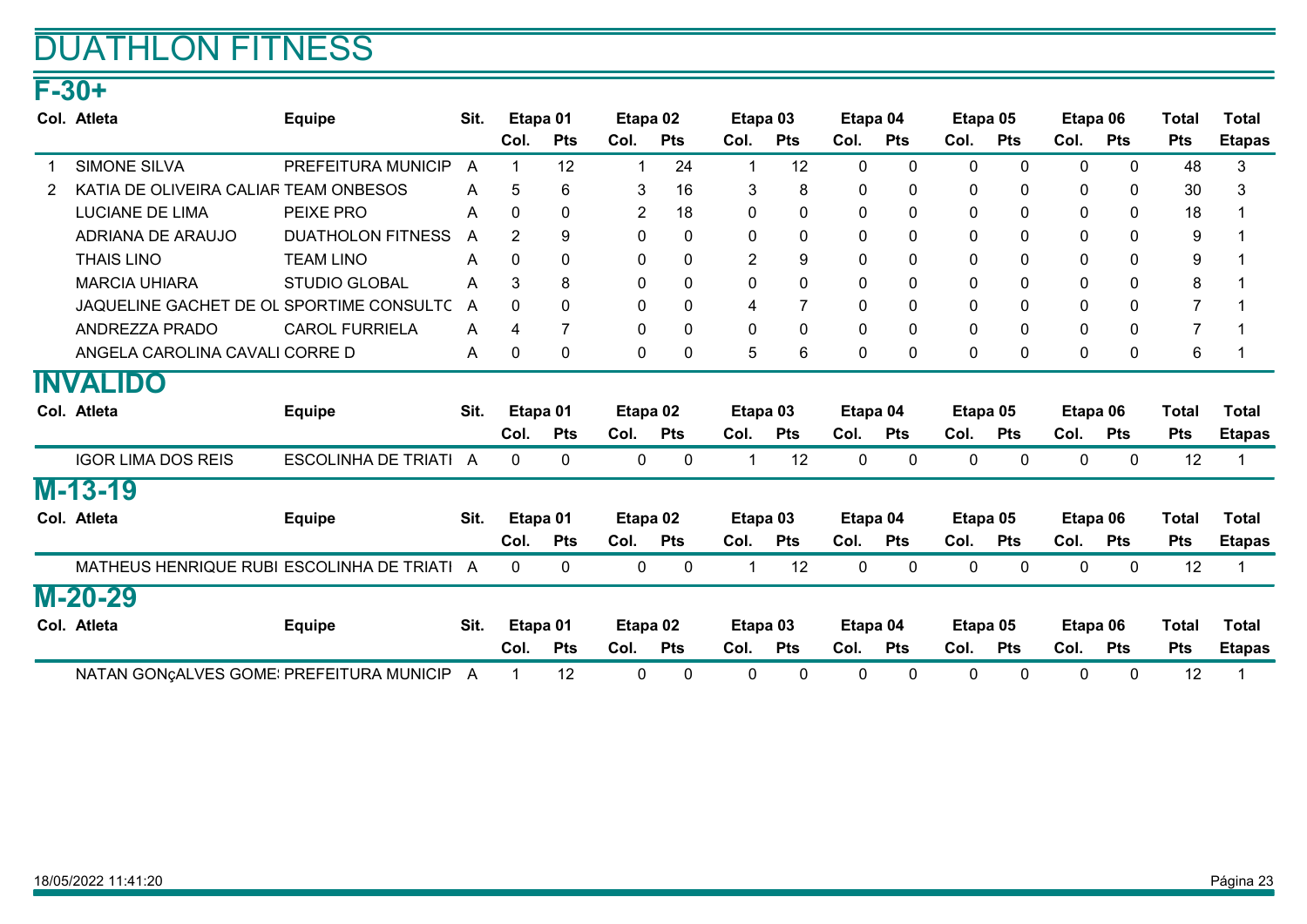## DUATHLON FITNESS

### M-30+

|   | Col. Atleta                                  | <b>Equipe</b> | Sit. | Etapa 01 |            | Etapa 02 |            | Etapa 03 |              | Etapa 04 |            | Etapa 05 |            | Etapa 06 |            | Total      | Total         |
|---|----------------------------------------------|---------------|------|----------|------------|----------|------------|----------|--------------|----------|------------|----------|------------|----------|------------|------------|---------------|
|   |                                              |               |      | Col.     | <b>Pts</b> | Col.     | <b>Pts</b> | Col.     | <b>Pts</b>   | Col.     | <b>Pts</b> | Col.     | <b>Pts</b> | Col.     | <b>Pts</b> | <b>Pts</b> | <b>Etapas</b> |
|   | MARCELO ALEJANDRO DUI PREFEITURA MUNICIP     |               | А    |          | 12         |          | 24         |          | 12           |          |            |          |            |          |            | 48         | 3             |
| 2 | FERNANDO PAVANI BARBC TEAMONBESOS            |               | A    | $\Omega$ | $\Omega$   |          | 18         |          | 9            | 0        |            |          |            |          |            | 27         | -2            |
| 3 | GUSTAVO ZANUNI                               | ZANUNI        | A    |          | 9          | 4        | 14         |          | $\mathbf{0}$ | 0        |            |          | $\Omega$   |          |            | 23         | -2            |
|   | LEANDRO CARNEIRO SANC PREFEITURA MUNICIP     |               | A    | $\Omega$ | $\Omega$   | 3        | 16         |          | 0            | 0        |            |          |            |          |            | 16         |               |
|   | JOAO PEDRO DE OLIVEIRA TEAM ONBESOS          |               | A    | $\Omega$ | $\Omega$   |          |            |          | 8            | 0        |            |          |            |          |            |            |               |
|   | MARCUS VINICIUS ASSAD I IAM - IRMAOS ASSAD I |               | A    | $\Omega$ | $\Omega$   |          | $\Omega$   |          |              |          |            |          |            |          |            |            |               |
|   | ADAILSON RAVILSON DA S. JAGUAR TEAM          |               | A    |          | $\Omega$   |          | $\Omega$   |          | 6            |          |            |          |            |          |            | 6          |               |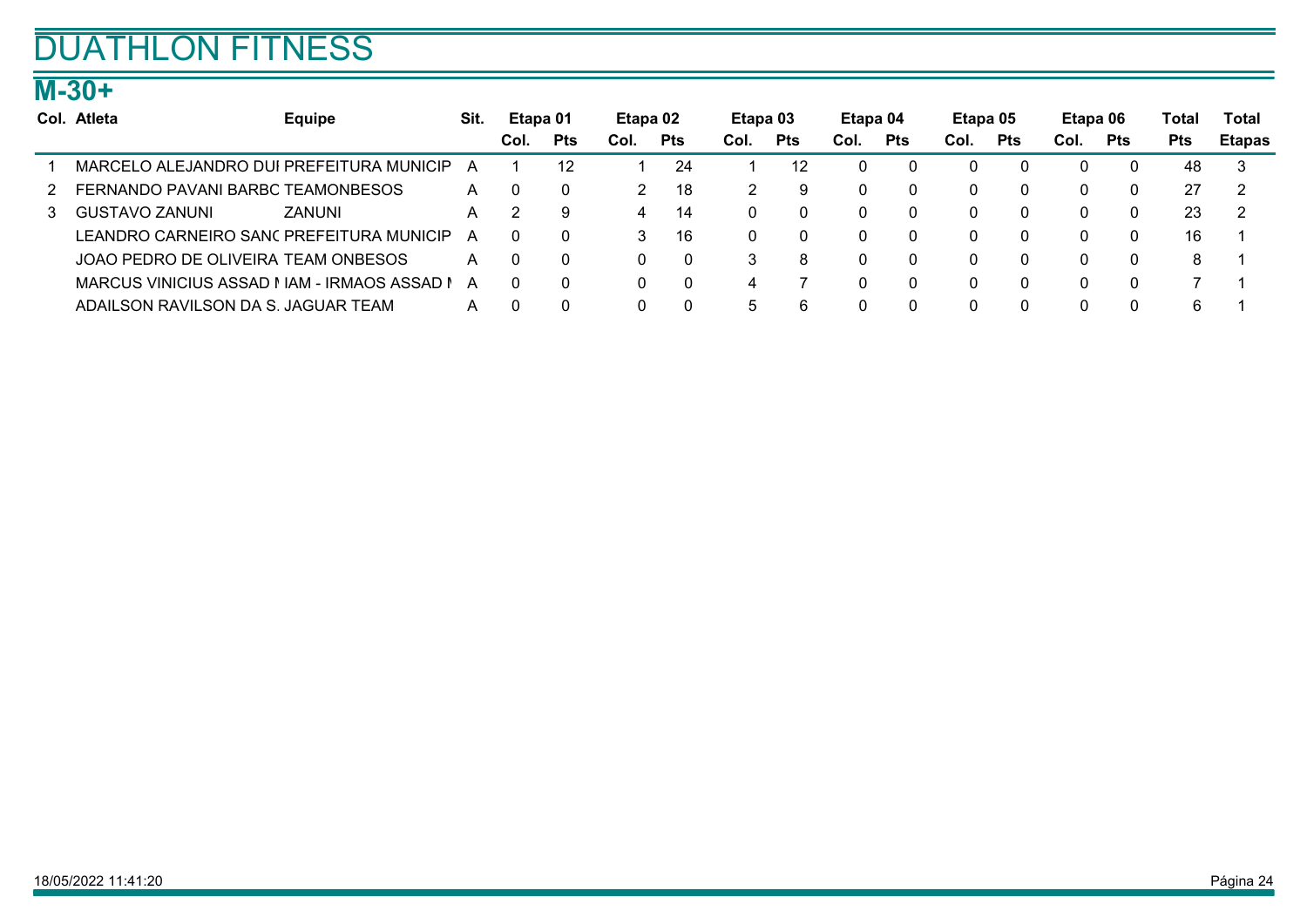### F-20-29

|                | Col. Atleta                                | <b>Equipe</b>             | Sit. | Col.           | Etapa 01<br>Pts | Etapa 02<br>Col. | <b>Pts</b>   | Etapa 03<br>Col. | Pts            | Etapa 04<br>Col. | Pts         | Etapa 05<br>Col. | Pts          | Etapa 06<br>Col. | Pts          | <b>Total</b><br><b>Pts</b> | <b>Total</b><br><b>Etapas</b> |
|----------------|--------------------------------------------|---------------------------|------|----------------|-----------------|------------------|--------------|------------------|----------------|------------------|-------------|------------------|--------------|------------------|--------------|----------------------------|-------------------------------|
| $\overline{1}$ | MARILA TOMIKO YOSHIZAN MV ASSESSORIA ESP(A |                           |      | $\Omega$       | 0               | $\mathbf 1$      | 50           | 1                | 25             | 0                | 0           | $\mathbf 0$      | $\Omega$     | $\mathbf{0}$     | $\mathbf{0}$ | 75                         | $\overline{2}$                |
|                | GIULIA GERMINIANI MACIEI TRIACTION TEAM    |                           | A    | 1              | 25              | $\mathbf 0$      | $\mathbf{0}$ | $\mathbf{0}$     | $\mathbf{0}$   | 0                | 0           | $\mathbf 0$      | 0            | 0                | 0            | 25                         |                               |
|                | NATHALIA SHIMABUKURO (CAROL FURRIELA TEA A |                           |      | $\Omega$       | 0               | $\mathbf{0}$     | 0            | $\overline{2}$   | 18             | 0                | 0           | $\mathbf 0$      | 0            | $\Omega$         | 0            | 18                         |                               |
|                |                                            |                           |      |                |                 |                  |              |                  |                |                  |             |                  |              |                  |              |                            |                               |
|                | $F-30-39$                                  |                           |      |                |                 |                  |              |                  |                |                  |             |                  |              |                  |              |                            |                               |
|                | Col. Atleta                                | <b>Equipe</b>             | Sit. |                | Etapa 01        | Etapa 02         |              | Etapa 03         |                | Etapa 04         |             | Etapa 05         |              | Etapa 06         |              | <b>Total</b>               | <b>Total</b>                  |
|                |                                            |                           |      | Col.           | <b>Pts</b>      | Col.             | <b>Pts</b>   | Col.             | <b>Pts</b>     | Col.             | Pts         | Col.             | <b>Pts</b>   | Col.             | <b>Pts</b>   | <b>Pts</b>                 | <b>Etapas</b>                 |
|                | ALINE LUCIANA ZANCHETA CTC                 |                           | A    | 3              | 15              | $\mathbf{1}$     | 50           | 5                | 10             | 0                | $\mathbf 0$ | $\mathbf 0$      | $\Omega$     | $\mathbf{0}$     | $\mathbf 0$  | 75                         | 3                             |
| 2              | <b>ANGELICA TUONO</b>                      | PREFEITURA MUNICIP        | A    | 1              | 25              | $\mathbf{0}$     | $\Omega$     | 4                | 12             | 0                | 0           | $\Omega$         | $\Omega$     | 0                | 0            | 37                         | 2                             |
|                | <b>ALESSANDRA FORNEL</b>                   | <b>IMUA ASSESSORIA ES</b> | A    | 0              | $\Omega$        | $\mathbf{0}$     | $\Omega$     | 1                | 25             | 0                | $\Omega$    | $\mathbf 0$      | $\Omega$     | $\Omega$         | 0            | 25                         |                               |
|                | ANA HELENA YAMASHITA                       | <b>JZ TEAM</b>            | A    | $\overline{2}$ | 18              | $\mathbf{0}$     | $\Omega$     | $\mathbf{0}$     | $\mathbf{0}$   | $\mathbf{0}$     | 0           | $\mathbf 0$      | $\Omega$     | 0                | 0            | 18                         |                               |
|                | <b>CINTIA PAVAN</b>                        | TR <sub>3</sub>           | A    | $\Omega$       | $\Omega$        | $\mathbf{0}$     | $\Omega$     | $\overline{2}$   | 18             | 0                | $\Omega$    | $\mathbf 0$      | $\Omega$     | $\Omega$         | $\mathbf{0}$ | 18                         |                               |
|                | CLAUDETE CAVALCANTE A JZ TEAM              |                           | A    | $\Omega$       | 0               | $\mathbf{0}$     | 0            | 3                | 15             | 0                | 0           | $\mathbf 0$      | $\Omega$     | $\Omega$         | 0            | 15                         |                               |
|                | F-40-49                                    |                           |      |                |                 |                  |              |                  |                |                  |             |                  |              |                  |              |                            |                               |
|                |                                            |                           |      |                |                 |                  |              |                  |                |                  |             |                  |              |                  |              |                            |                               |
|                | Col. Atleta                                | <b>Equipe</b>             | Sit. |                | Etapa 01        | Etapa 02         |              | Etapa 03         |                | Etapa 04         |             | Etapa 05         |              | Etapa 06         |              | <b>Total</b>               | <b>Total</b>                  |
|                |                                            |                           |      | Col.           | <b>Pts</b>      | Col.             | <b>Pts</b>   | Col.             | <b>Pts</b>     | Col.             | Pts         | Col.             | Pts          | Col.             | <b>Pts</b>   | <b>Pts</b>                 | <b>Etapas</b>                 |
|                | ELIANE DE LIMA FUZETI SC RPMOVE            |                           | A    | $\Omega$       | 0               | $\mathbf{1}$     | 50           | 1                | 25             | $\Omega$         | $\Omega$    | $\mathbf 0$      | $\Omega$     | $\Omega$         | $\mathbf{0}$ | 75                         | $\overline{2}$                |
| $\overline{2}$ | CARLA DE PAULA SANTOS TRIHEALTH            |                           | Α    | 3              | 15              | $\overline{2}$   | 36           | 0                | $\mathbf{0}$   | 0                | 0           | 0                | $\Omega$     | $\mathbf{0}$     | 0            | 51                         | $\overline{2}$                |
| 3              | FLAVIA VIEIRA SOBOCINSK BIRAL RACE TEAM    |                           | A    | 0              | 0               | 3                | 30           | 5                | 10             | 0                | 0           | $\mathbf 0$      | $\mathbf{0}$ | $\mathbf{0}$     | 0            | 40                         | $\overline{2}$                |
|                | CAMILA BITENER DA SILVA A GIGLIOLI         |                           | A    | 6              | 8               | 5                | 20           | 7                | 6              | $\Omega$         | 0           | $\Omega$         | $\Omega$     | $\Omega$         | $\mathbf{0}$ | 34                         | 3                             |
| 5              | RAFAELA ARAGON                             | PREFEITURA MUNICIP        | A    | $\Omega$       | $\Omega$        | $\overline{4}$   | 24           | 6                | 8              | 0                | 0           | $\mathbf 0$      | $\Omega$     | $\Omega$         | $\Omega$     | 32                         | 2                             |
|                | KATIA CILLENE ASSUMPÇÃ JZ TEAM             |                           | A    | $\mathbf{0}$   | 0               | $\mathbf 0$      | $\mathbf{0}$ | $\overline{2}$   | 18             | 0                | $\Omega$    | $\mathbf 0$      | $\Omega$     | $\mathbf{0}$     | 0            | 18                         |                               |
|                | KATIA GAROZI SANCHES                       | PREFEITURA MUNICIP        | A    | $\overline{2}$ | 18              | $\mathbf{0}$     | $\Omega$     | $\Omega$         | $\mathbf 0$    | 0                | $\Omega$    | $\mathbf 0$      | $\Omega$     | 0                | 0            | 18                         |                               |
|                | <b>FERNANDA ANTONIO</b>                    | <b>TRIACTION TEAM</b>     | A    | $\Omega$       | $\Omega$        | 6                | 16           | $\Omega$         | $\mathbf{0}$   | 0                | $\Omega$    | $\mathbf 0$      | $\Omega$     | $\Omega$         | $\Omega$     | 16                         |                               |
|                | <b>CARLA GARCIA</b>                        | <b>TRIHELTH</b>           | A    | $\Omega$       | $\Omega$        | $\mathbf 0$      | $\Omega$     | 3                | 15             | 0                | 0           | $\Omega$         | $\Omega$     | $\Omega$         | 0            | 15                         |                               |
|                | MARIA CHRISTINA LEME CE RM SPORTS          |                           | A    | 4              | 12              | 0                | 0            | 0                | 0              | 0                | 0           | 0                | 0            | $\mathbf{0}$     | 0            | 12                         |                               |
|                | CATIA ASTOLFI DOS REIS TRIACTION TEAM      |                           | A    | $\Omega$       | 0               | $\mathbf{0}$     | $\Omega$     | 4                | 12             | 0                | 0           | $\mathbf 0$      | $\Omega$     | $\Omega$         | 0            | 12                         |                               |
|                | FERNANDA CRISTINA FERN CF TEAM             |                           | A    | 5              | 10              | $\mathbf{0}$     | $\Omega$     | 0                | $\mathbf{0}$   | $\Omega$         | 0           | $\mathbf 0$      | $\Omega$     | $\Omega$         | $\Omega$     | 10                         |                               |
|                | MARTINA BATTISTINI PINHI NAO TENHO         |                           | А    | $\Omega$       | 0               | 0                | 0            | 8                | $\overline{4}$ | 0                | 0           | $\mathbf 0$      | $\mathbf{0}$ | $\mathbf{0}$     | 0            | 4                          |                               |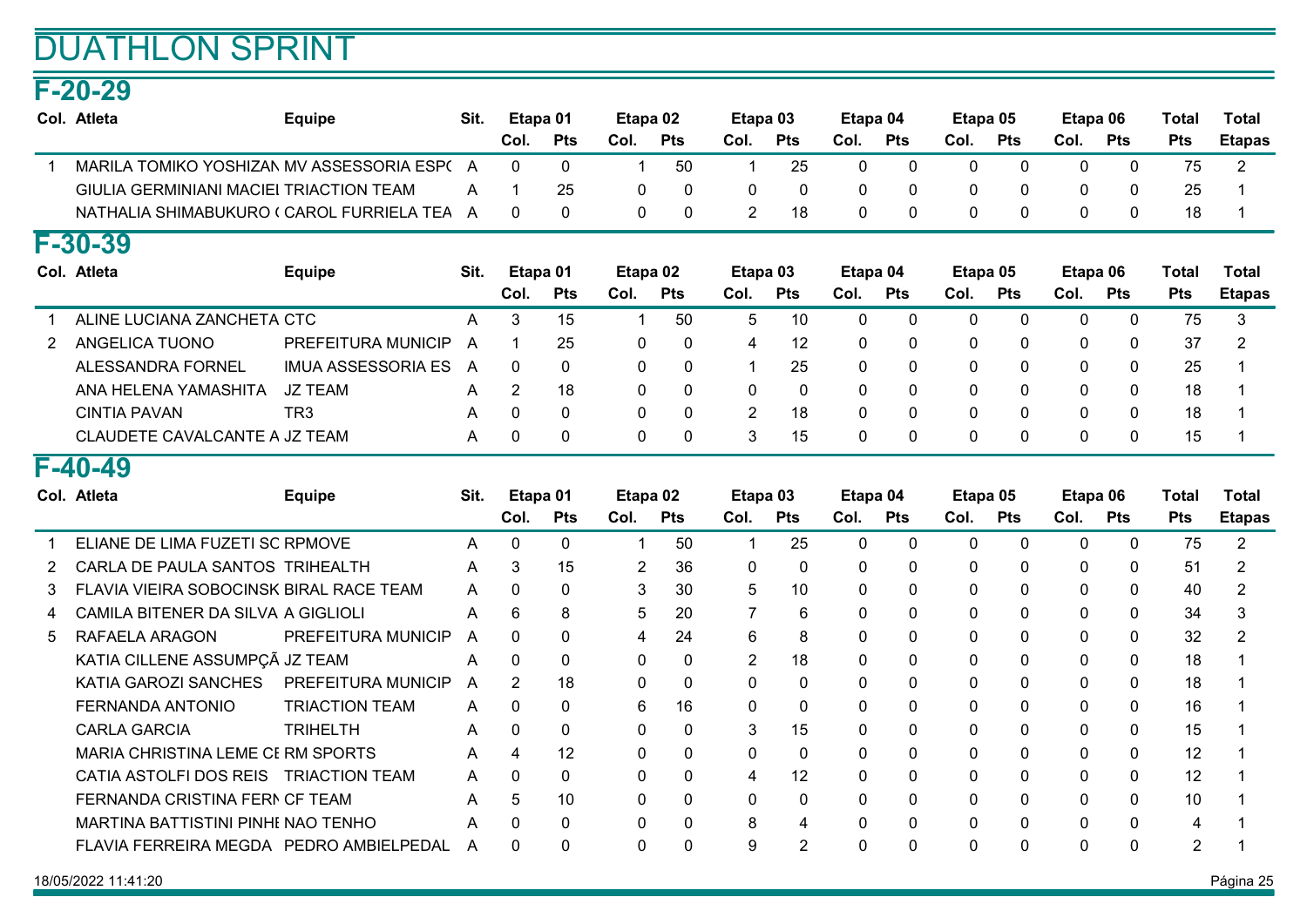### F-50-59

|   | Col. Atleta                                | <b>Equipe</b>      | Sit. | Etapa 01       |            | Etapa 02       |              |                | Etapa 03     |              | Etapa 04     |              | Etapa 05     | Etapa 06     |              | <b>Total</b> | <b>Total</b>   |
|---|--------------------------------------------|--------------------|------|----------------|------------|----------------|--------------|----------------|--------------|--------------|--------------|--------------|--------------|--------------|--------------|--------------|----------------|
|   |                                            |                    |      | Col.           | <b>Pts</b> | Col.           | <b>Pts</b>   | Col.           | <b>Pts</b>   | Col.         | <b>Pts</b>   | Col.         | <b>Pts</b>   | Col.         | <b>Pts</b>   | <b>Pts</b>   | <b>Etapas</b>  |
|   | <b>LUZIA MARIA FERREIRA</b>                | PREFEITURA MUNICIP | A    | 1              | 25         | $\mathbf 1$    | 50           | 1              | 25           | $\mathbf{0}$ | $\mathbf{0}$ | $\mathbf 0$  | $\Omega$     | $\mathbf{0}$ | $\mathbf{0}$ | 100          | 3              |
| 2 | SIMONI ALESSANDRA DE O RC TREINAMENTO      |                    | A    | $\overline{2}$ | 18         | 3              | 30           | 0              | 0            | 0            | 0            | $\mathbf 0$  | 0            | 0            | 0            | 48           | $\overline{2}$ |
|   | <b>ANDREA NAOMI INOUE</b>                  |                    | A    | $\Omega$       | $\Omega$   | $\overline{2}$ | 36           | $\mathbf{0}$   | $\mathbf{0}$ | $\Omega$     | 0            | $\mathbf{0}$ | $\Omega$     | $\Omega$     | $\mathbf{0}$ | 36           |                |
|   | VERA LUCIA VIEIRA DE CAF RUNNING CLUB CAMP |                    | A    | $\Omega$       | $\Omega$   | $\Omega$       | $\Omega$     | $\overline{2}$ | 18           | $\Omega$     | 0            | $\Omega$     | $\Omega$     | $\Omega$     | $\Omega$     | 18           |                |
|   | NINA ROSA DO AMARAL CC NAO TENHO           |                    | A    | 0              | 0          | 0              | 0            | 3              | 15           | 0            | 0            | $\mathbf 0$  | 0            | 0            | $\mathbf{0}$ | 15           |                |
|   | $M-13-19$                                  |                    |      |                |            |                |              |                |              |              |              |              |              |              |              |              |                |
|   | Col. Atleta                                | <b>Equipe</b>      | Sit. | Etapa 01       |            | Etapa 02       |              |                | Etapa 03     | Etapa 04     |              |              | Etapa 05     | Etapa 06     |              | <b>Total</b> | <b>Total</b>   |
|   |                                            |                    |      | Col.           | <b>Pts</b> | Col.           | <b>Pts</b>   | Col.           | <b>Pts</b>   | Col.         | <b>Pts</b>   | Col.         | Pts          | Col.         | <b>Pts</b>   | <b>Pts</b>   | <b>Etapas</b>  |
|   | RAFAEL PEREIRA DA SILVA LR JALECOS         |                    | A    | 1              | 25         | $\mathbf 0$    | 0            | 0              | 0            | 0            | $\mathbf{0}$ | 0            | $\mathbf{0}$ | 0            | 0            | 25           |                |
|   | $M-20-24$                                  |                    |      |                |            |                |              |                |              |              |              |              |              |              |              |              |                |
|   | Col. Atleta                                | <b>Equipe</b>      | Sit. | Etapa 01       |            | Etapa 02       |              |                | Etapa 03     | Etapa 04     |              |              | Etapa 05     | Etapa 06     |              | <b>Total</b> | <b>Total</b>   |
|   |                                            |                    |      | Col.           | <b>Pts</b> | Col.           | <b>Pts</b>   | Col.           | <b>Pts</b>   | Col.         | <b>Pts</b>   | Col.         | <b>Pts</b>   | Col.         | <b>Pts</b>   | <b>Pts</b>   | <b>Etapas</b>  |
|   | NATAN GONÇALVES GOME PREFEITURA MUNICIP    |                    | A    | $\Omega$       | $\Omega$   | $\mathbf 1$    | 50           | 1              | 25           | $\Omega$     | $\Omega$     | $\mathbf{0}$ | $\Omega$     | $\Omega$     | $\mathbf{0}$ | 75           | $\overline{2}$ |
|   | <b>GABRIEL BATISTA DE SOU  AVULSO</b>      |                    | A    |                | 25         | 0              | 0            | $\mathbf{0}$   | 0            | 0            | 0            | $\Omega$     | $\mathbf{0}$ | 0            | $\mathbf{0}$ | 25           |                |
|   | $M-25-29$                                  |                    |      |                |            |                |              |                |              |              |              |              |              |              |              |              |                |
|   | Col. Atleta                                | <b>Equipe</b>      | Sit. |                | Etapa 01   | Etapa 02       |              |                | Etapa 03     | Etapa 04     |              |              | Etapa 05     | Etapa 06     |              | <b>Total</b> | <b>Total</b>   |
|   |                                            |                    |      | Col.           | <b>Pts</b> | Col.           | <b>Pts</b>   | Col.           | <b>Pts</b>   | Col.         | <b>Pts</b>   | Col.         | Pts          | Col.         | <b>Pts</b>   | Pts          | <b>Etapas</b>  |
|   | VITOR MUTERLE DE AGUIA VITOR AGUIAR ASSES  |                    | A    | 1              | 25         | $\mathbf 1$    | 50           | 1              | 25           | $\Omega$     | $\Omega$     | $\mathbf 0$  | $\Omega$     | $\mathbf{0}$ | $\Omega$     | 100          | 3              |
|   | <b>RENAN HENRIQUE LUZ</b>                  | <b>PERSONETEAM</b> | A    | 3              | 15         | $\overline{2}$ | 36           | 2              | 18           | 0            | 0            | $\mathbf 0$  | $\Omega$     | $\Omega$     | $\mathbf{0}$ | 69           | 3              |
| 3 | MURILO CERQUEIRA LUIZ PREFEITURA MUNICIP   |                    | A    | 5              | 10         | 3              | 30           | $\mathbf{0}$   | $\mathbf{0}$ | 0            | 0            | $\mathbf 0$  | $\mathbf{0}$ | 0            | $\mathbf{0}$ | 40           | 2              |
|   | WELLINGTON JULIAM BRAZ OCEAN STUDIO PERS(  |                    | A    | $\overline{2}$ | 18         | 0              | 0            | 0              | 0            | $\Omega$     | 0            | 0            | $\Omega$     | 0            | $\mathbf{0}$ | 18           |                |
|   | DIOGO ANTONIO ARAUJO L TR3                 |                    | A    | 0              | 0          | 0              | $\mathbf{0}$ | 3              | 15           | $\mathbf{0}$ | 0            | $\mathbf 0$  | $\Omega$     | $\mathbf{0}$ | 0            | 15           |                |
|   | <b>JULIO RUIZ</b>                          | <b>AVULSO</b>      | A    | 4              | 12         | $\mathbf{0}$   | 0            | $\mathbf{0}$   | $\mathbf 0$  | $\mathbf{0}$ | 0            | $\mathbf 0$  | $\Omega$     | 0            | $\mathbf{0}$ | 12           |                |
|   | VINICIUS MARCAL PRESSE NAO TWNHO           |                    | Α    | $\Omega$       | $\Omega$   | $\mathbf 0$    | $\Omega$     | 4              | 12           | $\Omega$     | $\Omega$     | $\mathbf 0$  | $\Omega$     | $\Omega$     | $\Omega$     | 12           |                |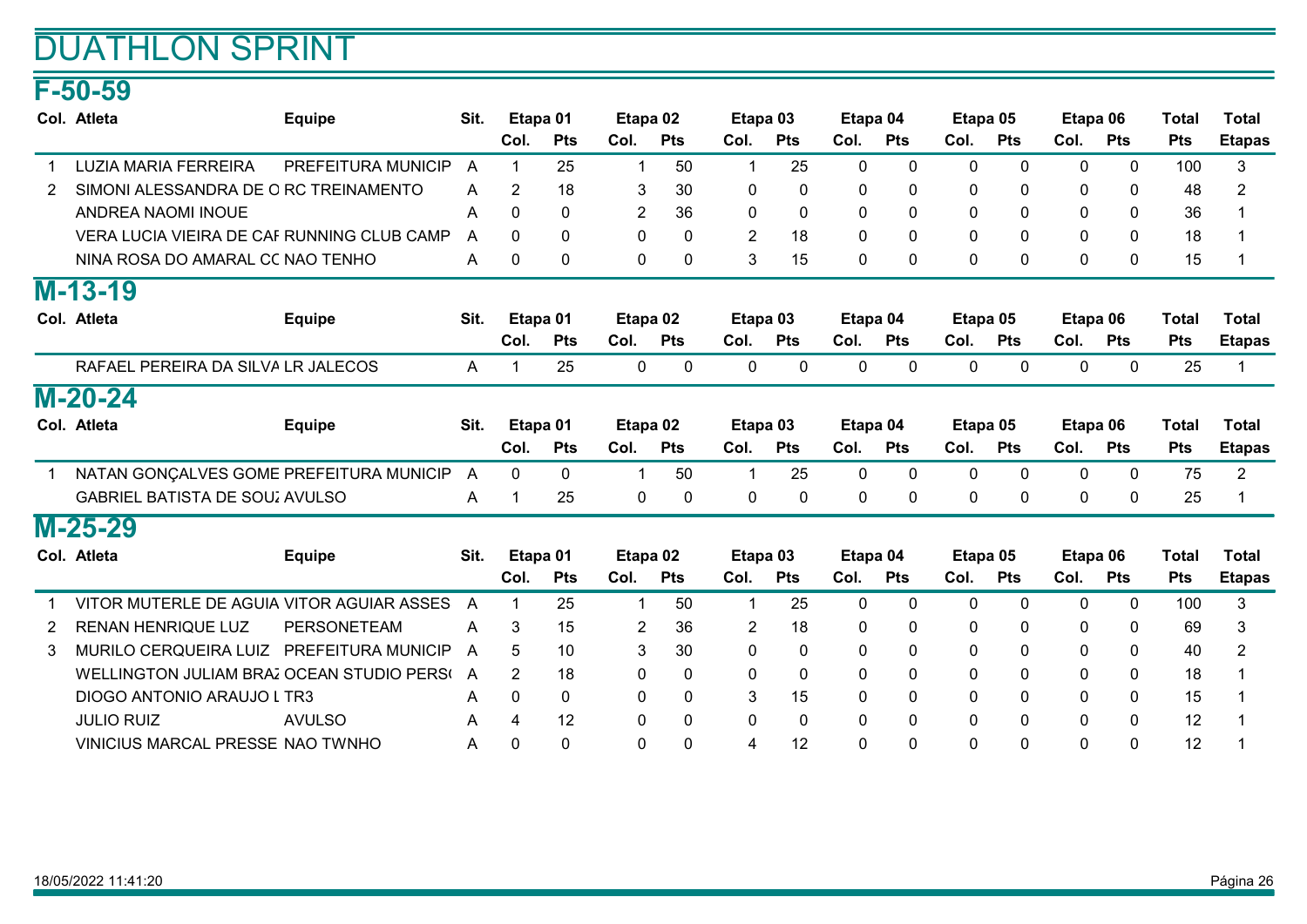### M-30-34

|   | Col. Atleta                                       | <b>Equipe</b>      | Sit. | Etapa 01       |            | Etapa 02    |            |              | Etapa 03     | Etapa 04     |            | Etapa 05    |              | Etapa 06     |              | <b>Total</b> | <b>Total</b>  |
|---|---------------------------------------------------|--------------------|------|----------------|------------|-------------|------------|--------------|--------------|--------------|------------|-------------|--------------|--------------|--------------|--------------|---------------|
|   |                                                   |                    |      | Col.           | <b>Pts</b> | Col.        | <b>Pts</b> | Col.         | <b>Pts</b>   | Col.         | <b>Pts</b> | Col.        | <b>Pts</b>   | Col.         | <b>Pts</b>   | <b>Pts</b>   | <b>Etapas</b> |
|   | RODRIGO BACCILI DAMIÃO PREFEITURA MUNICIP         |                    | A    | 1              | 25         | 2           | 36         | 1            | 25           | $\Omega$     | 0          | $\mathbf 0$ | $\Omega$     | $\mathbf{0}$ | $\mathbf 0$  | 86           | 3             |
|   | SILVIO LUIZ PEREIRA                               | <b>P.M BROTAS</b>  | A    | 0              | 0          |             | 50         | $\Omega$     | $\mathbf 0$  | 0            | 0          | $\mathbf 0$ | $\Omega$     | $\Omega$     | $\mathbf{0}$ | 50           |               |
| 2 | <b>LUIZ GUSTAVO PRADO</b>                         | <b>SEM EQUIPE</b>  | A    | $\overline{2}$ | 18         | 3           | 30         | 0            | $\Omega$     | 0            | 0          | $\Omega$    | $\Omega$     | 0            | $\Omega$     | 48           | 2             |
| 3 | IVAN TAVARES DOS SANTC PREFEITURA MUNICIP         |                    | A    | 4              | 12         | 4           | 24         | 5            | 10           | 0            | 0          | $\Omega$    | 0            | 0            | $\mathbf{0}$ | 46           |               |
|   | CARLOS ARTHUR GOMES I EQUIPE SPARTA ASSE          |                    | A    | 0              | 0          | 5           | 20         | $\mathbf{0}$ | 0            | $\mathbf{0}$ | 0          | 0           | $\mathbf{0}$ | 0            | 0            | 20           |               |
|   | CARLOS ARTHUR GOMES I EQUIPE SPARTA ASSE          |                    | A    | 0              | 0          | 0           | $\Omega$   | 2            | 18           | 0            | 0          | $\mathbf 0$ | $\Omega$     | 0            | 0            | 18           |               |
|   | LEONARDO MENDES DA SI SOLO                        |                    | A    | 0              | $\Omega$   | 0           | $\Omega$   | 3            | 15           | 0            | $\Omega$   | $\mathbf 0$ | $\Omega$     | $\Omega$     | $\mathbf{0}$ | 15           |               |
|   | MATHEUS DE GODOI VIANI MV ASSESSORIA ESP(A        |                    |      | 0              | 0          | 0           | $\Omega$   | 4            | 12           | 0            | 0          | $\mathbf 0$ | $\Omega$     | 0            | $\Omega$     | 12           |               |
|   | M-35-39                                           |                    |      |                |            |             |            |              |              |              |            |             |              |              |              |              |               |
|   | Col. Atleta                                       | <b>Equipe</b>      | Sit. | Etapa 01       |            | Etapa 02    |            |              | Etapa 03     | Etapa 04     |            | Etapa 05    |              | Etapa 06     |              | <b>Total</b> | <b>Total</b>  |
|   |                                                   |                    |      | Col.           | <b>Pts</b> | Col.        | <b>Pts</b> | Col.         | <b>Pts</b>   | Col.         | <b>Pts</b> | Col.        | <b>Pts</b>   | Col.         | <b>Pts</b>   | <b>Pts</b>   | <b>Etapas</b> |
|   | FABIO ROBERTO MILANI DE PREFEITURA MUNICIP        |                    | A    | 1              | 25         | $\mathbf 1$ | 50         | 1            | 25           | $\mathbf{0}$ | 0          | $\mathbf 0$ | $\mathbf{0}$ | $\Omega$     | $\mathbf{0}$ | 100          | 3             |
| 2 | RENATO ARONI ANGELO                               | <b>CTC</b>         | A    | $\overline{2}$ | 18         | 3           | 30         | 2            | 18           | 0            | 0          | 0           | 0            | 0            | $\mathbf{0}$ | 66           |               |
|   | ANDRÉ DUARTE VITAL                                | PREFEITURA MUNICIP | A    | 0              | $\Omega$   | 2           | 36         | $\Omega$     | $\mathbf{0}$ | $\Omega$     | 0          | $\Omega$    | $\Omega$     | 0            | $\Omega$     | 36           |               |
|   | RAFAEL CARANI RAMPONI RAMPONI                     |                    | A    | 0              | $\Omega$   | 4           | 24         | $\Omega$     | $\Omega$     | $\Omega$     | 0          | $\Omega$    | $\Omega$     | 0            | $\mathbf{0}$ | 24           |               |
| 3 | <b>ISRAEL MAGNO DE OLIVEIF PREFEITURA MUNICIP</b> |                    | A    | 5.             | 10         | $\Omega$    | $\Omega$   | 5            | 10           | 0            | 0          | $\Omega$    | $\Omega$     | $\Omega$     | $\mathbf{0}$ | 20           |               |
|   | <b>GABRIEL VERAS ORSELLI</b>                      | <b>LOS PANDAS</b>  | A    | 0              | 0          | 5           | 20         | 0            | $\Omega$     | 0            | 0          | $\Omega$    | $\Omega$     | 0            | $\Omega$     | 20           |               |
|   | <b>BRUNO FERNANDES</b>                            | <b>SEM EQUIPE</b>  | A    | 3              | 15         | 0           | 0          | 0            | 0            | 0            | 0          | 0           | 0            | 0            | 0            | 15           |               |
|   | JOSE CARLOS DA SILVA JU RPMOVE                    |                    | A    | 0              | 0          | 0           | 0          | 3            | 15           | 0            | 0          | 0           | 0            | 0            | 0            | 15           |               |
|   | BRUNO EDUARDO BOCALA XABIRU                       |                    | A    | 4              | 12         | 0           | 0          | $\Omega$     | $\Omega$     | 0            | 0          | $\Omega$    | 0            | 0            | 0            | 12           |               |
|   | <b>DIEGO BARBOSA</b>                              | ZJ ACESSORIA       | A    | 0              | 0          | 0           | $\Omega$   | 4            | 12           | 0            | 0          | $\Omega$    | 0            | 0            | $\mathbf{0}$ | 12           |               |
|   | <b>FABIO EXPEDITO GONCAL\ NAO</b>                 |                    | A    | 0              | $\Omega$   | $\Omega$    | $\Omega$   | 6            | 8            | 0            | 0          | $\mathbf 0$ | $\Omega$     | $\Omega$     | $\Omega$     | 8            |               |
|   | LUIZ EDUARDO KOHARA SI CAROL FURRIELA             |                    | A    | 6              | 8          | 0           | 0          | $\Omega$     | $\Omega$     | 0            | 0          | $\Omega$    | 0            | $\Omega$     | $\Omega$     | 8            |               |
|   | VINICIUS NOBREGA DA RO BRUNO MENEZES              |                    | A    | 7              | 6          | $\Omega$    | $\Omega$   | $\Omega$     | $\Omega$     | 0            | 0          | $\Omega$    | 0            | U            | $\Omega$     | 6            |               |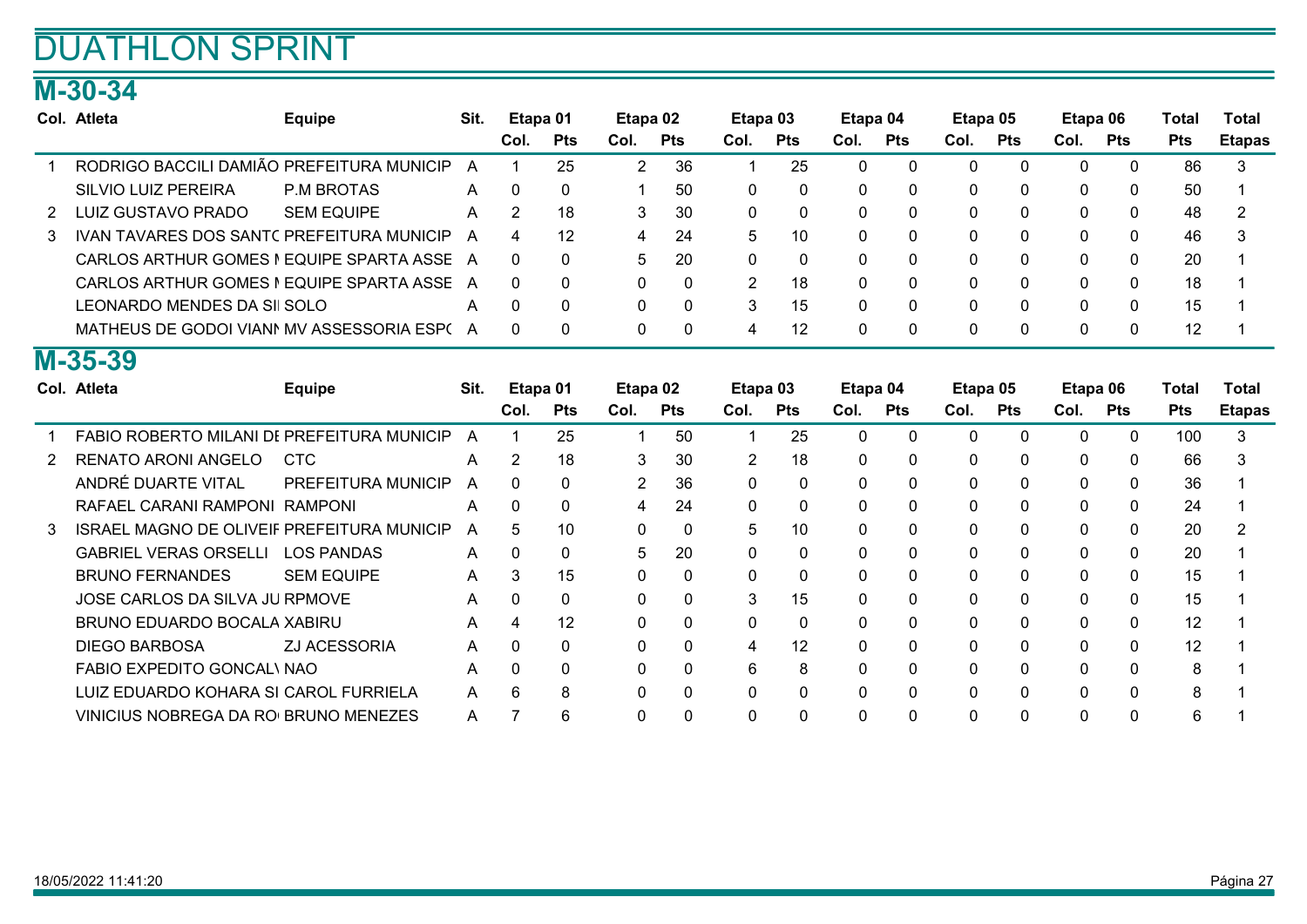### M-40-44

|   | Col. Atleta                                  | <b>Equipe</b>            | Sit. | Etapa 01 |              | Etapa 02     |              | Etapa 03       |              | Etapa 04     |     | Etapa 05 |              | Etapa 06 |              | Total      | Total         |
|---|----------------------------------------------|--------------------------|------|----------|--------------|--------------|--------------|----------------|--------------|--------------|-----|----------|--------------|----------|--------------|------------|---------------|
|   |                                              |                          |      | Col.     | <b>Pts</b>   | Col.         | <b>Pts</b>   | Col.           | Pts          | Col.         | Pts | Col.     | Pts          | Col.     | <b>Pts</b>   | <b>Pts</b> | <b>Etapas</b> |
|   | CARLOS HENRIQUE BENICI CLUBE DE TÊNIS CAT/ A |                          |      |          | 25           | 2            | 36           |                | 25           | 0            |     | $\Omega$ | $\Omega$     | $\Omega$ | $\Omega$     | 86         | 3             |
|   | CLAUDIO AUGUSTO VAROL LIFE STUDIO PERSON. A  |                          |      | 0        | $\Omega$     |              | 50           | 0              | $\mathbf{0}$ | 0            | 0   | 0        | $\mathbf{0}$ | $\Omega$ | $\mathbf{0}$ | 50         |               |
|   | MICHEL LEME BARBOZA                          | PREFEITURA MUNICIP       | A    | 3        | 15           | 5            | 20           | 4              | 12           | 0            |     | 0        | 0            | 0        | $\mathbf{0}$ | 47         |               |
| 3 | RODRIGO HERMANN NEVE JZ TEAM                 |                          | A    | 0        | $\Omega$     | 4            | 24           | $\overline{2}$ | 18           | $\Omega$     |     | 0        | $\Omega$     | $\Omega$ | $\mathbf{0}$ | 42         |               |
|   | FREDERICO MANZATTO DE ASSESSORIA QUALIDA     |                          | A    | 0        | $\mathbf{0}$ | 3            | 30           | 0              | $\mathbf{0}$ | 0            |     | 0        | $\mathbf{0}$ | $\Omega$ | $\mathbf{0}$ | 30         |               |
|   | RICARDO MULLER BOTTUF TEAM BOTTURA           |                          | A    | $\Omega$ | 0            | 6            | 16           | $\mathbf{0}$   | $\mathbf 0$  | 0            |     | 0        | $\mathbf{0}$ | $\Omega$ | $\mathbf 0$  | 16         |               |
|   | ANDRE AUGUSTO LEDA                           | <b>RM SPORTS</b>         | A    | $\Omega$ | $\Omega$     | $\mathbf{0}$ | $\Omega$     | 3              | 15           | 0            |     | $\Omega$ | $\Omega$     | $\Omega$ | $\Omega$     | 15         |               |
|   | CARLOS ALBERTO DOS SA JZ TEAM                |                          | A    | 4        | 12           | 0            | $\Omega$     | $\Omega$       | $\mathbf{0}$ | $\Omega$     |     | $\Omega$ | $\Omega$     | $\Omega$ | $\mathbf{0}$ | 12         |               |
|   | ROGERIO BOCCA                                | <b>IGOR NICOLAU TEAM</b> | A    | $\Omega$ | $\mathbf{0}$ | 0            | 0            | 5              | 10           | <sup>n</sup> |     | 0        | $\mathbf{0}$ | $\Omega$ | 0            | 10         |               |
|   | THIAGO MIGUEL LOURENC GH RUNNING             |                          | A    | $\Omega$ | $\mathbf{0}$ | $\mathbf{0}$ | $\mathbf{0}$ | 6              | 8            | 0            | 0   | 0        | $\Omega$     | $\Omega$ | $\mathbf{0}$ | 8          |               |
|   | MARCOS ROGÉRIO PIERIN JZ TEAM                |                          | A    |          | $\Omega$     | 0            |              |                | 6            | 0            |     | $\Omega$ | $\Omega$     | 0        | $\Omega$     | 6          |               |
|   | <b>GAMANIEL BESSA DE ALME</b>                |                          | A    |          | 0            | 0            | 0            | 8              | 4            | $\Omega$     |     | $\Omega$ | $\mathbf{0}$ | $\Omega$ | $\mathbf{0}$ |            |               |
|   | EDER JOAO LOMBARDI ART CORRE D               |                          | A    | $\Omega$ | $\Omega$     | $\mathbf{0}$ | $\Omega$     | 9              | 2            | 0            | 0   | $\Omega$ | $\Omega$     | 0        | $\Omega$     | 2          |               |
|   | RICARDO EVARISTO CAVAI CORRE D               |                          | A    |          |              | 0            |              | 10             |              |              |     | $\Omega$ | $\mathbf{0}$ |          | 0            |            |               |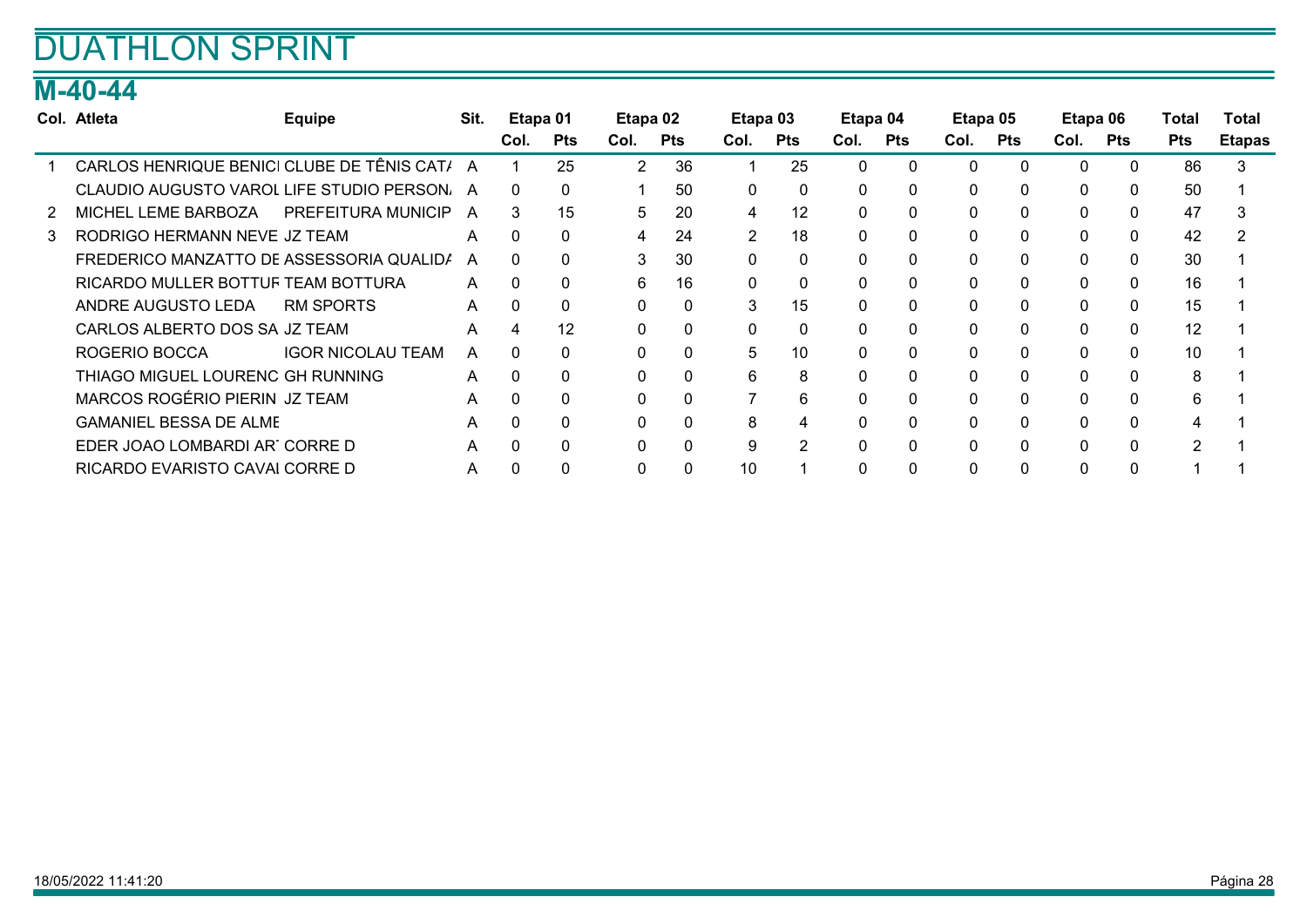### M-45-49

|                | Col. Atleta                               | <b>Equipe</b>            | Sit.           | Etapa 01       |            | Etapa 02       |              | Etapa 03       |              | Etapa 04     |              | Etapa 05     |              | Etapa 06 |              | <b>Total</b> | <b>Total</b>   |
|----------------|-------------------------------------------|--------------------------|----------------|----------------|------------|----------------|--------------|----------------|--------------|--------------|--------------|--------------|--------------|----------|--------------|--------------|----------------|
|                |                                           |                          |                | Col.           | <b>Pts</b> | Col.           | <b>Pts</b>   | Col.           | <b>Pts</b>   | Col.         | <b>Pts</b>   | Col.         | Pts          | Col.     | Pts          | <b>Pts</b>   | <b>Etapas</b>  |
|                | ANDERSON DA SILVA BOZE PREFEITURA MUNICIP |                          | A              | $\mathbf{1}$   | 25         | $\overline{2}$ | 36           | 1              | 25           | $\mathbf 0$  | $\mathbf 0$  | $\mathbf 0$  | $\mathbf 0$  | 0        | $\mathbf 0$  | 86           | 3              |
| 2              | CIRISMAR SOUSA COUTINI RPMOVE             |                          | A              | $\overline{2}$ | 18         | 1              | 50           | 0              | $\mathbf{0}$ | $\mathbf{0}$ | 0            | $\mathbf{0}$ | $\mathbf{0}$ | 0        | $\mathbf{0}$ | 68           | $\overline{2}$ |
| 3              | <b>VALTER FABIANO GUION</b>               | <b>WFIT</b>              | A              | 3              | 15         | $\mathbf{0}$   | $\Omega$     | 2              | 18           | $\mathbf{0}$ | 0            | $\Omega$     | $\Omega$     | 0        | $\Omega$     | 33           | $\overline{2}$ |
|                | RODRIGO ALEX SOUSA                        | <b>BROTHERS DO PEDAL</b> | $\overline{A}$ | $\Omega$       | $\Omega$   | 3              | 30           | $\Omega$       | $\Omega$     | $\Omega$     | $\Omega$     | $\Omega$     | $\Omega$     | $\Omega$ | $\Omega$     | 30           |                |
|                | ALESSANDRO ROBERTO B, TRICAIPIRA          |                          | A              | $\Omega$       | $\Omega$   | 5              | 20           | $\Omega$       | $\Omega$     | $\Omega$     | 0            | $\Omega$     | $\Omega$     | $\Omega$ | $\Omega$     | 20           | 1              |
|                | <b>DONIZETE DE LIMA</b>                   | PREFEITURA MUNICIP       | A              | $\Omega$       | $\Omega$   | 6              | 16           | $\Omega$       | $\Omega$     | $\Omega$     | $\Omega$     | $\Omega$     | $\Omega$     | $\Omega$ | $\Omega$     | 16           | 1              |
|                | SERGIO RICARDO FERREIF TRIACTION TEAM     |                          | A              | $\Omega$       | 0          | $\mathbf{0}$   | $\Omega$     | 3              | 15           | $\Omega$     | $\Omega$     | 0            | $\Omega$     | 0        | $\mathbf{0}$ | 15           | $\mathbf 1$    |
|                | EDUARDO LOPES POSSAN SEM EQUIPE           |                          | A              | 0              | 0          | 0              | $\Omega$     | 4              | 12           | $\Omega$     | $\Omega$     | 0            | $\Omega$     | 0        | $\mathbf{0}$ | 12           | $\mathbf 1$    |
|                | <b>MARCELO CUNHA CAPRI</b>                | <b>JAGUAR TEAM</b>       | A              | 4              | 12         | 0              | $\mathbf{0}$ | 0              | 0            | $\mathbf{0}$ | $\Omega$     | $\mathbf{0}$ | $\Omega$     | 0        | $\mathbf{0}$ | 12           | 1              |
|                | <b>GUSTAVO HENRIQUE RIBE AVULSO</b>       |                          | A              | $\Omega$       | $\Omega$   | $\overline{7}$ | 12           | $\Omega$       | $\Omega$     | 0            | 0            | $\Omega$     | $\Omega$     | 0        | $\Omega$     | 12           |                |
|                | CONRADO DE SOUZA LIMA MASSA DA NONA       |                          | A              | 5              | 10         | $\Omega$       | $\Omega$     | $\Omega$       | $\Omega$     | $\Omega$     | $\Omega$     | $\Omega$     | $\Omega$     | $\Omega$ | $\Omega$     | 10           | 1              |
|                | ALEXSANDRO SANTOS RAI ARTFLEX JUNDIAI     |                          | A              | 6              | 8          | $\mathbf{0}$   | 0            | 0              | $\mathbf 0$  | $\mathbf 0$  | 0            | $\mathbf 0$  | $\mathbf 0$  | 0        | $\mathbf{0}$ | 8            |                |
|                | FREDERICO CUTINO TEIXE MF                 |                          | A              | $\overline{7}$ | 6          | $\Omega$       | $\Omega$     | $\Omega$       | $\Omega$     | $\Omega$     | 0            | $\Omega$     | $\Omega$     | $\Omega$ | $\Omega$     | 6            | 1              |
|                | $M-50-54$                                 |                          |                |                |            |                |              |                |              |              |              |              |              |          |              |              |                |
|                | Col. Atleta                               | <b>Equipe</b>            | Sit.           | Etapa 01       |            | Etapa 02       |              | Etapa 03       |              | Etapa 04     |              | Etapa 05     |              | Etapa 06 |              | <b>Total</b> | <b>Total</b>   |
|                |                                           |                          |                | Col.           | <b>Pts</b> | Col.           | Pts          | Col.           | Pts          | Col.         | <b>Pts</b>   | Col.         | Pts          | Col.     | <b>Pts</b>   | Pts          | <b>Etapas</b>  |
| 1              | GILSON ADRIANO SANCHE PREFEITURA MUNICIP  |                          | $\overline{A}$ | $\mathbf{1}$   | 25         | $\mathbf{1}$   | 50           | 0              | $\mathbf 0$  | $\mathbf 0$  | $\mathbf 0$  | $\Omega$     | $\Omega$     | 0        | $\mathbf 0$  | 75           | $\overline{2}$ |
| 2              | RONALDO LEAO JUNIOR                       | HB BIKESMASPE RUNI       | A              | $\overline{2}$ | 18         | 2              | 36           | 2              | 18           | 0            | 0            | 0            | $\Omega$     | 0        | $\Omega$     | 72           | 3              |
| 3              | <b>DARCY DE LIMA</b>                      | PREFEITURA MUNICIP       | A              | 3              | 15         | $\overline{4}$ | 24           | 4              | 12           | $\Omega$     | $\Omega$     | $\Omega$     | $\Omega$     | $\Omega$ | $\Omega$     | 51           | 3              |
| 4              | ALEXANDRE DA COSTA RO DIGOMES ASS ESPOR   |                          | A              | $\Omega$       | 0          | 3              | 30           | 3              | 15           | $\Omega$     | 0            | $\Omega$     | $\Omega$     | $\Omega$ | $\Omega$     | 45           | 2              |
|                | <b>GILSON ALVES FLOR</b>                  | <b>CORUJAO TEAM</b>      | A              | $\Omega$       | 0          | 0              | $\Omega$     | 1              | 25           | $\Omega$     | 0            | $\Omega$     | $\Omega$     | $\Omega$ | $\Omega$     | 25           | 1              |
|                | M-55-59                                   |                          |                |                |            |                |              |                |              |              |              |              |              |          |              |              |                |
|                | Col. Atleta                               | <b>Equipe</b>            | Sit.           | Etapa 01       |            | Etapa 02       |              | Etapa 03       |              | Etapa 04     |              | Etapa 05     |              | Etapa 06 |              | <b>Total</b> | <b>Total</b>   |
|                |                                           |                          |                | Col.           | Pts        | Col.           | <b>Pts</b>   | Col.           | Pts          | Col.         | Pts          | Col.         | Pts          | Col.     | Pts          | <b>Pts</b>   | <b>Etapas</b>  |
| $\mathbf 1$    | EDUARDO CALDEIRA BARR PREFEITURA MUNICIP  |                          | $\overline{A}$ | $\mathbf{1}$   | 25         | $\mathbf 1$    | 50           | $\mathbf{1}$   | 25           | $\Omega$     | $\mathbf{0}$ | $\Omega$     | $\Omega$     | 0        | $\Omega$     | 100          | 3              |
| $\overline{2}$ | JOAO PAULO DE OLIVEIRA NAO TENHO          |                          | A              | 0              | 0          | 3              | 30           | $\overline{2}$ | 18           | $\mathbf{0}$ | $\mathbf{0}$ | $\mathbf{0}$ | $\mathbf{0}$ | 0        | $\mathbf{0}$ | 48           | 2              |
|                | AMARILDO ROBERTO BASS RPMOVE              |                          | A              | $\Omega$       | 0          | $\overline{2}$ | 36           | 0              | $\mathbf{0}$ | $\Omega$     | 0            | $\mathbf 0$  | $\Omega$     | 0        | 0            | 36           | 1              |
|                | MARCOS ANTONIO DE MEL ADRIANO BASTOS      |                          | A              | 0              | 0          | 4              | 24           | 0              | 0            | 0            | 0            | 0            | $\mathbf{0}$ | 0        | 0            | 24           | 1              |
|                | <b>CARLOS DOS SANTOS</b>                  | <b>FORTES TRAINING</b>   | A              | $\overline{2}$ | 18         | $\Omega$       | $\Omega$     |                |              |              | $\Omega$     | $\Omega$     | $\Omega$     | $\Omega$ | $\Omega$     | 18           |                |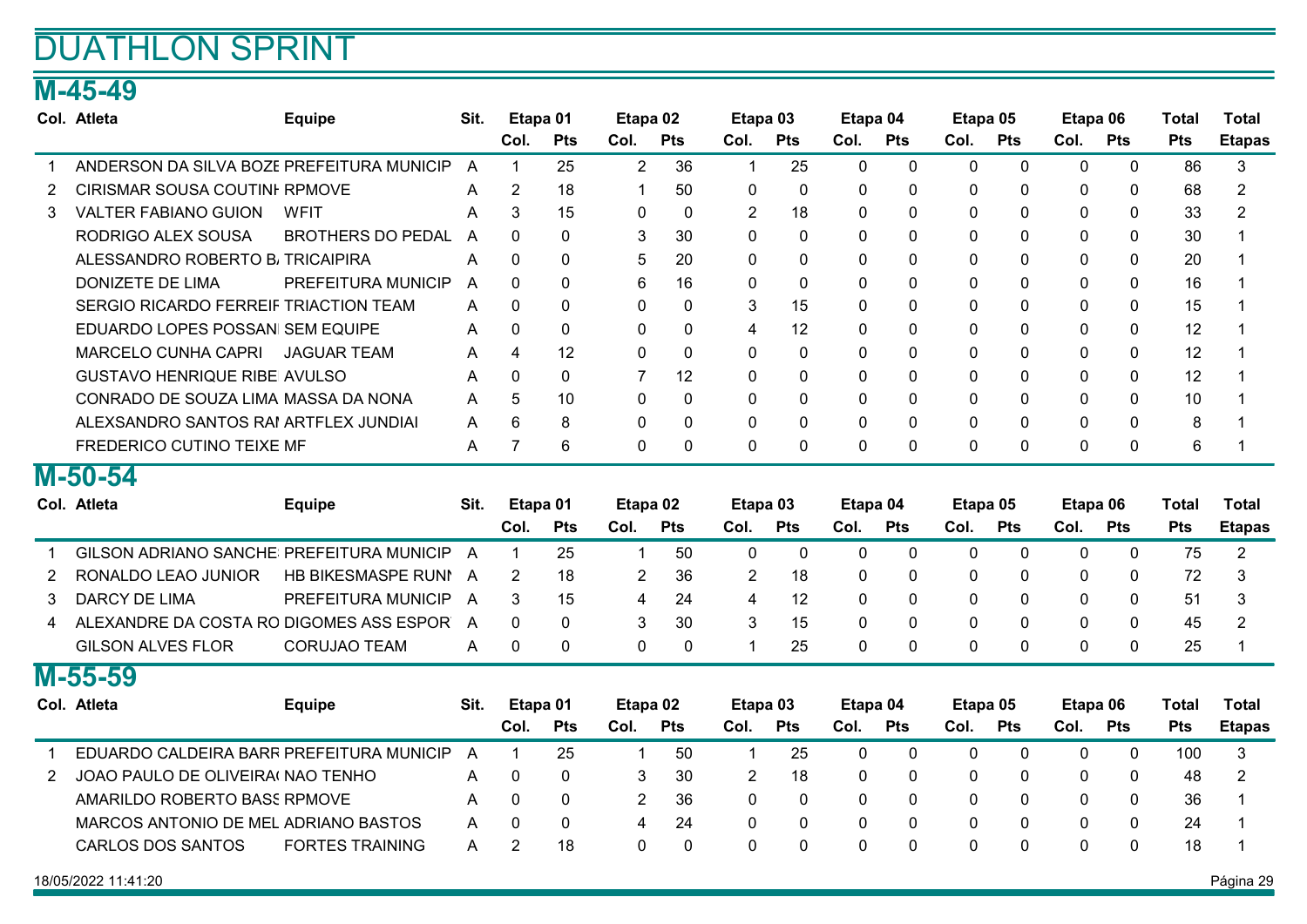### M-60+

| Col. Atleta                                | <b>Equipe</b>           | Sit. | Etapa 01 |            | Etapa 02 |     | Etapa 03 |            | Etapa 04 |            | Etapa 05 |            | Etapa 06 |            | Total      | Total         |
|--------------------------------------------|-------------------------|------|----------|------------|----------|-----|----------|------------|----------|------------|----------|------------|----------|------------|------------|---------------|
|                                            |                         |      | Col.     | <b>Pts</b> | Col.     | Pts | Col.     | <b>Pts</b> | Col.     | <b>Pts</b> | Col.     | <b>Pts</b> | Col.     | <b>Pts</b> | <b>Pts</b> | <b>Etapas</b> |
| LUIZ CARLOS DE AZEVEDO OTICA FLORENCEDIG(  |                         | A    |          | 25         |          | 50  |          | 25         |          |            |          |            |          |            | 100        |               |
| EDVALDO ATAIDE DA SILV/ SEM EQUIPE         |                         | A    |          | 15         |          | 36  |          | 18         |          |            |          | -0         |          | $\Omega$   | 69         | -3            |
| DIVINO GOMES DOS SANT(HORTI FRUTI VIA VERI |                         | A    |          | 18         | 4        | -24 |          | 15         |          |            |          | -0         | 0        | 0          | 57         | -3            |
| OTAVIO FERNANDO CAROL                      |                         | A    |          |            |          | 30  |          | $\Omega$   |          |            |          |            |          | 0          | 30         |               |
| <b>EDERSON W CONTI</b>                     | <b>MGTEAMMAXCICLISM</b> | A    |          | 12         |          | -0  | 0        | $\Omega$   |          |            |          |            |          | 0          | 12         |               |
| ORLANDO LUIS BONADIMAI TRICAIPIRAS         |                         | A    |          |            |          |     |          | 12         |          |            |          |            |          | 0          | 12         |               |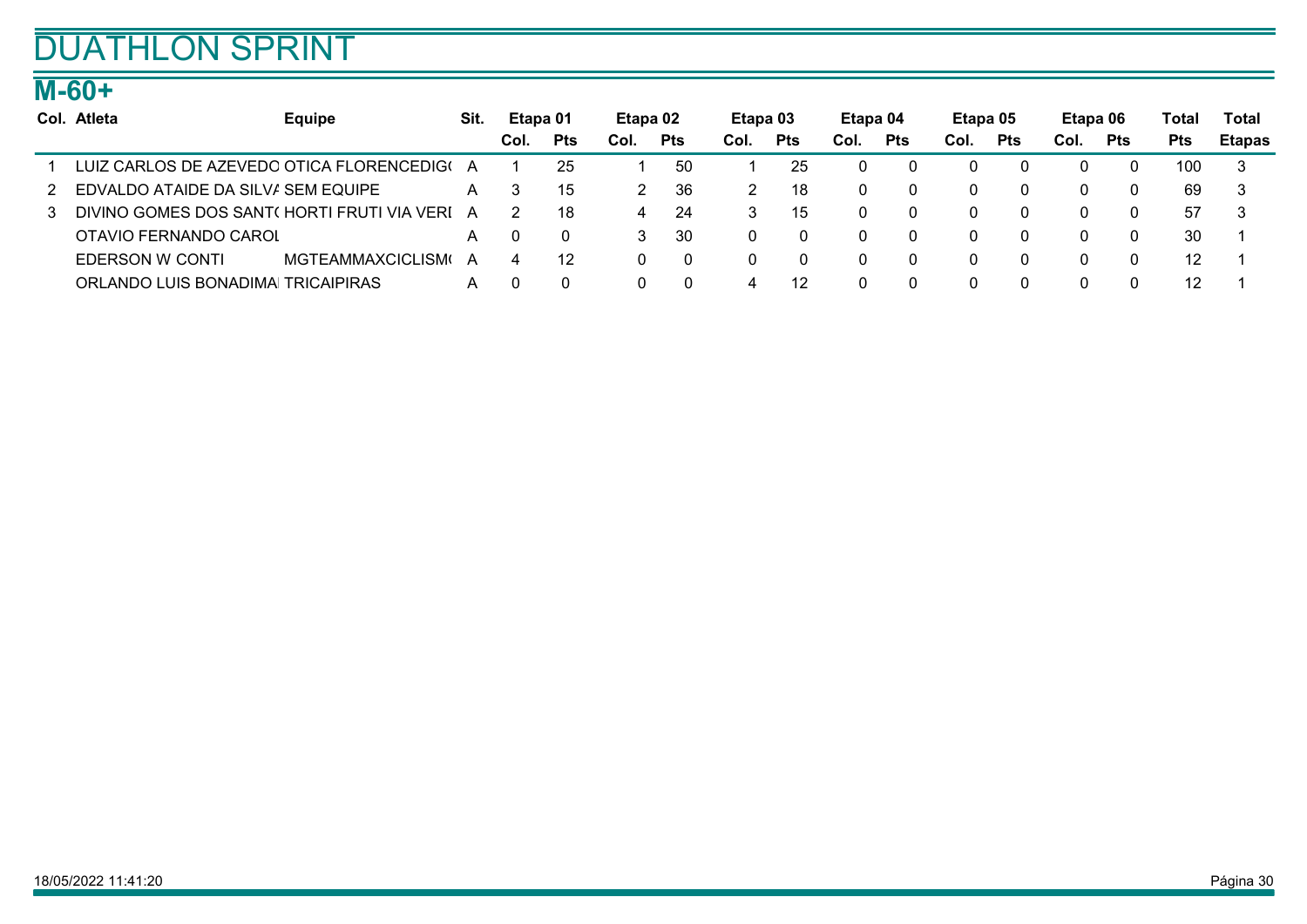### DUATHLON OLIMPICO

## F-30-39

|                | Col. Atleta                                 | <b>Equipe</b>             | Sit. | Etapa 01       |            | Etapa 02       |              | Etapa <sub>03</sub> |              | Etapa 04     |              |              | Etapa 05     | Etapa 06     |              | <b>Total</b> | <b>Total</b>   |
|----------------|---------------------------------------------|---------------------------|------|----------------|------------|----------------|--------------|---------------------|--------------|--------------|--------------|--------------|--------------|--------------|--------------|--------------|----------------|
|                |                                             |                           |      | Col.           | <b>Pts</b> | Col.           | <b>Pts</b>   | Col.                | <b>Pts</b>   | Col.         | <b>Pts</b>   | Col.         | <b>Pts</b>   | Col.         | <b>Pts</b>   | <b>Pts</b>   | <b>Etapas</b>  |
|                | RACHEL PAES GUIMARAES FORTES TRAINING       |                           | A    | 0              | 0          | $\mathbf 0$    | 0            | 1                   | 25           | 0            | $\mathbf{0}$ | $\mathbf 0$  | $\mathbf{0}$ | $\mathbf{0}$ | 0            | 25           | 1              |
|                | $M-25-29$                                   |                           |      |                |            |                |              |                     |              |              |              |              |              |              |              |              |                |
|                | Col. Atleta                                 | <b>Equipe</b>             | Sit. |                | Etapa 01   | Etapa 02       |              |                     | Etapa 03     | Etapa 04     |              | Etapa 05     |              |              | Etapa 06     | <b>Total</b> | <b>Total</b>   |
|                |                                             |                           |      | Col.           | <b>Pts</b> | Col.           | <b>Pts</b>   | Col.                | Pts          | Col.         | Pts          | Col.         | Pts          | Col.         | Pts          | Pts          | <b>Etapas</b>  |
| $\mathbf{1}$   | <b>ABDALLA TAUIL</b>                        | <b>CF TEAM</b>            | A    | 1              | 25         | $\mathbf{0}$   | $\mathbf{0}$ | 1                   | 25           | 0            | $\mathbf{0}$ | $\mathbf{0}$ | $\Omega$     | $\mathbf{0}$ | $\mathbf{0}$ | 50           | $\overline{2}$ |
|                | M-30-34                                     |                           |      |                |            |                |              |                     |              |              |              |              |              |              |              |              |                |
|                | Col. Atleta                                 | <b>Equipe</b>             | Sit. |                | Etapa 01   | Etapa 02       |              | Etapa 03            |              | Etapa 04     |              | Etapa 05     |              |              | Etapa 06     | <b>Total</b> | <b>Total</b>   |
|                |                                             |                           |      | Col.           | <b>Pts</b> | Col.           | <b>Pts</b>   | Col.                | <b>Pts</b>   | Col.         | Pts          | Col.         | <b>Pts</b>   | Col.         | <b>Pts</b>   | <b>Pts</b>   | <b>Etapas</b>  |
| 1              | RALPH STENICO BEDUSQU PREFEITURA MUNICIP    |                           | A    | 0              | 0          | $\overline{1}$ | 50           | $\mathbf{1}$        | 25           | $\mathbf{0}$ | $\Omega$     | $\mathbf{0}$ | $\mathbf{0}$ | $\mathbf{0}$ | $\mathbf{0}$ | 75           | $\overline{2}$ |
| $\overline{2}$ | DAVID HENRIQUE BUORO ROSANA MERINO SPO      |                           | A    | 0              | 0          | $\overline{c}$ | 36           | 3                   | 15           | 0            | 0            | 0            | $\mathbf{0}$ | 0            | 0            | 51           | 2              |
|                | <b>JAIR SOUZA</b>                           | <b>JZ TEAM</b>            | A    | 1              | 25         | $\mathbf 0$    | $\Omega$     | $\Omega$            | $\Omega$     | 0            | $\Omega$     | $\mathbf 0$  | $\Omega$     | $\Omega$     | $\Omega$     | 25           |                |
|                | <b>GUILHERME HENRIQUE AL' AVULSO</b>        |                           | A    | $\overline{2}$ | 18         | $\mathbf{0}$   | $\Omega$     | $\Omega$            | $\Omega$     | $\Omega$     | $\Omega$     | $\Omega$     | $\Omega$     | $\Omega$     | $\Omega$     | 18           |                |
|                | HEDIELTON ANDERSON VI/ JZ TEAM              |                           | A    | 0              | 0          | 0              | $\mathbf{0}$ | $\overline{2}$      | 18           | 0            | 0            | 0            | 0            | $\Omega$     | 0            | 18           |                |
|                | $M-35-39$                                   |                           |      |                |            |                |              |                     |              |              |              |              |              |              |              |              |                |
|                | Col. Atleta                                 | <b>Equipe</b>             | Sit. |                | Etapa 01   | Etapa 02       |              | Etapa 03            |              | Etapa 04     |              | Etapa 05     |              |              | Etapa 06     | <b>Total</b> | <b>Total</b>   |
|                |                                             |                           |      | Col.           | <b>Pts</b> | Col.           | <b>Pts</b>   | Col.                | <b>Pts</b>   | Col.         | <b>Pts</b>   | Col.         | <b>Pts</b>   | Col.         | <b>Pts</b>   | Pts          | <b>Etapas</b>  |
|                | EDIVALDO VITURINO DA SII PREFEITURA MUNICIP |                           | A    | $\mathbf{1}$   | 25         | $\mathbf 1$    | 50           | 1                   | 25           | 0            | 0            | 0            | $\mathbf{0}$ | $\Omega$     | $\mathbf{0}$ | 100          | 3              |
| $\overline{2}$ | URBANO DARIO CRACCO J PREFEITURA MUNICIP    |                           | A    | 3              | 15         | 2              | 36           | 4                   | 12           | 0            | 0            | 0            | $\Omega$     | 0            | 0            | 63           | 3              |
|                | <b>RENATO GUZILOTO</b>                      | <b>BM TREINAMENTO</b>     | A    | $\Omega$       | 0          | 3              | 30           | $\Omega$            | $\Omega$     | 0            | $\Omega$     | $\mathbf{0}$ | $\Omega$     | $\Omega$     | 0            | 30           |                |
|                | RAUL RIBEIRO DOS SANTO MC ASSESSORIA ESPO   |                           | A    | 2              | 18         | 0              | $\mathbf{0}$ | $\Omega$            | $\mathbf{0}$ | 0            | $\Omega$     | 0            | $\Omega$     | 0            | $\mathbf{0}$ | 18           |                |
|                | <b>LEANDRO DE ANDRADE</b>                   | <b>CAROL FURRIELA TEA</b> | A    | $\Omega$       | $\Omega$   | 0              | 0            | $\overline{2}$      | 18           | 0            | 0            | 0            | 0            | 0            | $\mathbf 0$  | 18           |                |
|                | JOSE URBANO PEREIRA FII GUTO SORBO TREINA   |                           | A    | $\Omega$       | 0          | 0              | $\Omega$     | 3                   | 15           | 0            | $\Omega$     | 0            | $\Omega$     | $\Omega$     | $\Omega$     | 15           |                |
|                | EDUARDO ZEFERINO MARI EDU MARIANO ASSES:    |                           | A    | 4              | 12         | 0              | 0            | 0                   | 0            | 0            | 0            | 0            | 0            | $\mathbf{0}$ | $\mathbf{0}$ | 12           |                |
|                | EDSON BRUNO OLIVEIRA N BM TREINAMENTO       |                           | A    | 5              | 10         | 0              | $\Omega$     | $\Omega$            | $\Omega$     | 0            | 0            | 0            | $\Omega$     | 0            | $\mathbf{0}$ | 10           |                |
|                | <b>RENATO MARTON DA SILV/ CTC</b>           |                           | A    | $\Omega$       | 0          | $\mathbf{0}$   | $\Omega$     | 5                   | 10           | 0            | 0            | $\mathbf{0}$ | $\Omega$     | $\Omega$     | $\Omega$     | 10           |                |
|                | <b>GUILHERME SETEMO SEN1 KENNER</b>         |                           | A    | 6              | 8          | 0              | 0            | 0                   | 0            | 0            | 0            | 0            | $\mathbf{0}$ | 0            | $\mathbf{0}$ | 8            |                |
|                | EDER JOSE CANDIDO                           | <b>IGOR NICOLAU TEAM</b>  | A    | $\overline{7}$ | 6          | $\Omega$       | $\Omega$     | $\Omega$            | $\Omega$     | 0            | 0            | $\Omega$     | $\Omega$     | $\Omega$     | $\mathbf{0}$ | 6            |                |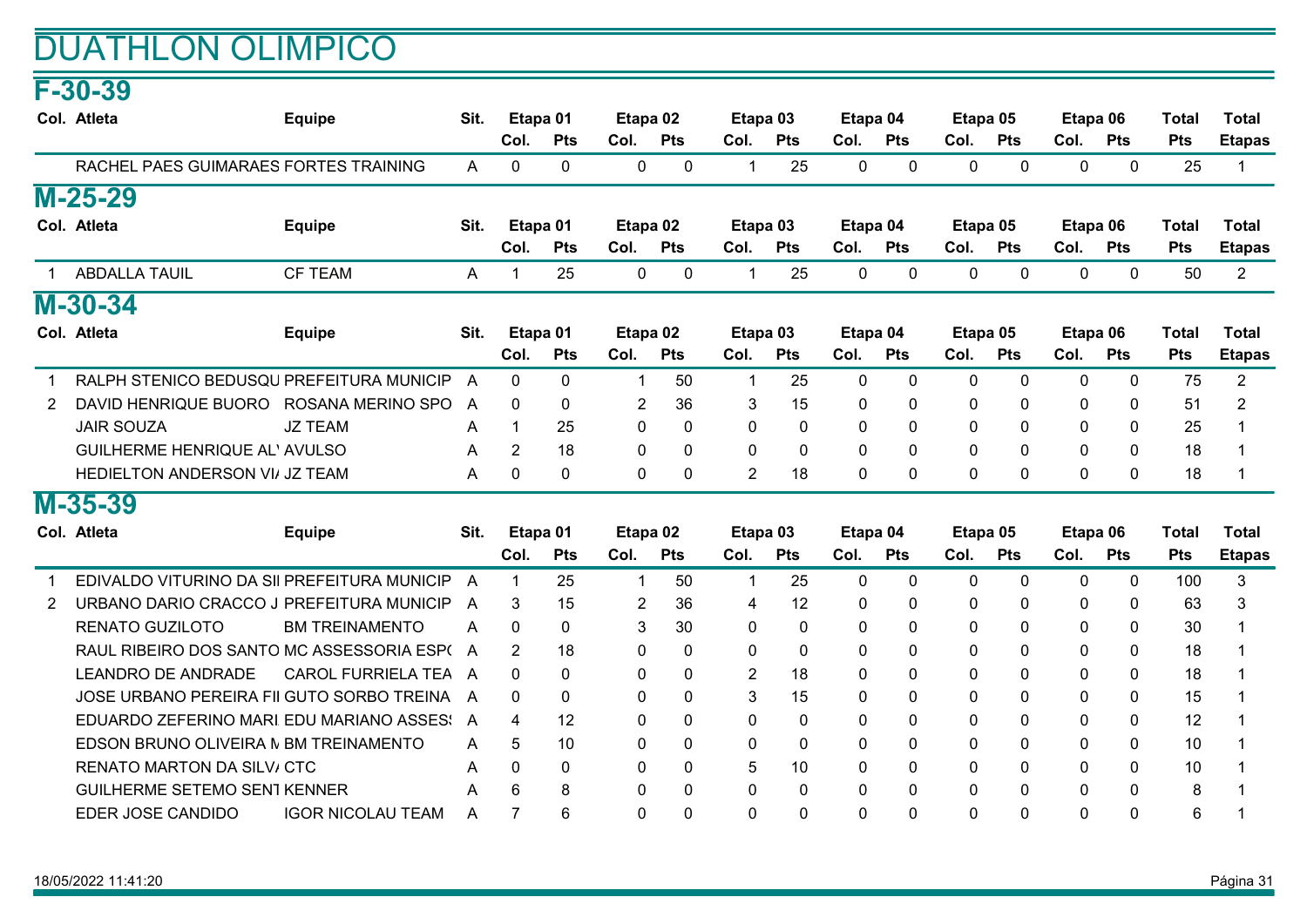### DUATHLON OLIMPICO

### M-40-44

|   | Col. Atleta                               | <b>Equipe</b>      | Sit. | Etapa 01       |            | Etapa 02     |              | Etapa 03       |              | Etapa 04     |              | Etapa 05     |              | Etapa 06     |              | Total      | Total         |
|---|-------------------------------------------|--------------------|------|----------------|------------|--------------|--------------|----------------|--------------|--------------|--------------|--------------|--------------|--------------|--------------|------------|---------------|
|   |                                           |                    |      | Col.           | Pts        | Col.         | <b>Pts</b>   | Col.           | <b>Pts</b>   | Col.         | <b>Pts</b>   | Col.         | <b>Pts</b>   | Col.         | <b>Pts</b>   | <b>Pts</b> | <b>Etapas</b> |
|   | LEANDRO EDUARDO GALEI GALENDE ASSESSORI   |                    | A    |                | 25         | 2            | 36           |                | 25           | $\Omega$     | $\mathbf{0}$ | $\mathbf 0$  | $\mathbf{0}$ | $\mathbf{0}$ | 0            | 86         | 3             |
|   | <b>MARCELO GUSMAO</b>                     | <b>MG TEAM</b>     | A    | $\overline{2}$ | 18         |              | 50           | $\overline{2}$ | 18           | 0            | 0            | 0            | 0            | $\mathbf{0}$ | 0            | 86         | 3             |
| 3 | FERNANDO SHIGEO HAMA (PREFEITURA MUNICIP  |                    | A    | 4              | 12         | 3            | 30           | 3              | 15           | $\mathbf{0}$ | 0            | 0            | $\mathbf{0}$ | $\mathbf{0}$ | 0            | 57         | 3             |
| 4 | <b>MARCOS FRANCESCHINI</b>                | PREFEITURA MUNICIP | A    | 5              | 10         | 4            | 24           | 4              | 12           | $\mathbf{0}$ | 0            | $\mathbf{0}$ | $\mathbf{0}$ | $\mathbf{0}$ | 0            | 46         | 3             |
|   | NORBERTO PEREIRA MAR1 PREFEITURA MUNICIP  |                    | A    | 3              | 15         | 0            | 0            | 0              | $\mathbf{0}$ | 0            | 0            | 0            | $\mathbf{0}$ | $\mathbf{0}$ | $\mathbf{0}$ | 15         |               |
|   | M-45-49                                   |                    |      |                |            |              |              |                |              |              |              |              |              |              |              |            |               |
|   | Col. Atleta                               | <b>Equipe</b>      | Sit. |                | Etapa 01   | Etapa 02     |              | Etapa 03       |              | Etapa 04     |              | Etapa 05     |              | Etapa 06     |              | Total      | <b>Total</b>  |
|   |                                           |                    |      | Col.           | <b>Pts</b> | Col.         | <b>Pts</b>   | Col.           | <b>Pts</b>   | Col.         | <b>Pts</b>   | Col.         | <b>Pts</b>   | Col.         | <b>Pts</b>   | <b>Pts</b> | <b>Etapas</b> |
|   | JULIO CESAR DAVID SILVA CAVALOS DE TROIA  |                    | A    |                | 25         | 2            | 36           | 2              | 18           | 0            | 0            | 0            | 0            | 0            | 0            | 79         | 3             |
|   | CELIO AUGUSTO GAMA CA FLAVIO SANTOS ASSE  |                    | A    | 0              | 0          |              | 50           |                | 25           | $\mathbf{0}$ | $\mathbf{0}$ | 0            | 0            | 0            | 0            | 75         | 2             |
|   | MARCIO FERNANDO RODR FOSTHREENING         |                    | A    | 2              | 18         | $\mathbf 0$  | 0            | 0              | $\mathbf 0$  | 0            | 0            | 0            | 0            | 0            | 0            | 18         |               |
|   | M-50-54                                   |                    |      |                |            |              |              |                |              |              |              |              |              |              |              |            |               |
|   | Col. Atleta                               | <b>Equipe</b>      | Sit. |                | Etapa 01   | Etapa 02     |              | Etapa 03       |              | Etapa 04     |              | Etapa 05     |              | Etapa 06     |              | Total      | Total         |
|   |                                           |                    |      | Col.           | <b>Pts</b> | Col.         | <b>Pts</b>   | Col.           | <b>Pts</b>   | Col.         | <b>Pts</b>   | Col.         | <b>Pts</b>   | Col.         | <b>Pts</b>   | <b>Pts</b> | <b>Etapas</b> |
|   | JOÃO BATISTA FRANCELIN PREFEITURA MUNICIP |                    | A    |                | 25         |              | 50           |                | 25           | 0            | $\mathbf{0}$ | $\mathbf 0$  | $\mathbf{0}$ | $\mathbf{0}$ | $\mathbf{0}$ | 100        | 3             |
|   | MARCO AURELIO ALONSO CF TEAM              |                    | A    | 2              | 18         | $\mathbf{0}$ | $\mathbf{0}$ | 0              | $\mathbf 0$  | 0            | 0            | $\mathbf 0$  | $\mathbf{0}$ | $\Omega$     | $\Omega$     | 18         |               |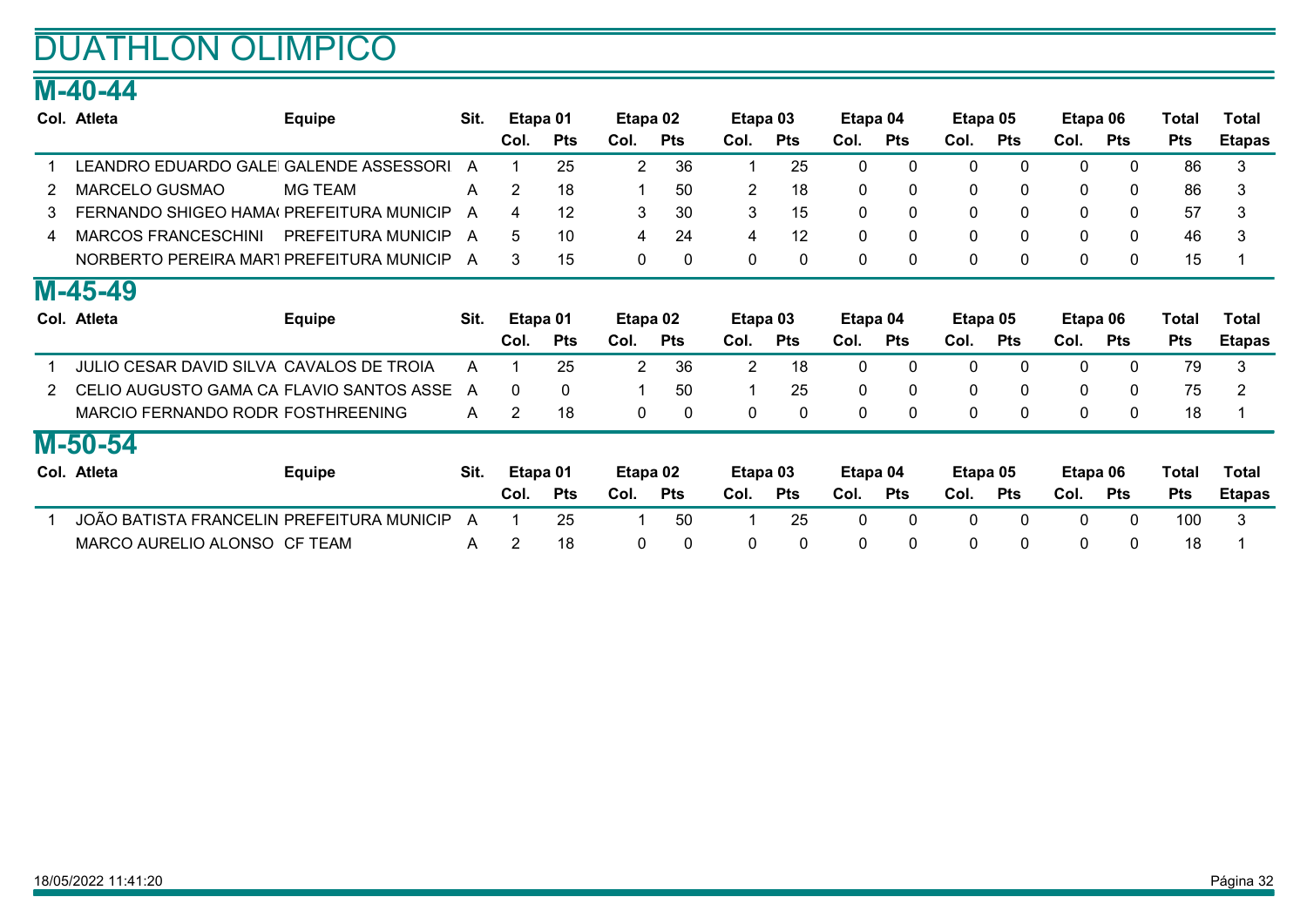### AQUATHLON FITNESS

#### F-20-29

| Col. Atleta                            | <b>Equipe</b>           | Sit. |                | Etapa 01   | Etapa 02             |              | Etapa 03       |             | Etapa 04 |            | Etapa 05     |              | Etapa 06     |              | Total            | <b>Total</b>   |
|----------------------------------------|-------------------------|------|----------------|------------|----------------------|--------------|----------------|-------------|----------|------------|--------------|--------------|--------------|--------------|------------------|----------------|
|                                        |                         |      | Col.           | <b>Pts</b> | Col.                 | <b>Pts</b>   | Col.           | <b>Pts</b>  | Col.     | <b>Pts</b> | Col.         | <b>Pts</b>   | Col.         | <b>Pts</b>   | <b>Pts</b>       | <b>Etapas</b>  |
| HELOÍSA MIDORI MAEOKA                  |                         | A    | 0              | 0          | 1                    | 24           | 0              | 0           | 0        | 0          | 0            | $\mathbf{0}$ | $\Omega$     | 0            | 24               |                |
| $F - 30 +$                             |                         |      |                |            |                      |              |                |             |          |            |              |              |              |              |                  |                |
| Col. Atleta                            | <b>Equipe</b>           | Sit. |                | Etapa 01   | Etapa 02             |              | Etapa 03       |             | Etapa 04 |            | Etapa 05     |              | Etapa 06     |              | Total            | <b>Total</b>   |
|                                        |                         |      | Col.           | <b>Pts</b> | Col.                 | <b>Pts</b>   | Col.           | <b>Pts</b>  | Col.     | <b>Pts</b> | Col.         | <b>Pts</b>   | Col.         | <b>Pts</b>   | <b>Pts</b>       | <b>Etapas</b>  |
| ANA PAULA DUARTE                       | <b>MASTER RIO CLARO</b> | Α    | 0              | 0          | $\overline{2}$       | 18           | $\overline{2}$ | 9           | 0        | 0          | $\mathbf 0$  | $\mathbf{0}$ | 0            | 0            | 27               | $\overline{2}$ |
| CARLA REGINA DA SILVA                  | <b>MASTER RIO CLARO</b> | A    | 0              | 0          | $\blacktriangleleft$ | 24           | 0              | 0           | 0        | 0          | 0            | 0            | 0            | 0            | 24               |                |
| NATALIA TOLEDO BOTELHI FORTES TRAINING |                         | A    | 1              | 12         | 0                    | $\mathbf{0}$ | $\Omega$       | $\mathbf 0$ | 0        | 0          | 0            | $\mathbf{0}$ | $\Omega$     | $\mathbf{0}$ | 12               |                |
| NAYARA DOS SANTOS DE (-                |                         | A    | 0              | 0          | $\mathbf{0}$         | $\mathbf{0}$ |                | 12          | 0        | 0          | 0            | $\Omega$     | 0            | $\mathbf{0}$ | 12               |                |
| CAROLINA FERNANDA DA SJAGUAR TEAM      |                         | Α    | $\overline{2}$ | 9          | $\mathbf 0$          | $\mathbf 0$  | 0              | $\mathbf 0$ | 0        | $\Omega$   | $\mathbf 0$  | $\mathbf{0}$ | $\Omega$     | $\mathbf{0}$ | $\boldsymbol{9}$ |                |
| REGIANE PERON DE GODC JAGUAR TEAM      |                         | A    | 5              | 6          | 0                    | $\mathbf{0}$ | $\mathbf{0}$   | 0           | 0        | 0          | $\mathbf{0}$ | $\mathbf{0}$ | 0            | $\mathbf{0}$ | $6\phantom{1}$   |                |
| $M-13-19$                              |                         |      |                |            |                      |              |                |             |          |            |              |              |              |              |                  |                |
| Col. Atleta                            | <b>Equipe</b>           | Sit. |                | Etapa 01   | Etapa 02             |              | Etapa 03       |             | Etapa 04 |            | Etapa 05     |              | Etapa 06     |              | <b>Total</b>     | <b>Total</b>   |
|                                        |                         |      | Col.           | <b>Pts</b> | Col.                 | <b>Pts</b>   | Col.           | <b>Pts</b>  | Col.     | <b>Pts</b> | Col.         | <b>Pts</b>   | Col.         | <b>Pts</b>   | <b>Pts</b>       | <b>Etapas</b>  |
| <b>DAVI BARBOSA BUCK</b>               | <b>CORE ESPORTES</b>    | A    | 0              | 0          | $\overline{1}$       | 24           | 0              | $\mathbf 0$ | 0        | 0          | $\mathbf{0}$ | $\mathbf{0}$ | $\mathbf 0$  | $\mathbf 0$  | 24               |                |
| M-20-29                                |                         |      |                |            |                      |              |                |             |          |            |              |              |              |              |                  |                |
| Col. Atleta                            | <b>Equipe</b>           | Sit. |                | Etapa 01   | Etapa 02             |              | Etapa 03       |             | Etapa 04 |            | Etapa 05     |              | Etapa 06     |              | <b>Total</b>     | <b>Total</b>   |
|                                        |                         |      | Col.           | <b>Pts</b> | Col.                 | <b>Pts</b>   | Col.           | <b>Pts</b>  | Col.     | <b>Pts</b> | Col.         | <b>Pts</b>   | Col.         | <b>Pts</b>   | <b>Pts</b>       | <b>Etapas</b>  |
| GABRIEL PERON DE GODO JAGUAR TEAM      |                         | A    | 0              | 0          | $\mathbf 1$          | 24           | 0              | 0           | 0        | 0          | $\mathbf{0}$ | $\Omega$     | $\mathbf{0}$ | $\mathbf 0$  | 24               |                |
| HENRIQUE LUIZ FERREIRA HF TEAM         |                         | A    | $\overline{2}$ | 9          | 0                    | $\mathbf 0$  | 0              | 0           | 0        | 0          | 0            | 0            | 0            | $\mathbf 0$  | 9                |                |
| <b>MANOLO RODRIGUES VIEIF MHR</b>      |                         | A    | 3              | 8          | 0                    | 0            | 0              | 0           | 0        | 0          | $\mathbf{0}$ | 0            | $\Omega$     | $\mathbf 0$  | 8                |                |
| GABRIEL PERON DE GODO JAGUAR TEAM      |                         | A    | 4              | 7          | 0                    | 0            | $\Omega$       | 0           | 0        | 0          | $\mathbf{0}$ | 0            | $\Omega$     | 0            | $\overline{7}$   |                |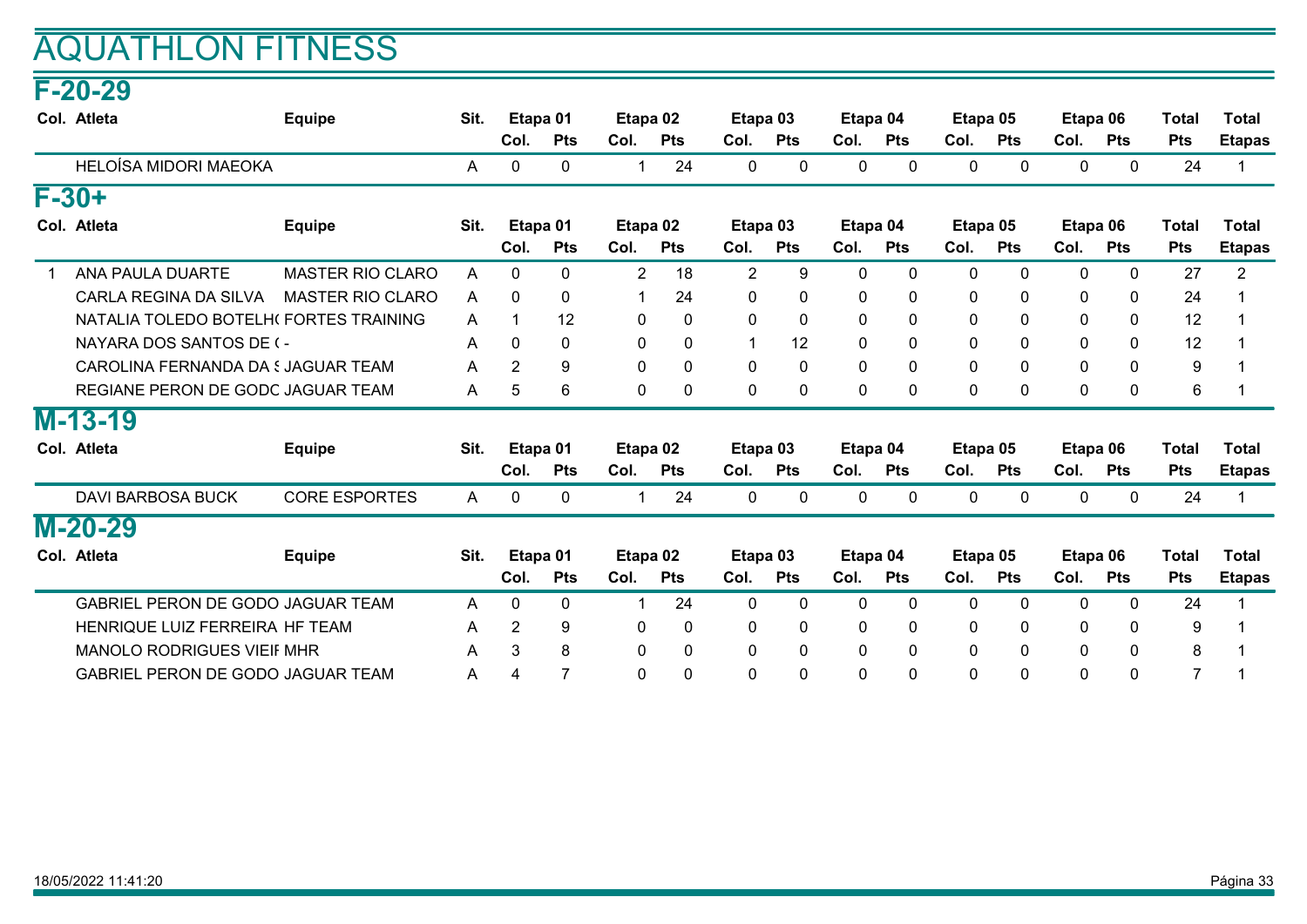## AQUATHLON FITNESS

### M-30+

|    | Col. Atleta                              | <b>Equipe</b>      | Sit. | Etapa 01 |            | Etapa 02     |              | Etapa 03 |              | Etapa 04     |            | Etapa 05 |            | Etapa 06 |             | Total      | Total         |
|----|------------------------------------------|--------------------|------|----------|------------|--------------|--------------|----------|--------------|--------------|------------|----------|------------|----------|-------------|------------|---------------|
|    |                                          |                    |      | Col.     | <b>Pts</b> | Col.         | <b>Pts</b>   | Col.     | <b>Pts</b>   | Col.         | <b>Pts</b> | Col.     | <b>Pts</b> | Col.     | <b>Pts</b>  | <b>Pts</b> | <b>Etapas</b> |
|    | MARCELO ALEJANDRO DUI PREFEITURA MUNICIP |                    | A    |          | 9          |              | 24           | 2        | 9            |              | C          | 0        | $\Omega$   | 0        | $\Omega$    | 42         | 3             |
| 3  | ANDERSON TONIOLO DA R ROCHA VEICULOS     |                    | A    | ſ        | $\Omega$   | 3.           | 16           | 3        | 8            | $\Omega$     | $\Omega$   | 0        | $\Omega$   | $\Omega$ | 0           | 24         |               |
| 2. | ARLINDO ALVES BARBOSA PPY TEAM           |                    | A    | 6        | 5          | 5            | 12           | 4        |              | <sup>0</sup> | $\Omega$   | 0        | $\Omega$   | $\Omega$ | $\Omega$    | 24         | 3             |
|    | MARCIO ANDRE CINAT SAN ACQUAVIDA SPARTAN |                    | A    |          | C          | 2            | 18           | 0        | $\mathbf{0}$ | $\Omega$     | $\Omega$   | 0        | $\Omega$   | $\Omega$ | $\Omega$    | 18         |               |
|    | <b>IGOR HIDEKI MORITA</b>                | <b>JAGUAR TEAM</b> | A    | - ೧      | $\Omega$   | 4            | 14           | 0        | $\mathbf{0}$ | $\Omega$     | C          | 0        | $\Omega$   | $\Omega$ | $\Omega$    | 14         |               |
|    | CARLO ROBERTO DO SANTAVULSO              |                    | A    | -C       | $\Omega$   | 0            | $\mathbf{0}$ |          | 12           | $\Omega$     |            | 0        | $\Omega$   | $\Omega$ | $\mathbf 0$ | 12         |               |
|    | FILIPE AUGUSTO FORNARI TEAM FORNARI      |                    | A    |          | 12         | 0            | $\mathbf{0}$ | $\Omega$ | $\mathbf{0}$ | $\Omega$     |            | 0        | $\Omega$   | $\Omega$ | $\Omega$    | 12         |               |
|    | MARCIO ANDRE CINAT SAN ACQUAVIDA SPARTAN |                    | A    | 3        | 8          | $\mathbf{0}$ | $\mathbf{0}$ | 0        | $\mathbf{0}$ | $\Omega$     |            | 0        | $\Omega$   | $\Omega$ | $\mathbf 0$ | 8          |               |
|    | <b>HELIO DE SOUZA</b>                    | <b>JAGUAR TEAM</b> | A    | 4        |            | $\mathbf{0}$ | $\mathbf{0}$ | 0        | $\Omega$     |              |            | 0        | $\Omega$   | $\Omega$ | $\Omega$    |            |               |
|    | <b>RAFA VINICIUS</b>                     | <b>HMR</b>         | A    |          | 6          | 0            |              |          | 0            |              |            | 0        |            |          | $\Omega$    | 6          |               |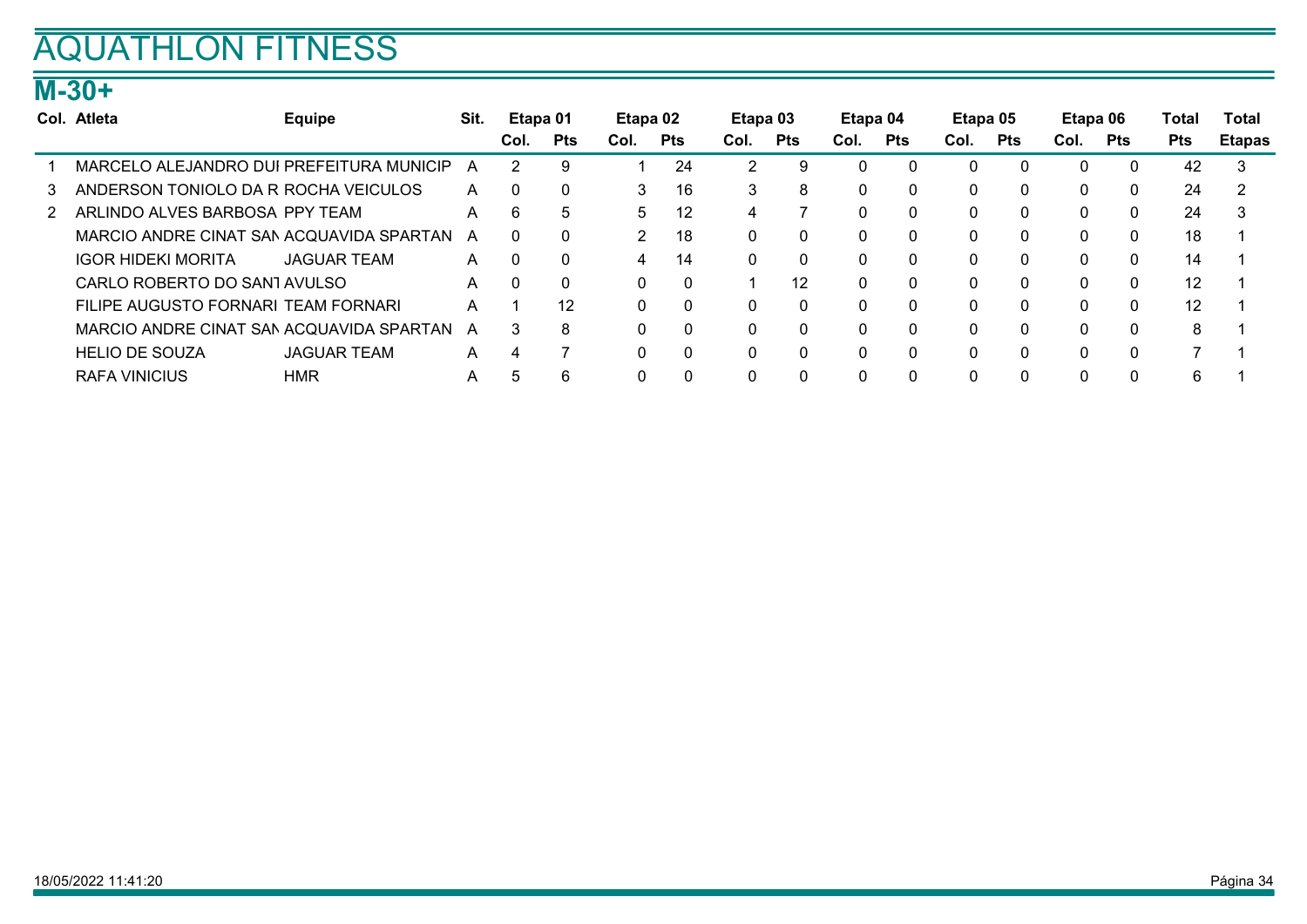#### F-20-29

|             | Col. Atleta                                 | <b>Equipe</b>             | Sit. |                | Etapa 01     | Etapa 02       |                 | Etapa 03       |              | Etapa 04     |              | Etapa 05     |              | Etapa 06    |              | Total        | <b>Total</b>   |
|-------------|---------------------------------------------|---------------------------|------|----------------|--------------|----------------|-----------------|----------------|--------------|--------------|--------------|--------------|--------------|-------------|--------------|--------------|----------------|
|             |                                             |                           |      | Col.           | <b>Pts</b>   | Col.           | <b>Pts</b>      | Col.           | <b>Pts</b>   | Col.         | <b>Pts</b>   | Col.         | <b>Pts</b>   | Col.        | <b>Pts</b>   | <b>Pts</b>   | <b>Etapas</b>  |
|             | RAFAELA MILANI DORICIO -                    |                           | A    | 0              | 0            | 0              | 0               | 1              | 25           | 0            | 0            | 0            | 0            | 0           | $\mathbf 0$  | 25           | -1             |
|             | F-30-39                                     |                           |      |                |              |                |                 |                |              |              |              |              |              |             |              |              |                |
|             | Col. Atleta                                 | <b>Equipe</b>             | Sit. |                | Etapa 01     | Etapa 02       |                 | Etapa 03       |              | Etapa 04     |              | Etapa 05     |              | Etapa 06    |              | <b>Total</b> | <b>Total</b>   |
|             |                                             |                           |      | Col.           | <b>Pts</b>   | Col.           | <b>Pts</b>      | Col.           | <b>Pts</b>   | Col.         | <b>Pts</b>   | Col.         | <b>Pts</b>   | Col.        | <b>Pts</b>   | <b>Pts</b>   | <b>Etapas</b>  |
|             | FERNANDA RIBEIRO MARQ FERNANDA              |                           | A    | $\mathbf{0}$   | $\mathbf{0}$ | $\mathbf{0}$   | $\mathbf{0}$    | 1              | 25           | $\mathbf{0}$ | $\mathbf{0}$ | $\mathbf{0}$ | $\Omega$     | 0           | $\mathbf 0$  | 25           | -1             |
|             | $F-40-49$                                   |                           |      |                |              |                |                 |                |              |              |              |              |              |             |              |              |                |
|             | Col. Atleta                                 | <b>Equipe</b>             | Sit. |                | Etapa 01     | Etapa 02       |                 | Etapa 03       |              | Etapa 04     |              | Etapa 05     |              | Etapa 06    |              | Total        | <b>Total</b>   |
|             |                                             |                           |      | Col.           | <b>Pts</b>   | Col.           | <b>Pts</b>      | Col.           | <b>Pts</b>   | Col.         | <b>Pts</b>   | Col.         | <b>Pts</b>   | Col.        | <b>Pts</b>   | <b>Pts</b>   | <b>Etapas</b>  |
|             | <b>JULIANA GREGORINI MONT LIMITE TEAM</b>   |                           | A    |                | 25           | -1             | 50              | 0              | 0            | 0            | 0            | $\mathbf 0$  | 0            | 0           | 0            | 75           | $\overline{2}$ |
|             | <b>GISELLE BATISTA DE OLIVE JAGUAR TEAM</b> |                           | A    | 0              | 0            | $\overline{2}$ | 36              | 0              | 0            | $\Omega$     | 0            | $\mathbf 0$  | $\mathbf{0}$ | 0           | 0            | 36           |                |
| 2           | GISELLE BATISTA DE OLIVE JAGUAR TEAM        |                           | A    | 3              | 15           | 0              | $\Omega$        | $\overline{2}$ | 18           | $\Omega$     | 0            | $\mathbf{0}$ | $\mathbf{0}$ | 0           | 0            | 33           | 2              |
|             | <b>LUCIANA GONCALVES</b>                    | <b>RM CONSULTORIA ESI</b> | A    | $\Omega$       | 0            | $\mathbf 0$    | $\mathbf{0}$    | 1              | 25           | $\mathbf 0$  | 0            | $\mathbf 0$  | $\Omega$     | $\mathbf 0$ | 0            | 25           |                |
|             | <b>LARISSA SEGEREN</b>                      | DOC TRI / LS TREINAM A    |      | $\overline{2}$ | 18           | $\mathbf 0$    | $\mathbf{0}$    | 0              | $\mathbf{0}$ | $\Omega$     | 0            | $\mathbf 0$  | $\Omega$     | $\Omega$    | $\mathbf{0}$ | 18           |                |
|             | $F-60+$                                     |                           |      |                |              |                |                 |                |              |              |              |              |              |             |              |              |                |
|             | Col. Atleta                                 | <b>Equipe</b>             | Sit. |                | Etapa 01     | Etapa 02       |                 | Etapa 03       |              | Etapa 04     |              | Etapa 05     |              | Etapa 06    |              | <b>Total</b> | <b>Total</b>   |
|             |                                             |                           |      | Col.           | <b>Pts</b>   | Col.           | <b>Pts</b>      | Col.           | <b>Pts</b>   | Col.         | <b>Pts</b>   | Col.         | <b>Pts</b>   | Col.        | <b>Pts</b>   | <b>Pts</b>   | <b>Etapas</b>  |
| $\mathbf 1$ | EDILENE PONTES DE SOUZ RPASSESSOIRA ESPO    |                           | A    | $\mathbf 1$    | 25           | $\mathbf 1$    | 50              | $\mathbf{1}$   | 25           | $\mathbf{0}$ | $\mathbf{0}$ | $\mathbf 0$  | $\mathbf{0}$ | 0           | $\mathbf 0$  | 100          | 3              |
|             | $M-13-19$                                   |                           |      |                |              |                |                 |                |              |              |              |              |              |             |              |              |                |
|             | Col. Atleta                                 | <b>Equipe</b>             | Sit. |                | Etapa 01     | Etapa 02       |                 | Etapa 03       |              | Etapa 04     |              | Etapa 05     |              | Etapa 06    |              | <b>Total</b> | <b>Total</b>   |
|             |                                             |                           |      | Col.           | <b>Pts</b>   | Col.           | <b>Pts</b>      | Col.           | <b>Pts</b>   | Col.         | <b>Pts</b>   | Col.         | <b>Pts</b>   | Col.        | <b>Pts</b>   | <b>Pts</b>   | <b>Etapas</b>  |
|             | GUSTAVO NALDI DIAS CAM JAGUAR TEAM          |                           | A    | $\Omega$       | $\Omega$     | -1             | 50 <sub>2</sub> | $\Omega$       | $\Omega$     | $\Omega$     | $\Omega$     | $\Omega$     | $\Omega$     | $\Omega$    | $\mathbf{0}$ | 50           |                |
|             | GUSTAVO NALDI DIAS CAM JAGUAR TEAM          |                           | Α    |                | 25           | $\mathbf{0}$   | $\Omega$        |                | 25           | $\Omega$     | $\Omega$     | $\Omega$     | $\Omega$     | $\Omega$    | $\Omega$     | 50           | 2              |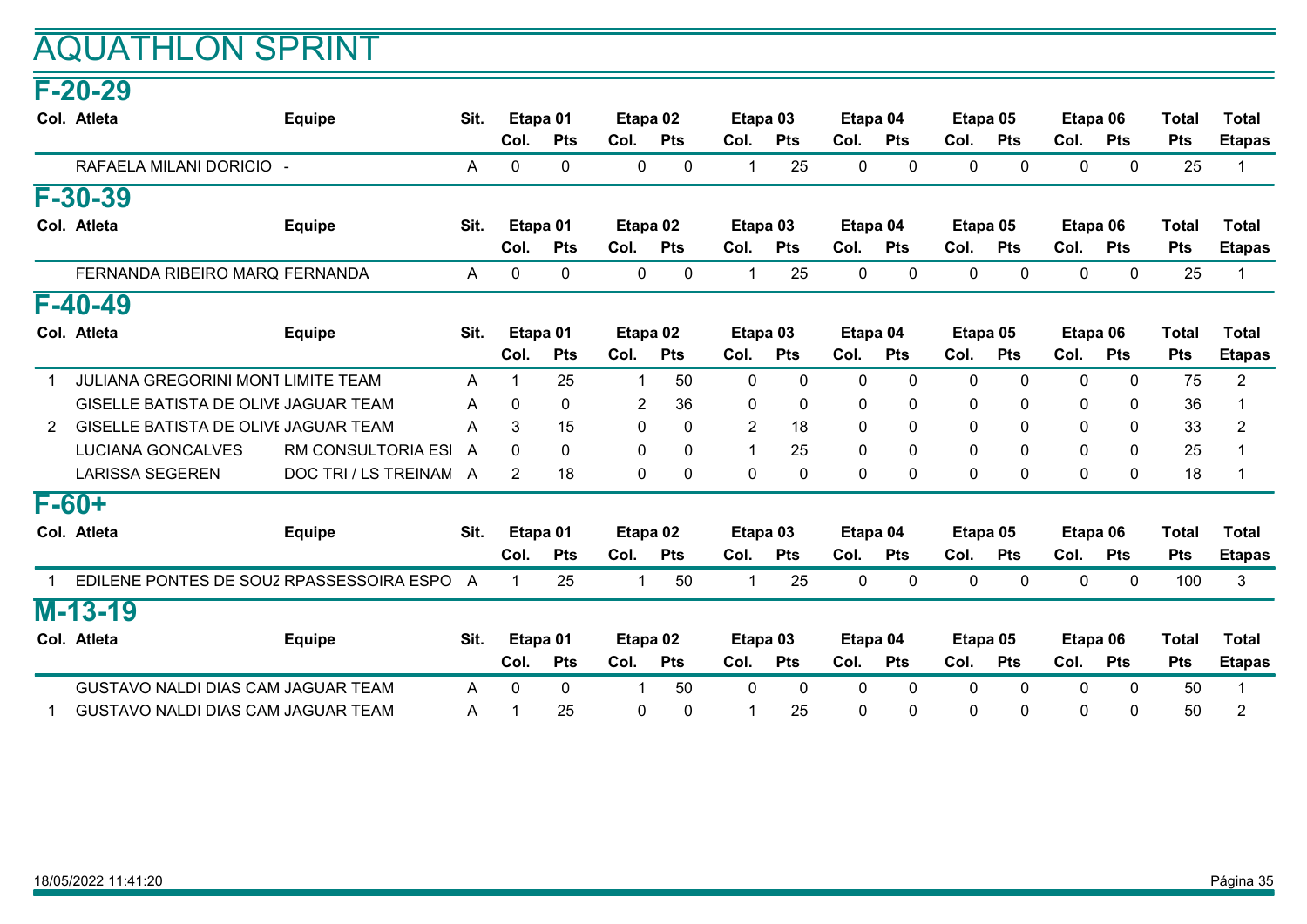### M-20-24

|              | Col. Atleta                               | <b>Equipe</b>              | Sit. |                | Etapa 01     | Etapa <sub>02</sub> |                | Etapa 03       |              | Etapa 04     |              | Etapa 05     |             | Etapa 06     |              | <b>Total</b> | <b>Total</b>            |
|--------------|-------------------------------------------|----------------------------|------|----------------|--------------|---------------------|----------------|----------------|--------------|--------------|--------------|--------------|-------------|--------------|--------------|--------------|-------------------------|
|              |                                           |                            |      | Col.           | <b>Pts</b>   | Col.                | <b>Pts</b>     | Col.           | <b>Pts</b>   | Col.         | <b>Pts</b>   | Col.         | Pts         | Col.         | <b>Pts</b>   | <b>Pts</b>   | <b>Etapas</b>           |
|              | MIGUEL PERON DE GODOY JAGUAR TEAM         |                            | A    | 0              | 0            | 1                   | 50             | 0              | $\mathbf 0$  | 0            | $\mathbf 0$  | $\mathbf 0$  | $\mathbf 0$ | 0            | 0            | 50           | -1                      |
|              | MIGUEL PERON DE GODOY JAGUAR TEAM         |                            | A    | 1              | 25           | $\mathbf 0$         | $\mathbf{0}$   | 1              | 25           | $\Omega$     | $\Omega$     | $\mathbf{0}$ | $\mathbf 0$ | $\Omega$     | $\Omega$     | 50           | 2                       |
|              | JOAO KLEBER PETRACHIM PETRACHIM           |                            | Α    | 0              | 0            | 0                   | 0              | $\overline{2}$ | 18           | 0            | 0            | $\mathbf{0}$ | $\mathbf 0$ | 0            | 0            | 18           | 1                       |
|              | $M-25-29$                                 |                            |      |                |              |                     |                |                |              |              |              |              |             |              |              |              |                         |
|              | Col. Atleta                               | <b>Equipe</b>              | Sit. |                | Etapa 01     | Etapa 02            |                | Etapa 03       |              | Etapa 04     |              | Etapa 05     |             | Etapa 06     |              | <b>Total</b> | <b>Total</b>            |
|              |                                           |                            |      | Col.           | <b>Pts</b>   | Col.                | Pts            | Col.           | Pts          | Col.         | Pts          | Col.         | Pts         | Col.         | <b>Pts</b>   | Pts          | <b>Etapas</b>           |
| $\mathbf{1}$ | CLEBER TONIOLO DA ROCI ROCHA VEÍCULOS     |                            | A    | $\mathbf 0$    | 0            | 1                   | 50             | $\mathbf{1}$   | 25           | 0            | $\mathbf{0}$ | $\mathbf 0$  | $\mathbf 0$ | 0            | $\mathbf 0$  | 75           | $\overline{2}$          |
|              | RAFAEL TONIOLO DA ROCI ROCHA VEICULOS     |                            | A    | $\overline{2}$ | 18           | $\mathbf 0$         | $\mathbf{0}$   | $\mathbf{0}$   | $\mathbf 0$  | $\Omega$     | $\Omega$     | $\mathbf{0}$ | $\Omega$    | $\Omega$     | $\mathbf{0}$ | 18           | -1                      |
|              | LUCAS GABRIEL FARIAS MI SELVA             |                            | A    | $\Omega$       | 0            | 0                   | $\mathbf 0$    | $\overline{2}$ | 18           | 0            | $\Omega$     | $\mathbf 0$  | $\mathbf 0$ | $\mathbf 0$  | $\mathbf 0$  | 18           | -1                      |
|              | ITALO RANIERI BUENO BRA NAO TENHO         |                            | A    | 0              | 0            | $\mathbf 0$         | $\mathbf{0}$   | 3              | 15           | 0            | 0            | $\mathbf 0$  | $\Omega$    | $\mathbf{0}$ | $\mathbf{0}$ | 15           | -1                      |
|              | M-30-34                                   |                            |      |                |              |                     |                |                |              |              |              |              |             |              |              |              |                         |
|              | Col. Atleta                               | <b>Equipe</b>              | Sit. |                | Etapa 01     | Etapa 02            |                | Etapa 03       |              | Etapa 04     |              | Etapa 05     |             | Etapa 06     |              | <b>Total</b> | <b>Total</b>            |
|              |                                           |                            |      | Col.           | <b>Pts</b>   | Col.                | <b>Pts</b>     | Col.           | Pts          | Col.         | <b>Pts</b>   | Col.         | Pts         | Col.         | <b>Pts</b>   | <b>Pts</b>   | <b>Etapas</b>           |
|              | LEANDRO OLIVEIRA GARCI 9GB ABA BEBEDOURO  |                            | A    | $\Omega$       | $\mathbf{0}$ | 1                   | 50             | 1              | 25           | 0            | $\mathbf{0}$ | $\mathbf{0}$ | $\mathbf 0$ | $\mathbf{0}$ | $\mathbf{0}$ | 75           | $\overline{2}$          |
| 2            | THIAGO CESAR DE OLIVEIF ASSESSORIA ESPORT |                            | A    | 3              | 15           | 0                   | $\mathbf{0}$   | 2              | 18           | $\mathbf{0}$ | 0            | $\mathbf{0}$ | $\mathbf 0$ | $\mathbf{0}$ | $\mathbf{0}$ | 33           | $\overline{2}$          |
|              | BRUNO RODRIGUES DIAS GLOBAL               |                            | A    | $\mathbf 1$    | 25           | 0                   | $\mathbf{0}$   | 0              | $\mathbf{0}$ | 0            | $\Omega$     | $\mathbf{0}$ | $\Omega$    | $\Omega$     | $\mathbf{0}$ | 25           | $\overline{\mathbf{1}}$ |
|              | FELIPE CAMPOS DE FREIT/ NIS               |                            | A    | $\overline{2}$ | 18           | 0                   | $\overline{0}$ | 0              | $\mathbf 0$  | 0            | 0            | $\mathbf 0$  | $\mathbf 0$ | $\mathbf 0$  | 0            | 18           | -1                      |
|              | M-35-39                                   |                            |      |                |              |                     |                |                |              |              |              |              |             |              |              |              |                         |
|              | Col. Atleta                               | <b>Equipe</b>              | Sit. |                | Etapa 01     | Etapa 02            |                | Etapa 03       |              | Etapa 04     |              | Etapa 05     |             | Etapa 06     |              | <b>Total</b> | <b>Total</b>            |
|              |                                           |                            |      | Col.           | <b>Pts</b>   | Col.                | <b>Pts</b>     | Col.           | Pts          | Col.         | Pts          | Col.         | Pts         | Col.         | Pts          | Pts          | <b>Etapas</b>           |
|              | LUIZ FERNANDO SATOLO                      | N <sub>00</sub> B          | A    | 4              | 12           | 3                   | 30             | 3              | 15           | 0            | 0            | 0            | $\mathbf 0$ | 0            | 0            | 57           | 3                       |
|              | <b>MICHEL RIGON</b>                       | <b>ASSESSORIA MF</b>       | A    | 0              | 0            | 1                   | 50             | 0              | $\Omega$     | 0            | $\Omega$     | $\mathbf{0}$ | $\Omega$    | $\Omega$     | $\Omega$     | 50           | -1                      |
|              | PEDRO RAFAEL RUFINO                       | <b>ACESSORIA LEO MOSI</b>  | A    | 0              | 0            | $\overline{2}$      | 36             | 0              | 0            | 0            | 0            | 0            | $\mathbf 0$ | $\Omega$     | $\mathbf{0}$ | 36           | -1                      |
| 2            | VALDIR ALEXANDRE MURE JAGUAR TEAM         |                            | А    | $\overline{2}$ | 18           | 0                   | $\mathbf{0}$   | $\overline{2}$ | 18           | 0            | $\Omega$     | $\mathbf{0}$ | $\mathbf 0$ | 0            | 0            | 36           | $\overline{2}$          |
|              | <b>MICHEL RIGON</b>                       | <b>VLJ ASSESSORIA ESPI</b> | A    | $\Omega$       | 0            | 0                   | $\mathbf{0}$   | $\mathbf{1}$   | 25           | 0            | $\Omega$     | $\mathbf{0}$ | $\Omega$    | $\mathbf{0}$ | $\mathbf 0$  | 25           | -1                      |
|              | PEDRO HENRIQUE MOTTA FABRICA DE NADORES   |                            | A    | 0              | 0            | $\mathbf 0$         | $\mathbf{0}$   | 4              | 12           | 0            | $\Omega$     | $\mathbf{0}$ | $\Omega$    | $\Omega$     | $\mathbf{0}$ | 12           |                         |
|              | <b>CAMILO CARLINI VIEIRA</b>              | <b>NUTRIJUFONOFF</b>       | A    | 0              | 0            | 0                   | $\mathbf 0$    | 5              | 10           | 0            | $\Omega$     | $\mathbf{0}$ | $\mathbf 0$ | 0            | 0            | 10           |                         |
|              | <b>CESAR RODRIGO PETRACI PETRACHIM</b>    |                            | A    | 0              | 0            | $\Omega$            | $\Omega$       | 6              | 8            | $\Omega$     | $\Omega$     | $\Omega$     | $\Omega$    | $\Omega$     | $\Omega$     | 8            |                         |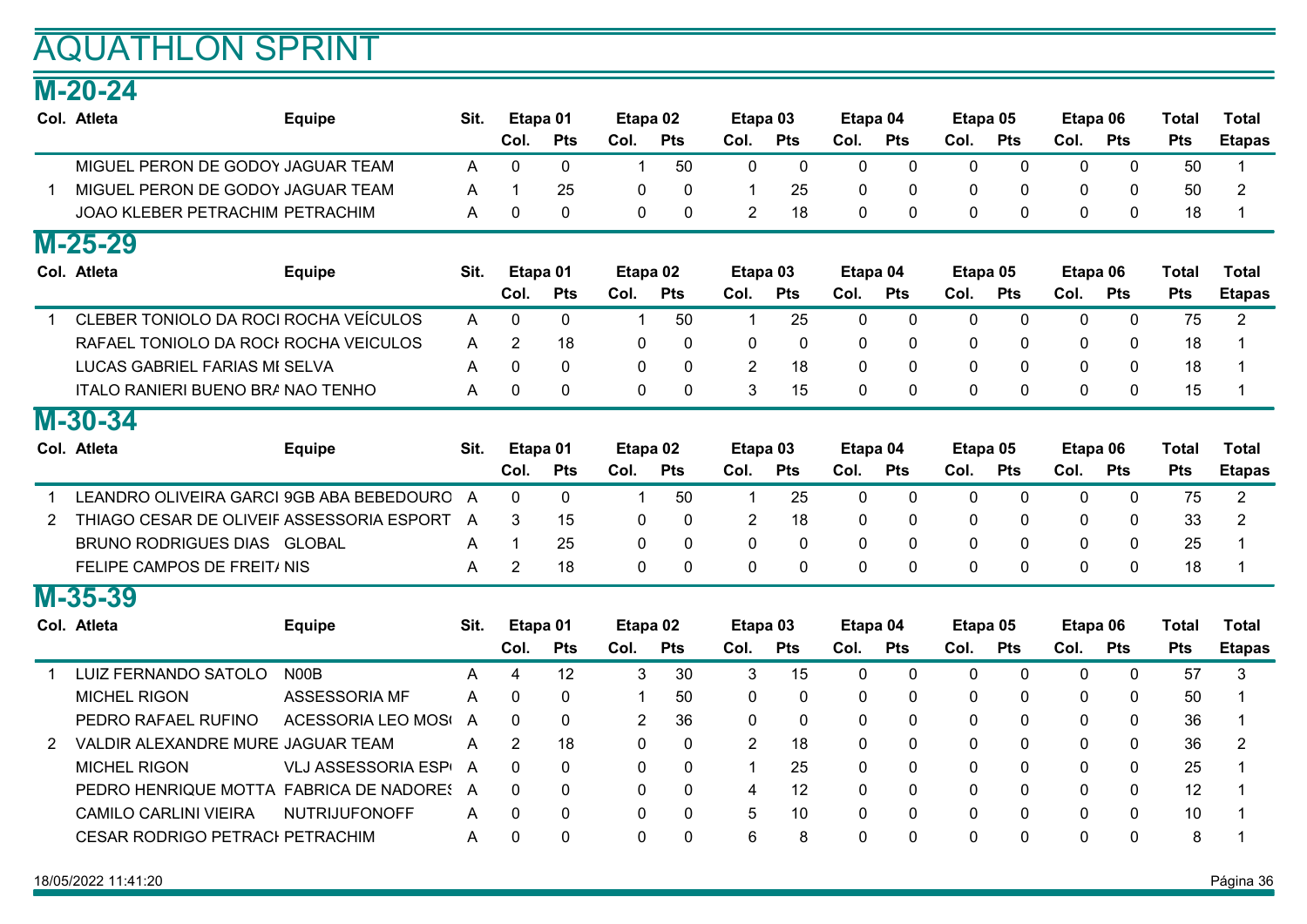#### M-40-44

|                       | Col. Atleta                              | <b>Equipe</b>              | Sit. | Etapa 01     |            | Etapa 02         |            | Etapa 03       |             | Etapa 04     |              | Etapa 05         |              | Etapa 06     |              | <b>Total</b> | <b>Total</b>   |
|-----------------------|------------------------------------------|----------------------------|------|--------------|------------|------------------|------------|----------------|-------------|--------------|--------------|------------------|--------------|--------------|--------------|--------------|----------------|
|                       |                                          |                            |      | Col.         | Pts        | Col.             | Pts        | Col.           | Pts         | Col.         | Pts          | Col.             | Pts          | Col.         | Pts          | Pts          | <b>Etapas</b>  |
|                       | <b>MATEUS GARDIONI</b>                   | TRI TIME ASSESSORIA        | A    | $\mathbf{0}$ | 0          | $\mathbf 1$      | 50         | 0              | $\mathbf 0$ | 0            | 0            | 0                | 0            | 0            | 0            | 50           | 1              |
|                       | JOAO GUSTAVO DE OLIVEI ESTIMULO FIT      |                            | A    | $\mathbf{0}$ | 0          | $\boldsymbol{0}$ | 0          | 1              | 25          | 0            | 0            | 0                | $\mathbf 0$  | 0            | 0            | 25           |                |
|                       | ALDO JESUS FRANCO GUZ FORTES TRAINING    |                            | A    | $\mathbf 1$  | 25         | 0                | 0          | $\mathbf{0}$   | $\mathbf 0$ | 0            | 0            | 0                | $\mathbf{0}$ | 0            | $\mathbf{0}$ | 25           |                |
|                       | <b>IGOR HIDEKI MORITA</b>                | <b>JAGUAR TEAM</b>         | A    | 0            | 0          | $\mathbf 0$      | 0          | 2              | 18          | 0            | 0            | 0                | 0            | 0            | 0            | 18           | 1              |
|                       | $M-45-49$                                |                            |      |              |            |                  |            |                |             |              |              |                  |              |              |              |              |                |
|                       | Col. Atleta                              | <b>Equipe</b>              | Sit. |              | Etapa 01   | Etapa 02         |            | Etapa 03       |             | Etapa 04     |              | Etapa 05         |              | Etapa 06     |              | <b>Total</b> | <b>Total</b>   |
|                       |                                          |                            |      | Col.         | Pts        | Col.             | <b>Pts</b> | Col.           | Pts         | Col.         | Pts          | Col.             | Pts          | Col.         | Pts          | <b>Pts</b>   | <b>Etapas</b>  |
|                       | <b>FABIANO DE ALMEIDA</b>                | <b>TRICAIPIRAS EB ASSE</b> | A    | $\mathbf 0$  | 0          | $\mathbf 1$      | 50         | $\mathbf{1}$   | 25          | 0            | 0            | $\mathbf 0$      | $\mathbf{0}$ | $\mathbf 0$  | $\mathbf 0$  | 75           | $\overline{2}$ |
| $\mathbf{2}^{\prime}$ | <b>RÉGIS NARCISO</b>                     | PREFEITURA MUNICIP         | A    | $\Omega$     | 0          | 3                | 30         | $\overline{c}$ | 18          | 0            | $\Omega$     | 0                | $\mathbf{0}$ | 0            | $\mathbf{0}$ | 48           | 2              |
|                       | <b>LADISLAU RAFAEL RODRIG</b>            |                            | A    | $\Omega$     | $\Omega$   | $\overline{2}$   | 36         | 0              | $\mathbf 0$ | 0            | $\Omega$     | $\mathbf 0$      | $\Omega$     | $\Omega$     | $\mathbf{0}$ | 36           |                |
|                       | KLEBER RODRIGO PINTO                     | <b>HYDROCENTER</b>         | A    | $\Omega$     | 0          | $\overline{4}$   | 24         | $\mathbf 0$    | $\pmb{0}$   | $\mathbf{0}$ | $\Omega$     | $\mathbf 0$      | 0            | 0            | $\mathbf{0}$ | 24           | -1             |
|                       | $M-50-54$                                |                            |      |              |            |                  |            |                |             |              |              |                  |              |              |              |              |                |
|                       | Col. Atleta                              | <b>Equipe</b>              | Sit. |              | Etapa 01   | Etapa 02         |            | Etapa 03       |             | Etapa 04     |              | Etapa 05         |              | Etapa 06     |              | <b>Total</b> | <b>Total</b>   |
|                       |                                          |                            |      | Col.         | <b>Pts</b> | Col.             | <b>Pts</b> | Col.           | <b>Pts</b>  | Col.         | <b>Pts</b>   | Col.             | <b>Pts</b>   | Col.         | <b>Pts</b>   | <b>Pts</b>   | <b>Etapas</b>  |
| $\mathbf 1$           | ANDRE LUIS BARONI NORA                   |                            | A    | 0            | 0          | $\mathbf 1$      | 50         | $\mathbf{1}$   | 25          | 0            | $\mathbf{0}$ | $\mathbf 0$      | 0            | 0            | 0            | 75           | $\overline{2}$ |
|                       | CLAUDINE APARECIDO PEF ROSANA MERINO SPO |                            | A    | 0            | 0          | 0                | 0          | $\overline{2}$ | 18          | 0            | 0            | 0                | 0            | 0            | 0            | 18           |                |
|                       | M-55-59                                  |                            |      |              |            |                  |            |                |             |              |              |                  |              |              |              |              |                |
|                       | Col. Atleta                              | <b>Equipe</b>              | Sit. |              | Etapa 01   | Etapa 02         |            | Etapa 03       |             | Etapa 04     |              | Etapa 05         |              | Etapa 06     |              | <b>Total</b> | <b>Total</b>   |
|                       |                                          |                            |      | Col.         | <b>Pts</b> | Col.             | <b>Pts</b> | Col.           | <b>Pts</b>  | Col.         | <b>Pts</b>   | Col.             | Pts          | Col.         | <b>Pts</b>   | <b>Pts</b>   | <b>Etapas</b>  |
|                       | <b>HELIO DE SOUZA</b>                    | <b>JAGUAR TEAM</b>         | A    | 0            | 0          | $\mathbf 1$      | 50         | $\mathbf 0$    | $\mathbf 0$ | 0            | 0            | $\overline{0}$   | $\mathbf 0$  | $\mathbf 0$  | $\mathbf 0$  | 50           | 1              |
|                       | <b>HELIO DE SOUZA</b>                    | <b>JAGUAR TEAM</b>         | A    | 0            | 0          | $\mathbf 0$      | 0          | 1              | 25          | 0            | 0            | $\mathbf 0$      | $\mathbf{0}$ | $\mathbf{0}$ | $\mathbf 0$  | 25           | 1              |
|                       | $M - 60 +$                               |                            |      |              |            |                  |            |                |             |              |              |                  |              |              |              |              |                |
|                       | Col. Atleta                              | <b>Equipe</b>              | Sit. |              | Etapa 01   | Etapa 02         |            | Etapa 03       |             | Etapa 04     |              | Etapa 05         |              | Etapa 06     |              | <b>Total</b> | <b>Total</b>   |
|                       |                                          |                            |      | Col.         | <b>Pts</b> | Col.             | <b>Pts</b> | Col.           | <b>Pts</b>  | Col.         | <b>Pts</b>   | Col.             | <b>Pts</b>   | Col.         | <b>Pts</b>   | <b>Pts</b>   | <b>Etapas</b>  |
|                       | ANTONIO CARLOS CORRE/ MAGITLEC           |                            | A    | 2            | 18         | $\overline{2}$   | 36         | $\overline{2}$ | 18          | 0            | $\mathbf{0}$ | $\boldsymbol{0}$ | $\mathbf{0}$ | 0            | 0            | 72           | 3              |
| 2                     | CARLOS EDUARDO PELIZZ JAGUAR TEAM        |                            | A    | 1            | 25         | 0                | 0          | 1              | 25          | 0            | 0            | 0                | $\mathbf{0}$ | 0            | 0            | 50           | 2              |
|                       | CARLOS EDUARDO PELIZZ JAGUAR TEAM        |                            | Α    | $\Omega$     | $\Omega$   | $\mathbf 1$      | 50         | 0              | $\Omega$    | $\Omega$     | $\Omega$     | $\Omega$         | $\Omega$     | $\Omega$     | $\Omega$     | 50           |                |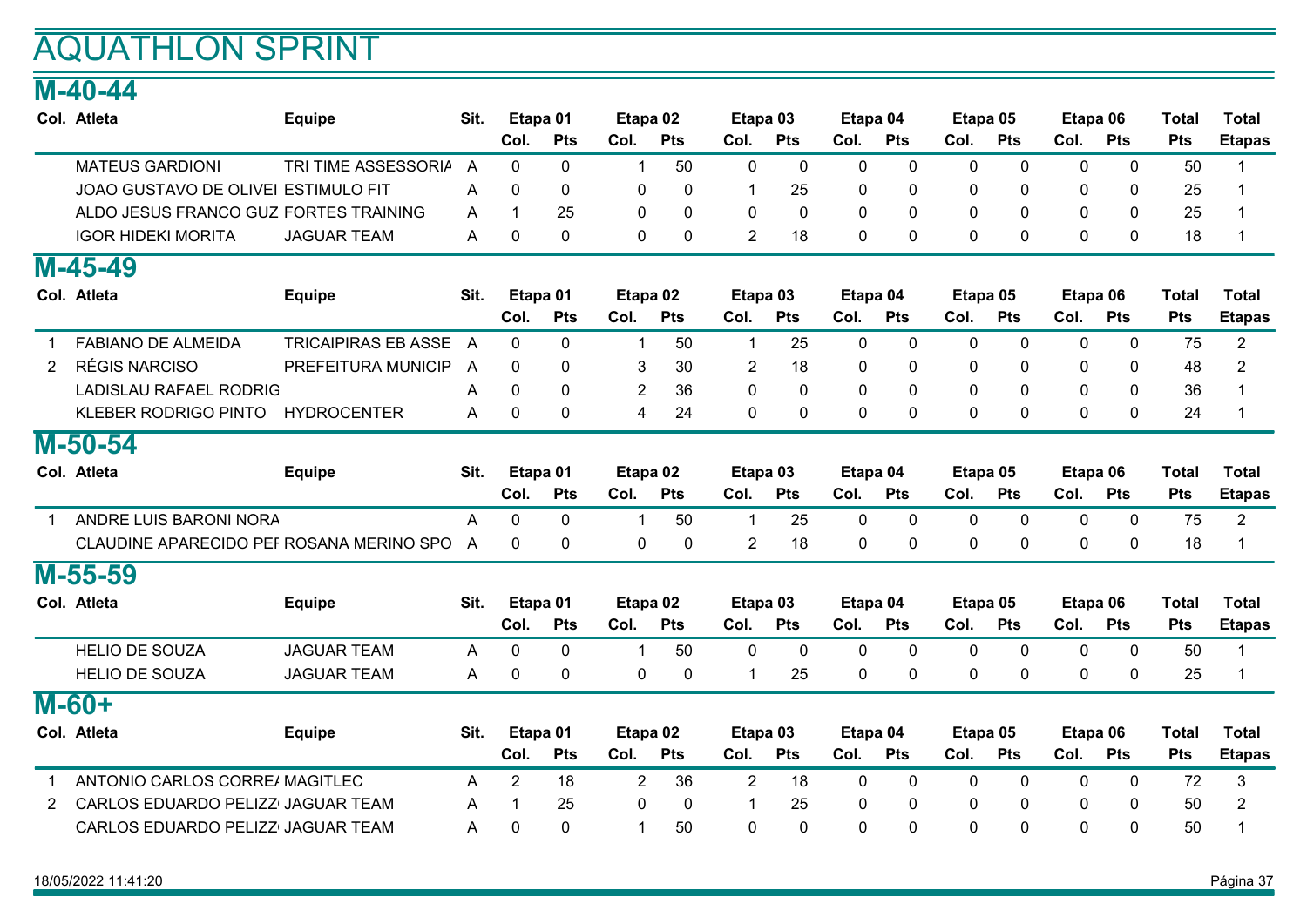### AQUATHLON OLIMPICO

#### F-18-29

|   | Col. Atleta                               | <b>Equipe</b>         | Sit. |              | Etapa 01     |              | Etapa 02     |                | Etapa 03     | Etapa 04 |              |              | Etapa 05     |      | Etapa 06     | <b>Total</b> | <b>Total</b>   |
|---|-------------------------------------------|-----------------------|------|--------------|--------------|--------------|--------------|----------------|--------------|----------|--------------|--------------|--------------|------|--------------|--------------|----------------|
|   |                                           |                       |      | Col.         | <b>Pts</b>   | Col.         | <b>Pts</b>   | Col.           | <b>Pts</b>   | Col.     | <b>Pts</b>   | Col.         | <b>Pts</b>   | Col. | <b>Pts</b>   | <b>Pts</b>   | <b>Etapas</b>  |
|   | BEATRIZ JORGE PREVELA1 FORTES TRAINING    |                       | A    | 0            | $\mathbf{0}$ | $\mathbf 1$  | 50           | 0              | 0            | 0        | 0            | $\mathbf{0}$ | $\mathbf{0}$ | 0    | $\mathbf{0}$ | 50           | $\mathbf 1$    |
|   | F-30-39                                   |                       |      |              |              |              |              |                |              |          |              |              |              |      |              |              |                |
|   | Col. Atleta                               | <b>Equipe</b>         | Sit. |              | Etapa 01     |              | Etapa 02     |                | Etapa 03     | Etapa 04 |              |              | Etapa 05     |      | Etapa 06     | <b>Total</b> | <b>Total</b>   |
|   |                                           |                       |      | Col.         | <b>Pts</b>   | Col.         | <b>Pts</b>   | Col.           | <b>Pts</b>   | Col.     | <b>Pts</b>   | Col.         | <b>Pts</b>   | Col. | <b>Pts</b>   | <b>Pts</b>   | <b>Etapas</b>  |
|   | <b>RAISA BORGES FERRAZ</b>                | <b>RPMOVE</b>         | A    | $\mathbf{0}$ | 0            | -1           | 50           | 1              | 25           | 0        | 0            | $\Omega$     | $\mathbf{0}$ | 0    | 0            | 75           | $\overline{2}$ |
| 2 | <b>MARINA MALACHIAS</b>                   | <b>JAGUAR TEAM</b>    | A    |              | 25           | 0            | $\mathbf{0}$ | $\overline{2}$ | 18           | 0        | 0            | $\mathbf{0}$ | $\mathbf{0}$ | 0    | $\mathbf{0}$ | 43           | 2              |
|   | $F - 40 - 49$                             |                       |      |              |              |              |              |                |              |          |              |              |              |      |              |              |                |
|   | Col. Atleta                               | <b>Equipe</b>         | Sit. |              | Etapa 01     |              | Etapa 02     | Etapa 03       |              | Etapa 04 |              |              | Etapa 05     |      | Etapa 06     | <b>Total</b> | <b>Total</b>   |
|   |                                           |                       |      | Col.         | <b>Pts</b>   | Col.         | <b>Pts</b>   | Col.           | <b>Pts</b>   | Col.     | <b>Pts</b>   | Col.         | <b>Pts</b>   | Col. | <b>Pts</b>   | <b>Pts</b>   | <b>Etapas</b>  |
|   | JOSEANE DE MENEZES CO BIOECO ESPORTES     |                       | A    |              | 25           | $\mathbf{0}$ | 0            | 0              | 0            | 0        | 0            | $\mathbf{0}$ | $\mathbf{0}$ | 0    | $\mathbf{0}$ | 25           | $\overline{1}$ |
|   | $M-18-24$                                 |                       |      |              |              |              |              |                |              |          |              |              |              |      |              |              |                |
|   | Col. Atleta                               | <b>Equipe</b>         | Sit. |              | Etapa 01     |              | Etapa 02     | Etapa 03       |              | Etapa 04 |              |              | Etapa 05     |      | Etapa 06     | <b>Total</b> | <b>Total</b>   |
|   |                                           |                       |      | Col.         | <b>Pts</b>   | Col.         | <b>Pts</b>   | Col.           | <b>Pts</b>   | Col.     | <b>Pts</b>   | Col.         | Pts          | Col. | Pts          | <b>Pts</b>   | <b>Etapas</b>  |
|   | <b>LEANDRO PARREIRA</b>                   | CLUBE DE TÊNIS CAT/ A |      | 1            | 25           | 0            | 0            | 0              | $\mathbf 0$  | 0        | 0            | 0            | 0            | 0    | 0            | 25           | 1              |
|   | $M-30-34$                                 |                       |      |              |              |              |              |                |              |          |              |              |              |      |              |              |                |
|   | Col. Atleta                               | <b>Equipe</b>         | Sit. |              | Etapa 01     |              | Etapa 02     | Etapa 03       |              | Etapa 04 |              |              | Etapa 05     |      | Etapa 06     | <b>Total</b> | <b>Total</b>   |
|   |                                           |                       |      | Col.         | <b>Pts</b>   | Col.         | <b>Pts</b>   | Col.           | <b>Pts</b>   | Col.     | <b>Pts</b>   | Col.         | <b>Pts</b>   | Col. | <b>Pts</b>   | <b>Pts</b>   | <b>Etapas</b>  |
|   | JOAO MARCELO MARGATO MV ASSESSORIA ESP( A |                       |      | 1            | 25           | $\mathbf 0$  | $\mathbf 0$  | $\mathbf 0$    | $\mathbf 0$  | 0        | $\mathbf{0}$ | $\mathbf{0}$ | $\mathbf{0}$ | 0    | 0            | 25           | -1             |
|   | M-35-39                                   |                       |      |              |              |              |              |                |              |          |              |              |              |      |              |              |                |
|   | Col. Atleta                               | Equipe                | Sit. |              | Etapa 01     |              | Etapa 02     |                | Etapa 03     | Etapa 04 |              |              | Etapa 05     |      | Etapa 06     | <b>Total</b> | <b>Total</b>   |
|   |                                           |                       |      | Col.         | <b>Pts</b>   | Col.         | <b>Pts</b>   | Col.           | <b>Pts</b>   | Col.     | <b>Pts</b>   | Col.         | <b>Pts</b>   | Col. | <b>Pts</b>   | <b>Pts</b>   | <b>Etapas</b>  |
|   | <b>GUSTAVO ZABEU VASEN</b>                | <b>AVULSO</b>         | A    | $\mathbf{0}$ | 0            | $\mathbf 1$  | 50           | $\mathbf{0}$   | $\mathbf{0}$ | $\Omega$ | $\Omega$     | $\Omega$     | $\Omega$     | 0    | $\mathbf{0}$ | 50           | $\mathbf 1$    |